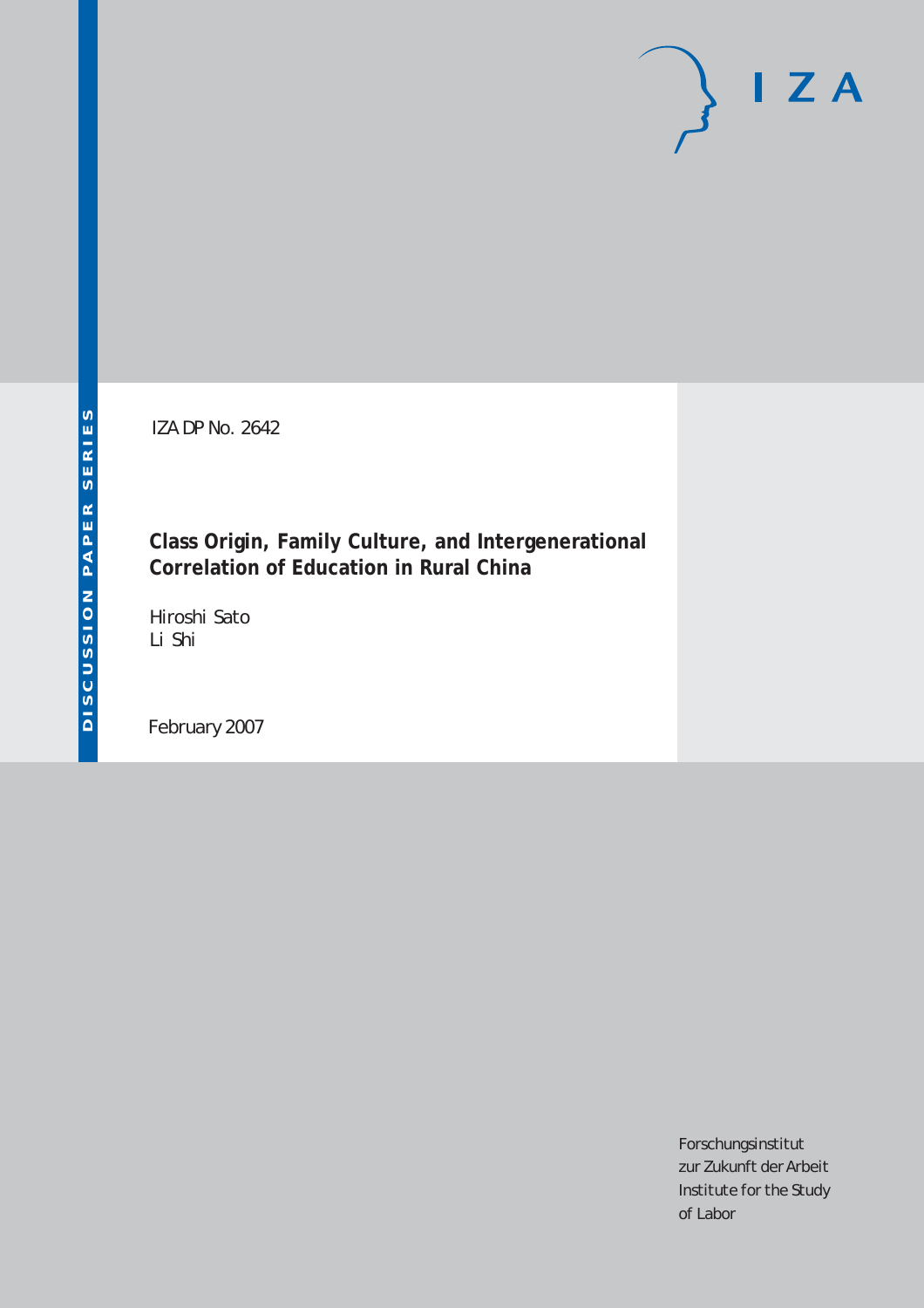## **Class Origin, Family Culture, and Intergenerational Correlation of Education in Rural China**

## **Hiroshi Sato**

*Hitotsubashi University, Tokyo* 

### **Li Shi**

*Beijing Normal University* 

## Discussion Paper No. 2642 February 2007

IZA

P.O. Box 7240 53072 Bonn Germany

Phone: +49-228-3894-0 Fax: +49-228-3894-180 E-mail: [iza@iza.org](mailto:iza@iza.org)

Any opinions expressed here are those of the author(s) and not those of the institute. Research disseminated by IZA may include views on policy, but the institute itself takes no institutional policy positions.

The Institute for the Study of Labor (IZA) in Bonn is a local and virtual international research center and a place of communication between science, politics and business. IZA is an independent nonprofit company supported by Deutsche Post World Net. The center is associated with the University of Bonn and offers a stimulating research environment through its research networks, research support, and visitors and doctoral programs. IZA engages in (i) original and internationally competitive research in all fields of labor economics, (ii) development of policy concepts, and (iii) dissemination of research results and concepts to the interested public.

IZA Discussion Papers often represent preliminary work and are circulated to encourage discussion. Citation of such a paper should account for its provisional character. A revised version may be available directly from the author.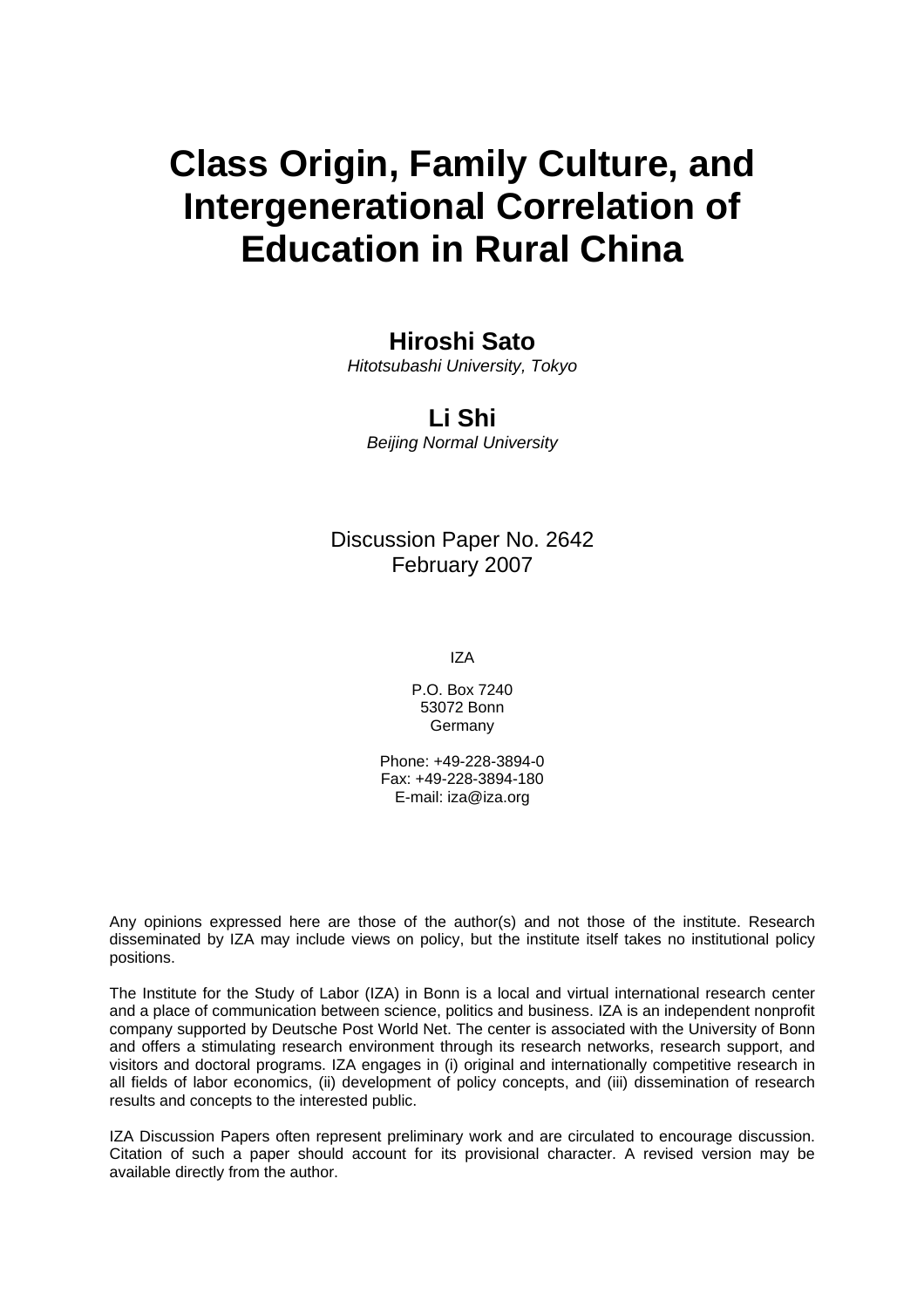IZA Discussion Paper No. 2642 February 2007

## **ABSTRACT**

## **Class Origin, Family Culture, and Intergenerational Correlation of Education in Rural China[\\*](#page-2-0)**

This paper examines the determinants of intergenerational correlation of education in rural China by using a data from a large survey of households. Three generations who completed education during the period from pre-1949 to the beginning of the 2000s are included. The focus is on the influence of family class status (*chengfen*) on offspring education. Our investigation suggests that family class status is still important for the intergenerational transmission of education. The offspring of landlord/rich peasant families are more likely to achieve higher educational attainment, even though parental education, family wealth, and other family characteristics are the same. The unique determinant of the intergenerational transmission of education in the postreform era is found to be an education-oriented family culture, created as an intergenerational cultural rebound against class-based social discrimination during the Maoist era. We have also found that the cultural reaction is a combination of class-specific effects with cohort-specific effects.

JEL Classification: D31, J24, N35, O15

Keywords: education, intergenerational correlation, social class, social discrimination, family culture

Corresponding author:

 $\overline{a}$ 

Hiroshi Sato Graduate School of Economics Hitotsubashi University 2-1 Naka, Kunitachi Tokyo 186-8601 Japan E-mail: [satohrs@econ.hit-u.ac.jp](mailto:satohrs@econ.hit-u.ac.jp) 

<span id="page-2-0"></span><sup>\*</sup> We are grateful for helpful comments from Professor John Knight, Department of Economics, Oxford University and Dr. Luo Chuliang, Beijing Normal University and the Institute of Economics, Chinese Academy of Social Sciences on the earlier versions of this paper. We gratefully acknowledge financial support for the survey provided mainly by the Ford Foundation, the Swedish International Development Cooperation Agency (SIDA) and partly by the Japan Society for Promoting Sciences (JSPS).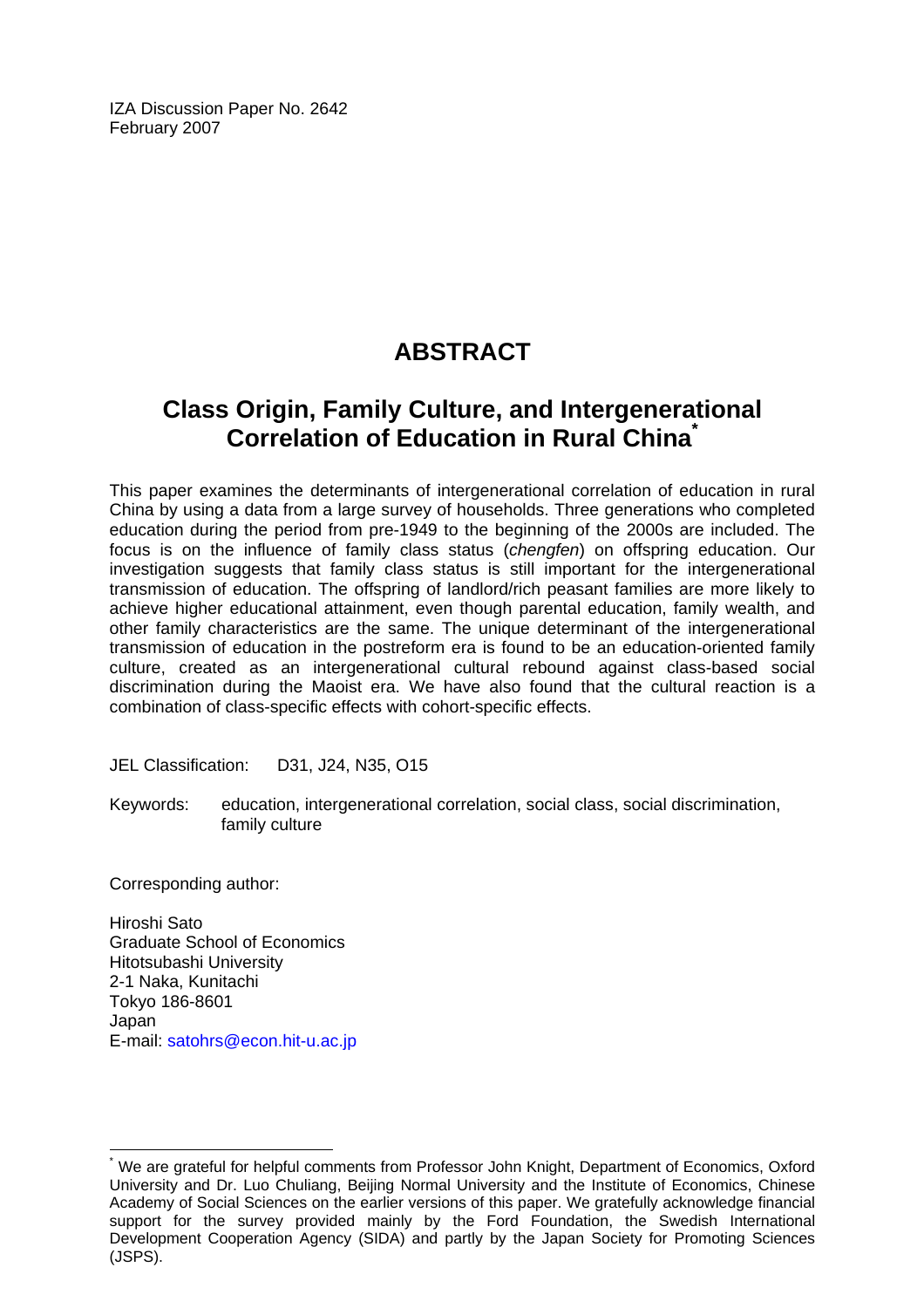#### **Summary**

This paper examines the determinants of intergenerational correlation of education in rural China by using a data from a large survey of households. Three generations who completed education during the period from pre-1949 to the beginning of the 2000s are included. The focus is on the influence of family class status (*chengfen*) on offspring education.

Our empirical results suggest that family class status, which is generally believed to have become irrelevant after the 1980s, is still important for the intergenerational transmission of education. The offspring of landlord/rich peasant families are more likely to achieve higher educational attainment, even though parental education, family wealth, and other family characteristics are the same.

The unique determinant of the intergenerational transmission of education in the postreform era is found to be an education-oriented family culture, created as an intergenerational cultural rebound against class-based social discrimination during the Maoist era. This argument is supported by the finding that the degree of significance of the positive effect of landlord/rich peasant status on the education of offspring who completed education in the postreform era varies depending on social environment. The degree of significance is lower in non-multisurname villages, where class-based discrimination was supposed to be mitigated by kinship ties, than in multisurname villages.

We have also found a cohort difference in the strength of the rebound effect. The 1947– 1953 birth cohort has positive attitudes toward children's education that are distinct from differences in other family characteristics including class status. This finding implies a long-term response to social events in one's adolescence, specifically, the turmoil in the education system in the mid-1960s and early 1970s. We have also found that this cohort effect is stronger in landlord/rich peasant families, who suffered from severe discrimination at that period. That is, the intergenerational cultural rebound is a compound of a classspecific effect with a cohort-specific effect.

Why, then, did rebound rather than resignation become the major form of reaction against class-based social discrimination in rural China? A common reaction of oppressed people against 'long-standing deprivation' is resignation rather than protest (Sen 1992). Our inference is that the class-based discrimination in education did not last long enough to make the oppressed group become accustomed to it.

With reference to Eastern Europe, our study presents another pattern of the intergenerational transmission of inequality in economic transition. Szelényi's 'interrupted embourgeoisement' account states that, in rural Hungary, well-off families could transmit their family resources by placing them in the education and politicoeconomic systems under the socialist regime. In rural China, there had been very few opportunities in the politicoeconomic system for well-off families to place their family resources. Instead, landlord/rich peasant families created an education-oriented family culture that positively influenced children's education after the collapse of the rural class system.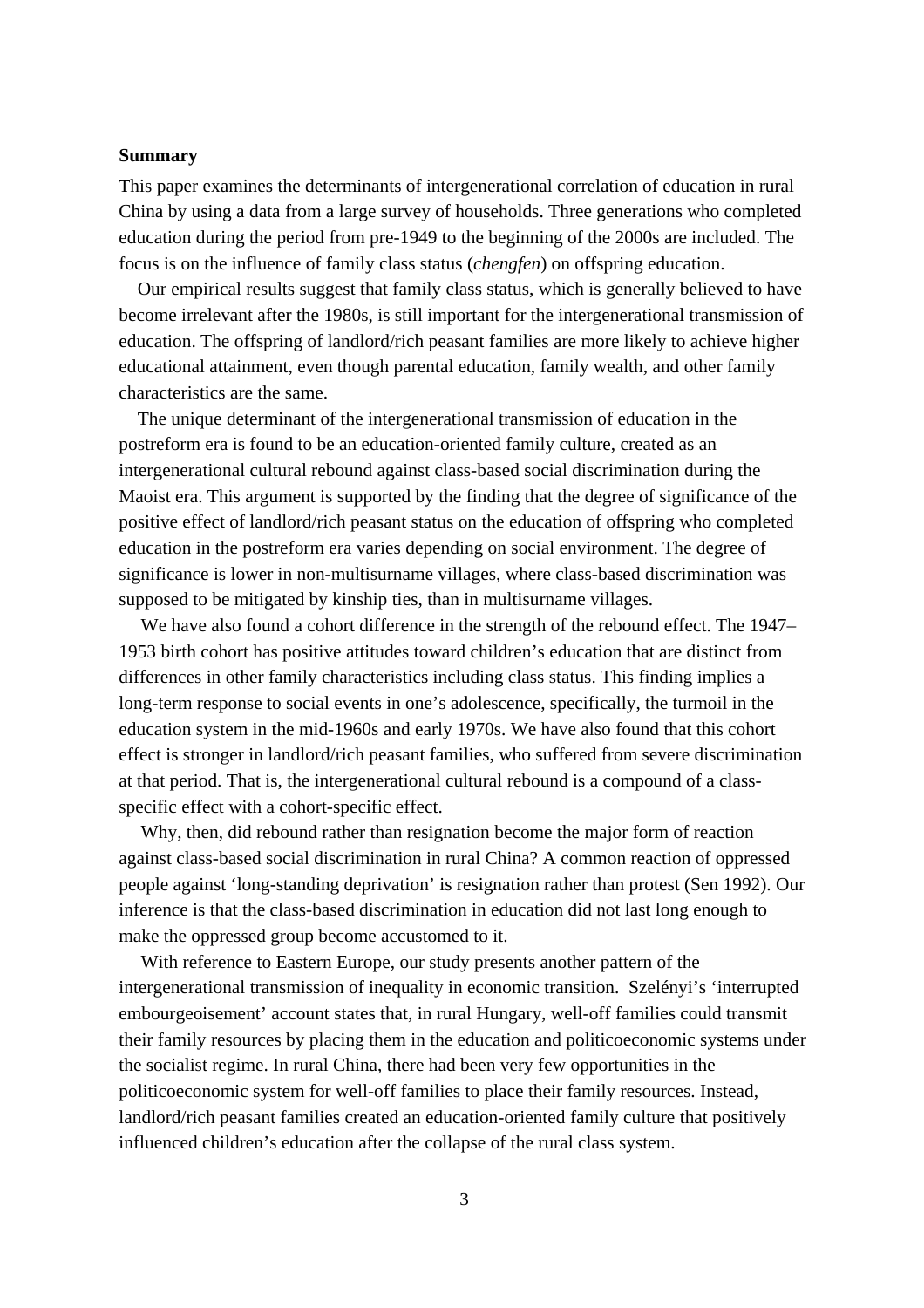#### **1. Introduction**

This paper examines the determinants of intergenerational correlation of education in rural China by using a large survey of household data. Three generations who completed education during the period from pre-1949 to the beginning of the 2000s are included. The focus is on the influence of family class status (*chengfen*) on offspring education. Our empirical results suggest that family class status, which is generally believed to have become irrelevant after the 1980s, is still important for the intergenerational transmission of education. The offspring of landlord/rich peasant families are more likely to achieve higher educational attainment, even though parental education, family wealth, and other family characteristics are the same. The unique path for the intergenerational transmission of education in the postreform era is found to be an education-oriented family culture, created as an intergenerational cultural reaction towards class-based social discrimination during the Maoist era.

The data source for this paper is a nationally representative rural household survey conducted in 2003 by the Chinese Household Income Project, the Institute of Economics, and The Chinese Academy of Social Sciences (CASS) in collaboration with several foreign institutes (hereinafter referred to as the 2002 CASS survey). The reference year is  $2002$ .<sup>[1](#page-41-0)</sup> The survey covers 9200 sample households distributed in 122 counties in 22 provincial-level administrative units: Beijing, Hebei, Shanxi, Liaoning, Jilin, Jiangsu, Zhejiang, Anhui, Jiangxi, Shandong, Henan, Hubei, Hunan, Guangdong, Guangxi, Chongqing, Sichuan, Guizhou, Yunnan, Shaanxi, Gansu, and Xinjiang. The sampling frame for the survey was a subsample of the official rural household survey of the National Bureau of Statistics (NBS).

Common explanations for the intergenerational transmission of socioeconomic status, in addition to the direct transfer of wealth through inheritance, focus on transmission of human capital over generations (Bowles et al. 2005; Erikson and Goldthorpe 2002; Grawe and Mulligan 2002; Solon 1992). Well-off families can invest more in children's education. Another complementary trait is that wealthy parents usually have higher educational levels and parents' education directly and indirectly affects children's education (Figure 1A). Higher educational levels, then, enable children to attain higher economic status (Figure 1B).<sup>[2](#page-41-1)</sup> It would be interesting to investigate to what degree these transmission paths of socioeconomic status are relevant in transition economies, which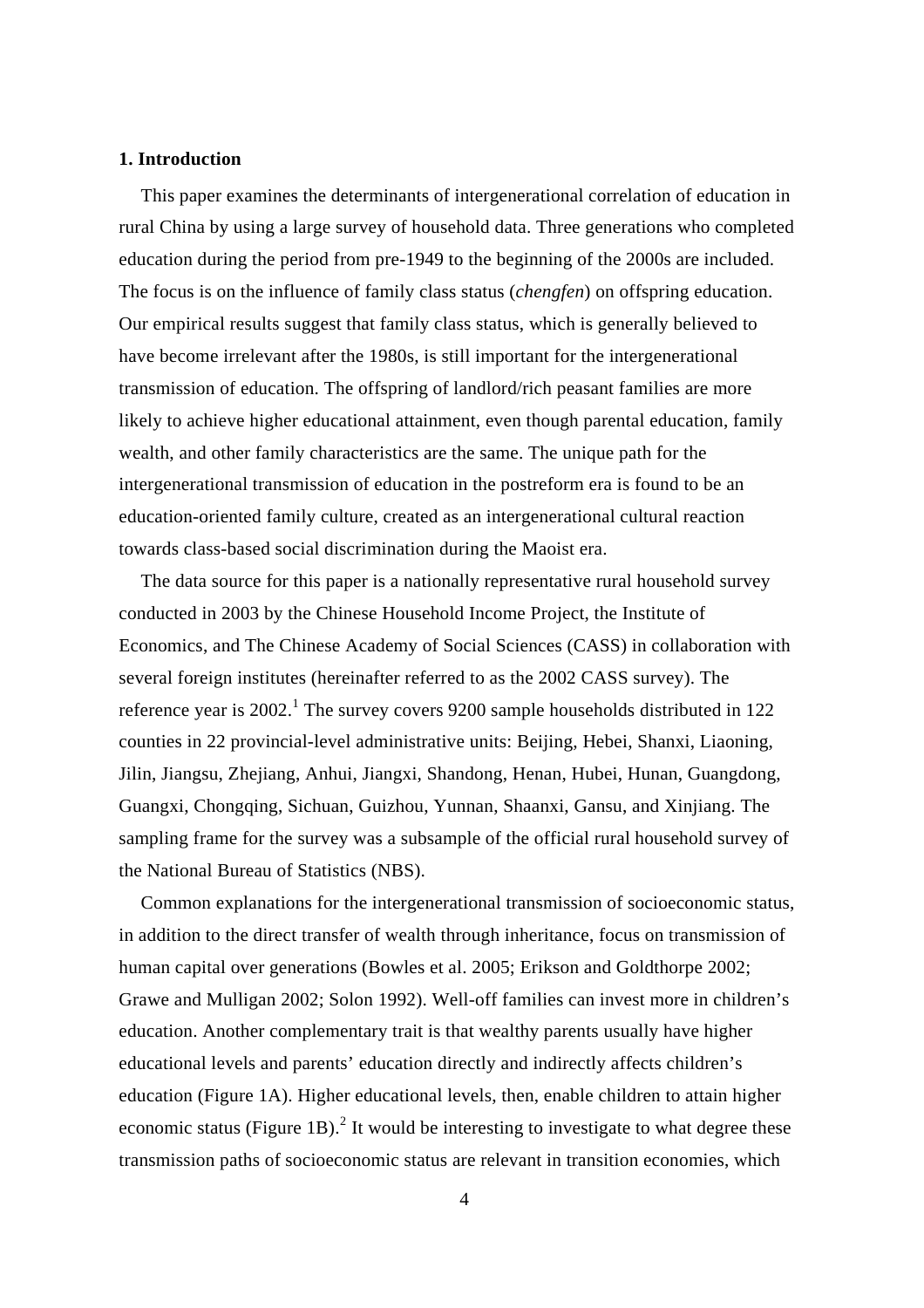have experienced the establishment of the socialist system and the collapse of that system within a few generations. We intend to investigate this issue in the context of rural China during the period from pre-1949 to the beginning of the 2000s. In the present paper, we concentrate on the intergenerational correlation of education. Then, in a forthcoming paper, we will proceed to a more comprehensive investigation of the transmission paths of family socioeconomic status by examining offspring employment status, income and wealth, political status, and other related factors.

#### Figure 1 Reference framework

Szelényi's 'interrupted embourgeoisement' account can be used as a reference framework for the intergenerational transmission of human capital in transition economies. Szelényi, using extensive household survey data in rural Hungary at the beginning of the 1980s, argued that the old rural bourgeoisie and other entrepreneurial families (especially 'kularks' and 'middle peasants') could exploit the new market opportunities of the mixed economy after the 1980s by placing their family resources (education, occupational skills, and so on) in the educational and politicoeconomic systems under the socialist regime. Based on the estimation of agricultural production, Szelényi also stated that the more prosperous families under collectivization and the peasant entrepreneurs who took advantage of the opening up of the market after the 1970s seemed to be the descendants of families who had been well off and entrepreneurial before the socialist transformation. That is to say, the process of 'embourgeoisement' had been interrupted during the socialist regime in rural Hungary (Szelényi 1988). From the standpoint of comparative economic transition, it will be interesting to compare rural China with rural Hungary.

We are unaware of any previous literature that directly examines the effects of family class status on offspring education using large household survey data that can represent rural China.<sup>[3](#page-41-2)</sup> The only literature that directly relates to our study is by Deng and Treiman (1997). Deng and Treiman, using the 1982 census, claimed that the educational attainment of men is highly egalitarian with respect to social origins and has become increasingly so over time, although discrimination in education existed against sons of 'bad class origin' during the Great Cultural Revolution. They emphasize the weak association between fathers' socioeconomic status and sons' educational attainment and the existence of strong state intervention behind that. Although we acknowledge that the

5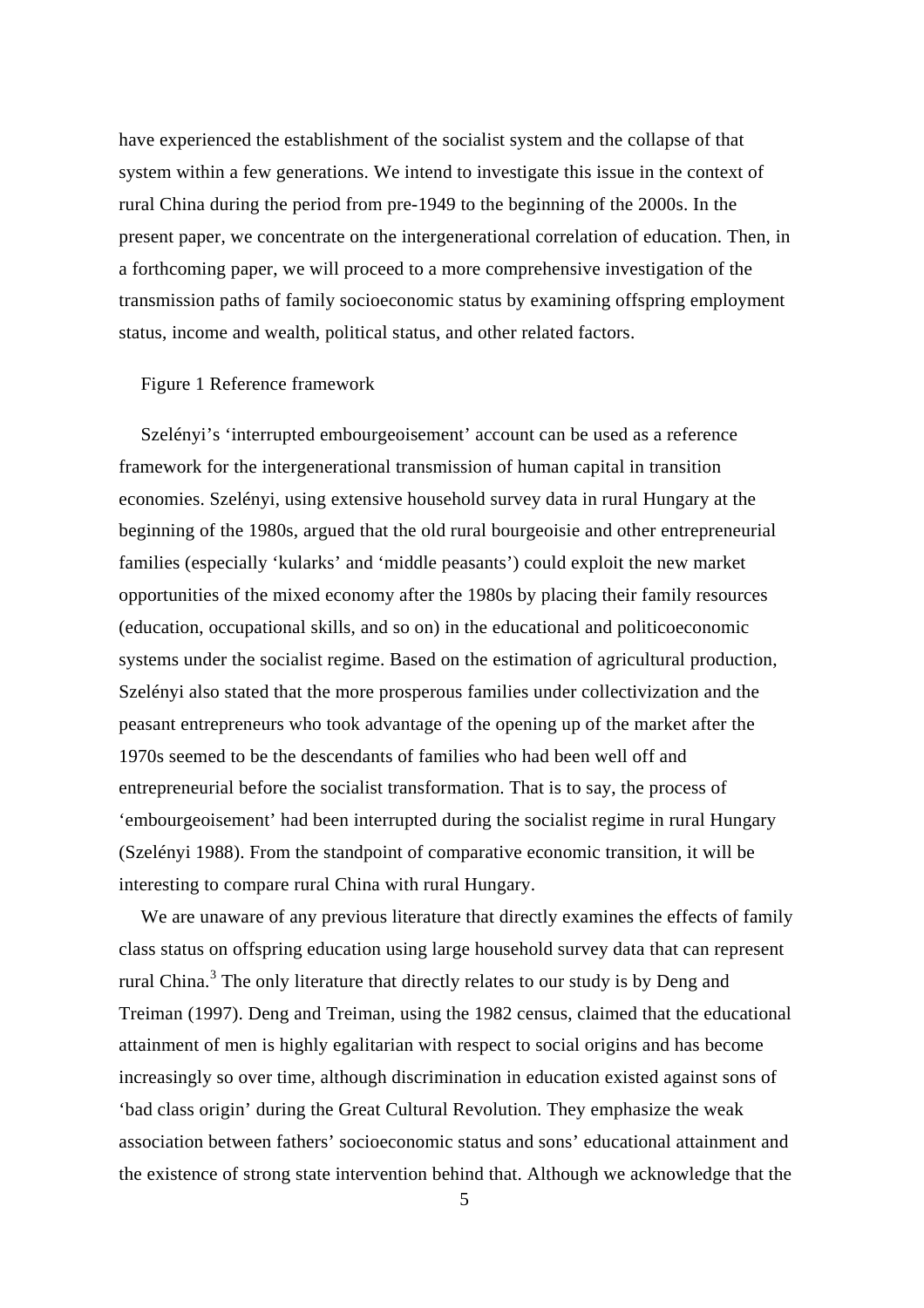intergenerational correlation in education had been weakened in general by state intervention to expand school education after 1949, both in urban and rural areas, we would emphasize the significance of the long-term influence of social discrimination.<sup>[4](#page-41-3)</sup> Firstly, we intend to elaborate the class-based discrimination in education through estimations of the determinants of educational level by birth cohorts and by social environments that would affect the degree of class-based discrimination. Secondly, we will see what has happened to the intergenerational correlation in education in the current younger generation who completed education after the 1990s. One advantage of our study is that we asked directly about family class origin and the previous generation's educational level in the household questionnaire.

Other relevant literature includes Ting (2004), who analyzed trade-offs between quantity and quality of children in urban and rural areas, using a fertility survey conducted in Hubei, Shaanxi, and Shanghai in the mid-1980s. According to Ting, urban white-collar families had fewer, but better educated, children than their blue-collar counterparts, whereas no difference was found in lifetime reproductive strategy between families of different socioeconomic statuses in rural areas. Drawing on Ting's argument and taking into account the fact that the difference between families in the number of children is relatively small in rural China (compared with other developing counties) because of family planning policy, in this paper we do not consider the quantity–quality trade-off. Instead, we focus on the influence of the previous generation's education and class status on the next generation's education.

This paper is structured as follows. In Section 2, we discuss the framework of study, outcome measures, working hypotheses, and method of empirical analysis. In Section 3, we examine the intergenerational correlation of education by using historical birth cohorts and focusing on the significance of fathers' educational level and family class status. Then, in Section 4, we investigate the determinants of educational attainment of the current younger generation by employing family wealth and other family characteristics as well as parental education. Section 5 presents our conclusions.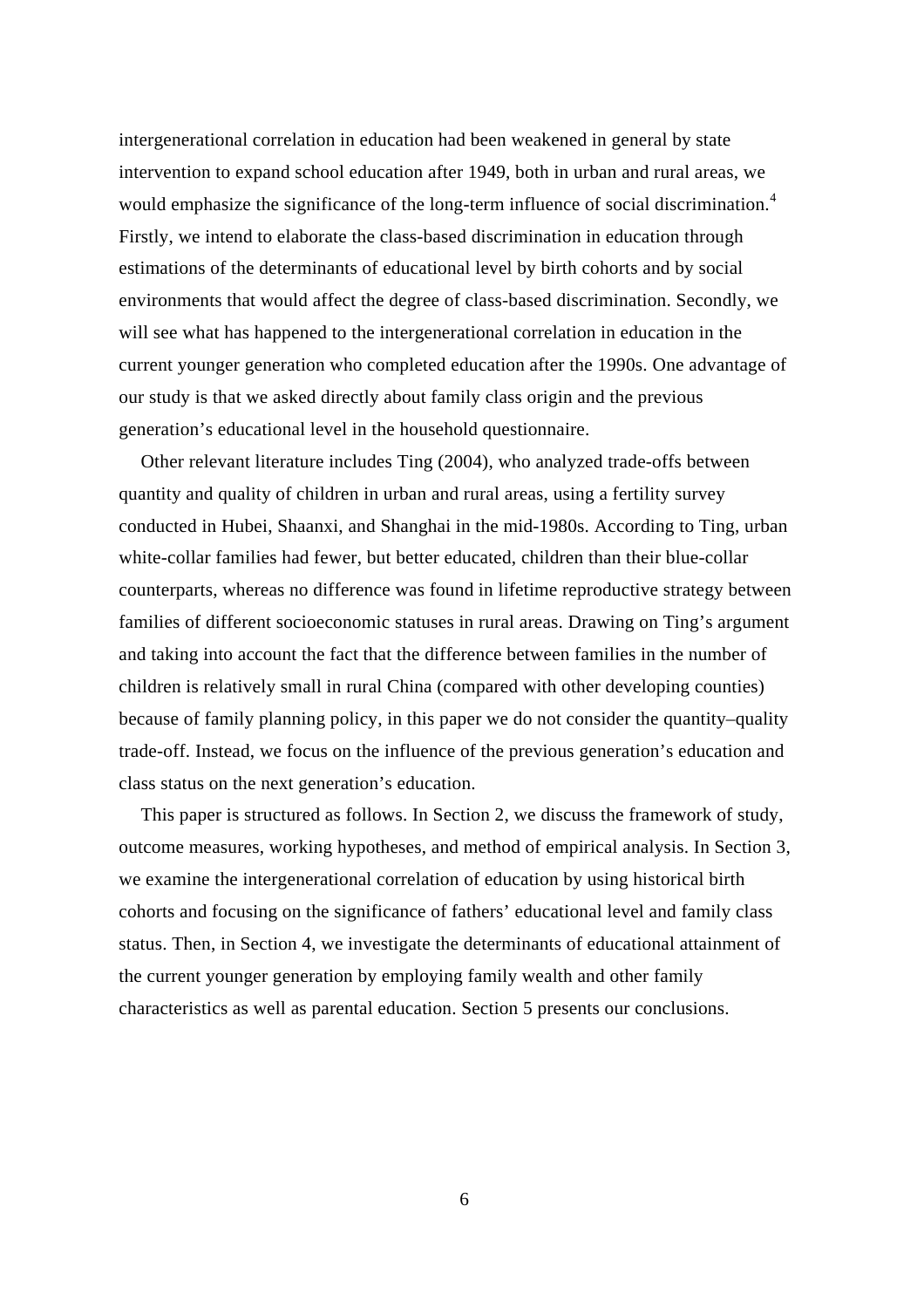#### **2. Framework of research**

#### *Family class status*

The major constraint for our study is that we have no information on the income and wealth of families in the pre-1949 era. We employ family class status (*jiating chengfen*) designated at the Land Reform period as the proxy of family socioeconomic status in the pre-1949 era.

Table 1 classifies family class status of our sample households by agricultural macroregions (*nongye quhua*).<sup>[5](#page-41-4)</sup> In the overall sample, landlord/rich peasant, middle peasant, and poor and lower-middle peasant comprise 6.4 percent, 19.3 percent, and 74.4 percent respectively. There are no large regional differences in the class structure between agricultural macroregions and between old revolutionary regions (*laoqu*) and other regions. Note that, for this Table and the following empirical analysis, we exclude sample households located in atypical agricultural regions, specifically the Ganxin region (the northwestern part of Gansu and the whole of Xinjiang). Thus, our basic working data consist of 8362 households in 113 counties.

#### Table 1 Class structure by regions

A criticism will be raised that class status is a crude indicator of family socioeconomic status because the socioeconomic characteristics of a certain class (for example, landlords) vary considerably between regions and historical periods. First, there were large regional differences in the structure of land holdings prior to land reform. Second, the Communist Party's policies for defining classes have changed over time, especially before and after the establishment of the People's Republic of China in 1949. Generally, land reform during the civil war was radical and violent, whereas, after 1949, it was relatively restrained. Third, class definition was a political process rather than an economic classification and, therefore, class status was strongly affected by the specific local political contexts.<sup>[6](#page-41-5)</sup>

Although we agree with these points, we still argue that class status is the second-best indicator of family socioeconomic status. Our rationale is as follows. First, although the economic substance of a certain class status varies over time and between regions, it is reasonable to assume that class status represents relative socioeconomic status within each of the regional units where the land reform policy had been implemented. If so, we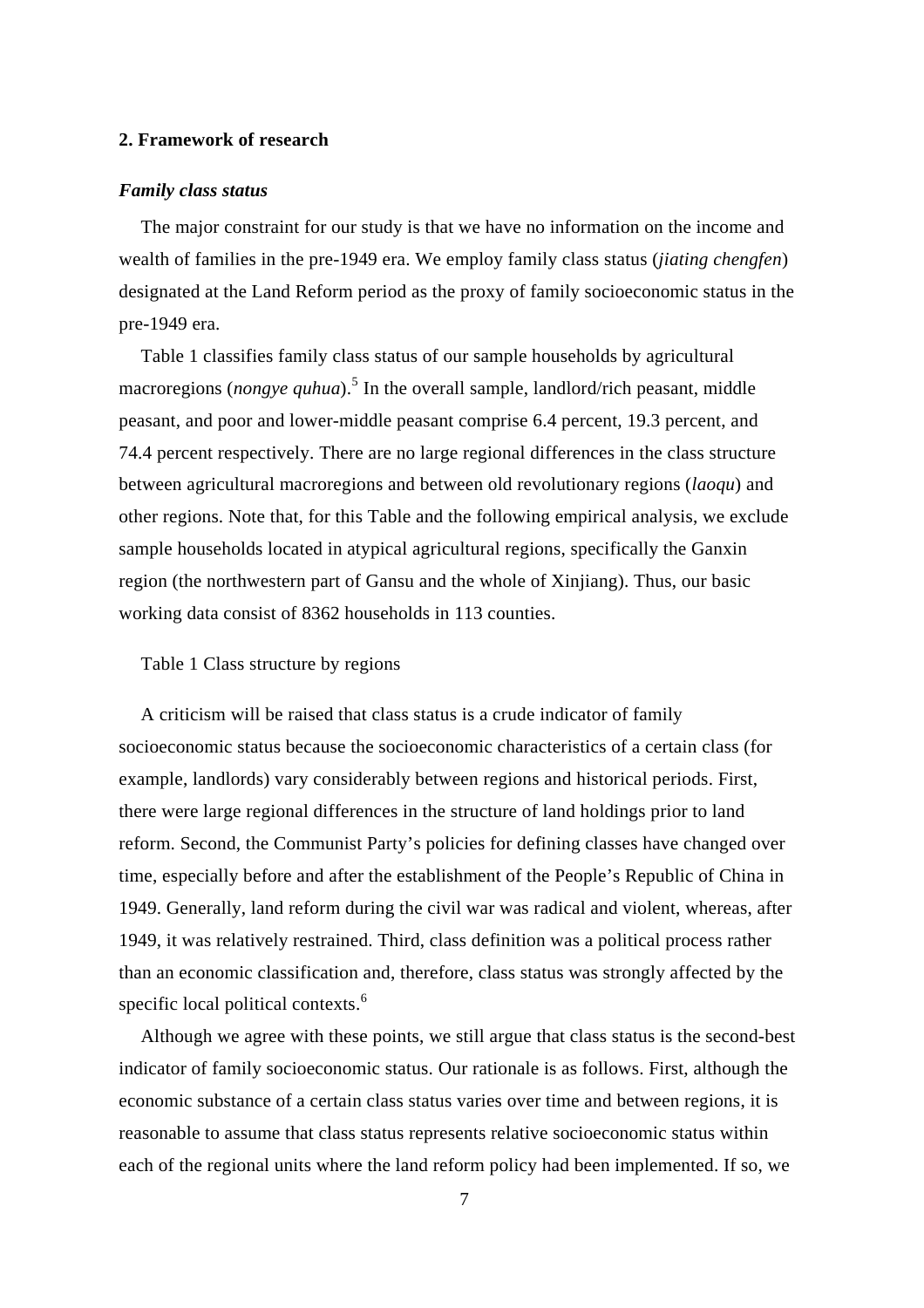can standardize the class categories by grouping the sample households within an appropriate regional unit. Second, because class categories are a political label and their impact on Chinese peasants after the 1950s varies according to birth cohorts, we will be able to capture the unique characteristics of rural China's socialism and market transition by an empirical investigation using class status.

An appropriate unit for clustering households in the sample is the county level. This is because, throughout the process of land reform, the county was the basic unit for applying the Communist Party's principles and policies to actual rural circumstances. For example, the typical method for supervising the land distribution process was to dispatch work teams (*gongzuodui*) organized at the county level to villages (Crook and Crook 2003/1959; Hinton 1997/1967). Therefore, in the following empirical study, we group sample households at the county level and assume that class status represents a common socioeconomic status within a county.

The CASS 2002 survey provides information on the class statuses of the head of household's and spouse's parents. Based on this information, we adopt the following classification of family class status.

(1) Landlord/rich peasant (*dizhu*/*funong*) family. A family where either the father or mother of the head of household is of landlord/rich peasant origin. This class category represents the former 'exploitative' class, and was regarded as the 'enemy' throughout the Maoist era.

(2) Poor and lower-middle peasant (*pinxiazhongnong*) family. A family where both father and mother of the head of household are of poor and lower-middle peasant origin. They belong to the revolutionary class.

(3) Middle peasant (*zhongnong*) family. Both father and mother of the head of household are of middle peasant origin, one of the parents is of middle peasant origin and the other is poor and lower-middle peasant origin. Rich middle peasant (*fuyu zhongnong*) and some other minor middle-class categories such as small landholder (*xiao tudi chuzuzhe*) and merchant (*shangren*) are classified into middle peasant. They belong to the 'middle' class, that is, the ally of the revolutionary class.

Note that family class status is not just a proxy of socioeconomic status in the pre-1949 era. As is well known, class status was the critically important political labeling during the Maoist era (Watson 1984). Family class origin, especially the father's class origin, influenced children's education, employment, party membership, and all other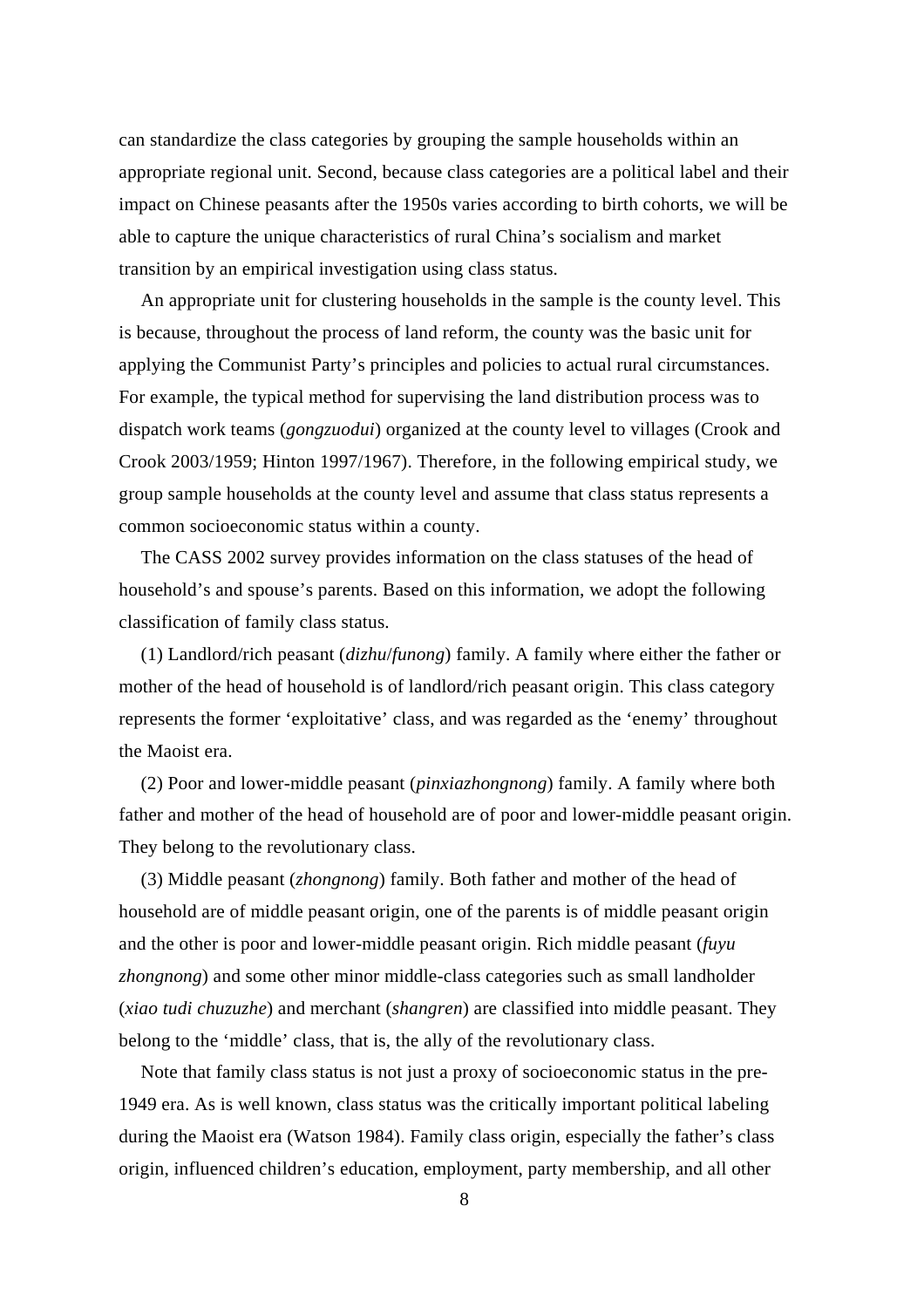social and economic opportunities. Especially during the Great Cultural Revolution, families of landlord and rich peasant origin were, in company with 'antirevolutionaries', 'rogues', and 'right-wing factions', called the 'five blacks (*hei wulei*)' and became the main target of the class struggle.<sup>[7](#page-41-6)</sup>

#### *Historical cohorts*

For the purpose of our study, it is important to conduct the investigation by birth cohorts. When classifying birth cohorts, we should consider the unequal accessibility to education of different classes in different historical periods. Note that, because of the large gender gap in education, we concentrate on males (male household members, male heads of household, and their fathers) in the rest of this section and Section 3 (Figure 2, Tables 3, 5, and 6). The total number of current male household members is 12 939 (Figure 2 and Table 3). Of the 8362 households that we cover in this study (Table 1), 8358 households have male heads of household (Table 5).

Figure 2A shows average years of education for all current male household members grouped into five-year birth cohorts.<sup>[8](#page-41-7)</sup> From this figure, we can confirm that the educational level of peasants has been increasing steadily after the establishment of the People's Republic, from 5.0 years in the 1935–1939 birth cohort to 8.6 years in the 1975–1979 birth cohort. We can clearly see the expansion of school education after 1949. In addition, we find fluctuations in education level among different class origins. Landlord/rich peasant family members born in the pre-1949 era had better education, as is expected. This trend was reversed for the 1945–1949 birth cohort and the education level of landlord/rich peasant family members became lower than their middle peasant and poor/lower-middle peasant counterparts. It is clearly shown that landlord/rich peasant family members were subjected to social discrimination. It is not until the 1960– 1964 birth cohort that the education level of landlord/rich peasant family members caught up with the other classes.

Figures 2B and 2C focus on the two transitional birth cohorts: the 1945–1949 cohort and the 1960–1964 cohort. In the 1945–1949 cohort, we can confirm that the proportion of male members of landlord/rich peasant families who could not complete junior high school-level education increased after 1945 (Figure 2B). In the 1960–1964 cohort, we found a type of polarization in the educational attainment of landlord/rich peasant family members. Some of the landlord/rich peasant family members began to achieve

9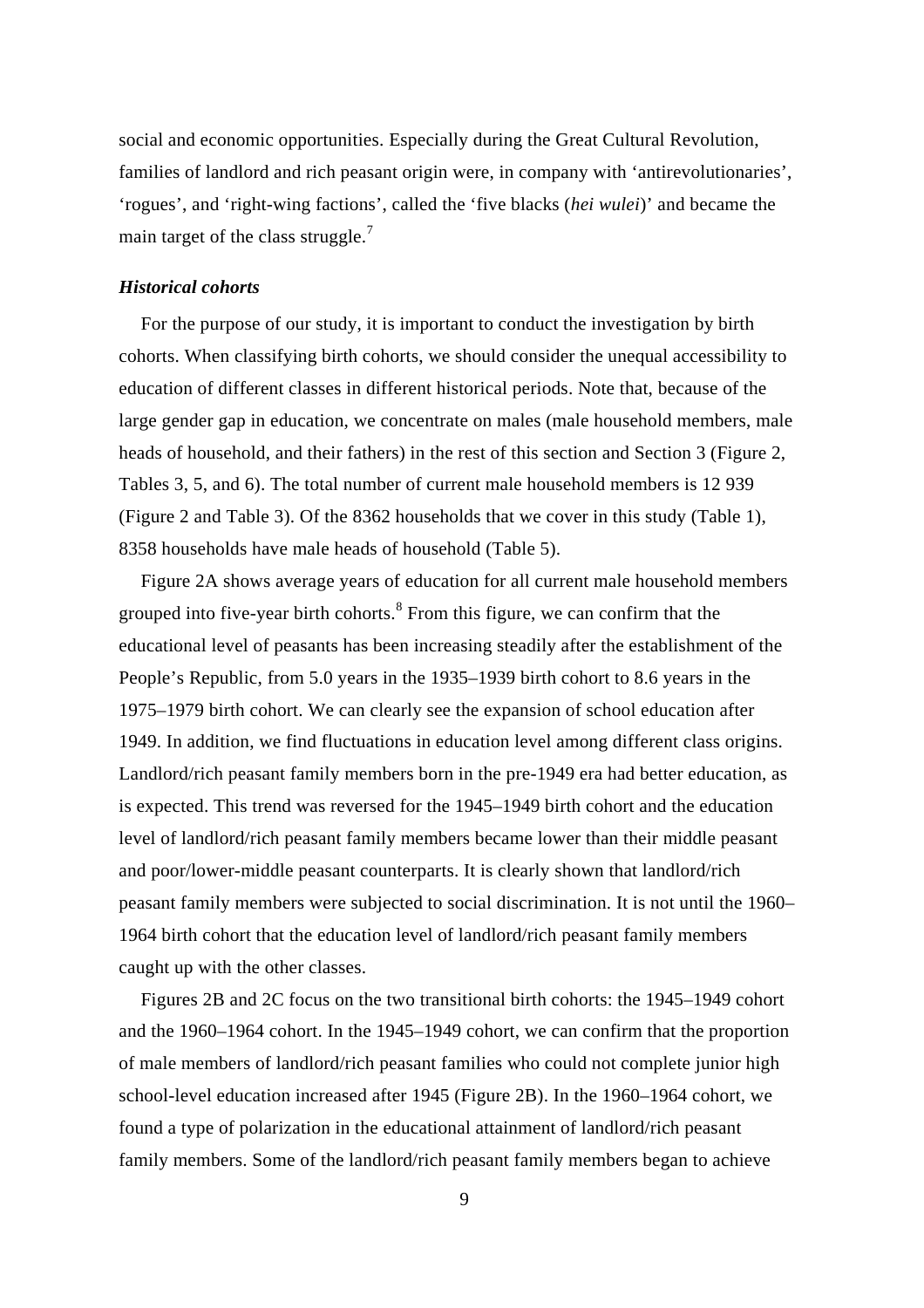senior high school-level education, although the proportion of those who had primary school or less educational attainment is still higher in the landlord/rich peasant family members than in others (Figure 2C). These findings suggest that, for the 1945–1949 cohort, class-based disparity in education level could be seen at the junior high school level. This was the first transitional cohort when the overall average length of education was around six years. In the second transitional cohort, the1960–1964 cohort, the overall average length of education had increased to approximately eight years, and gaining entry into senior high school became the important crossroad in educational attainment.

Figure 2 Average completed education of male household members

Thus, it will be appropriate to classify the historical birth cohorts for empirical analysis by year at age 12 (the transition from primary school to junior high school) and age 15 (the transition from junior high school to senior high school). Specifically, we classify household members into the following four historical cohorts (see Table 2).

(1) Pre-Maoist cohort. This cohort consists of those who were born before or during 1944 (age at 2002: 58–88 years). They had reached the age of 12 years before 1957, the year when the Advanced Agricultural Production Cooperatives (*gaoji nongyeshengchan hezuoshe*) had covered the entire rural area and when large political campaigns, the Rural Socialism Education Movement (*nongcun shehuizhuyi jiaoyu yundong*) and the Anti-Rightist Movement (*fan youpai yundong*), had started.

(2) Mid-Maoist cohort. This birth cohort consists of those who were born between 1945 and 1959 (age at 2002: 43–57 years). Those who belong to this cohort reached the age of 12 years after 1957 and 15 years before the end of the Great Cultural Revolution.

(3) Late-Maoist cohort. This birth cohort includes those who were born between 1960 and 1965. They reached the age of 12 years during the Great Cultural Revolution and 15 years after the Great Cultural Revolution. This cohort is a transitional cohort from the Maoist era towards Deng Xiaoping's reform era.

(4) Postreform cohort. Those who were born after 1965 are included in this birth cohort. They reached the age of 12 years after 1978, the year of transition from the Maoist period to the reform period, which is illustrated by the third plenum of the 11th Central Committee of the Communist Party of China (December 1978) and the official announcement to abolish family class origin as the measure of political accreditation (January 1979).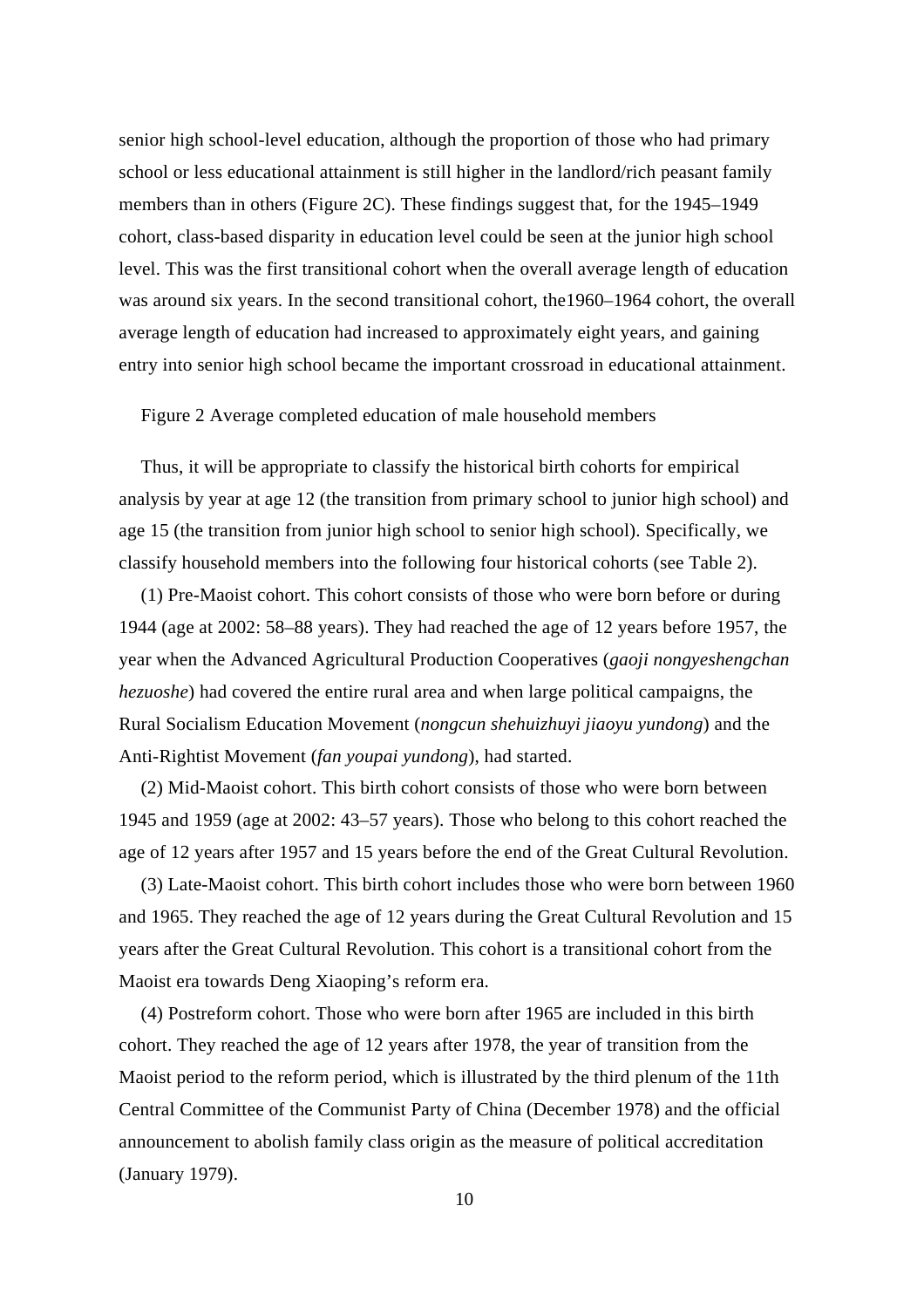Table 2 Classification of historical cohorts

Table 3 Family class status and educational level of current male household members

Table 3 summarizes the association between educational level of current male household members and family class status by historical cohorts (*P* indicates the significance level of chi-square test of independence between educational level and class status). It is confirmed that the educational level of male members of landlord/rich peasant families is significantly higher in the pre-Maoist cohort ( $P = 0.016$ ) and becomes significantly lower in the mid-Maoist cohort ( $P = 0.001$ ). It is also found that, although not statistically significant, the proportion of landlord/rich peasant family members having nine years or above of education has caught up with other classes in the late-Maoist cohort and becomes slightly larger than poor and lower-middle peasant families in the postreform cohort.

#### *Coverage and bias*

Note that this paper does not cover those who had changed their household registration (*hukou*) from rural to urban status (*nongzhuanfei*) by entering college, becoming party/government cadres, or joining the army. Since those who were able to change household registration status in the Maoist era basically belonged to families of 'good class', it is assumed that we do not capture highly capable persons of poor and lower-middle peasant origin who had left rural areas during the Maoist era.<sup>[9](#page-41-8)</sup> This could be a possible source of bias for our empirical analysis. However, since the numbers of rural people who had changed household registration status, especially during the Maoist era, is very limited, we think that the bias would not be very serious.

#### *Working hypotheses*

Taking the common explanations for intergenerational transmission of education and Szelényi's account into consideration, Table 4 illustrates the framework of the empirical study in this paper.

We cover three generations. The first generation (grandfather's generation) is the generation of fathers of current male heads of household. The second generation (father/parent's generation) is the generation of current male heads of household and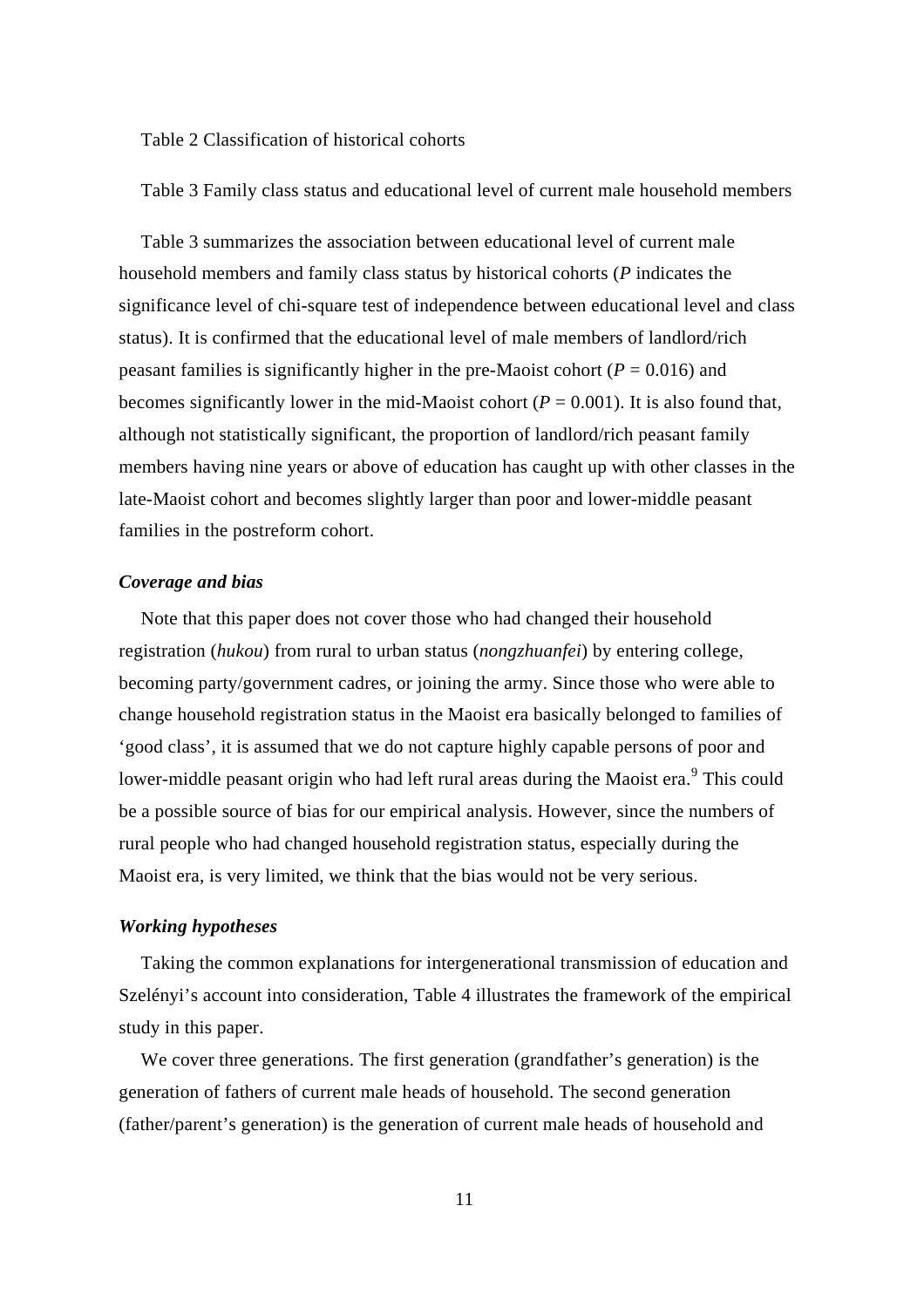their spouses. The third generation (children's generation) is current younger family members living with their parents and aged over 15 and under 25 in 2002 (Table 4A).<sup>[10](#page-41-9)</sup>

The outcome measures for offspring education are as follows: (a) years of education completed by male heads of households for the 2nd generation's educational level, and (b) dummy variable for whether or not children have entered senior high school (or equivalent schools) for the 3rd generation's educational level (Table 4B).

Table 4 Framework of the empirical study

Regarding the two intergenerational correlations of education, between the first and the second generations and between the second and the third generations, we propose the following transmission paths, working hypotheses, and measurements (Table 4C).

(1) Investment in offspring education

For the pre-Maoist cohort, we hypothesize that landlord/rich peasant families were better able to invest in education than were their middle peasant and poor/lower-middle peasant counterparts. We also assume that this transition path had been blocked by the thorough collectivization in the late 1950s (the mid-Maoist and late-Maoist cohorts) and that family wealth began to matter again after the 1980s (the postreform cohort). For measurements to examine this transmission path, we utilize family class status dummy variables (Table 5) and family wealth in 2002 (Table 8).

(2) Previous generation's educational level

The measurements for grandparent/parent's educational level are years of education completed. We hypothesize a common path of intergenerational transmission of education and expect a positive influence of grandparent/parent's education on children's education. At the same time, taking the rapid expansion of education after 1949 into consideration, we anticipate that the intergenerational correlation in education is less strong.

After considering these common transmission paths, we proceed to introduce the following two factors that we anticipate will represent the unique historical characteristics of rural China after 1949.

(3) Class system and class-based discrimination

Our inference is that, unlike the case in rural Hungary, there were few chances for well-off families in the pre-1949 era to preserve their family resources in the economic and sociopolitical system after 1949. We anticipate that, because of the strict political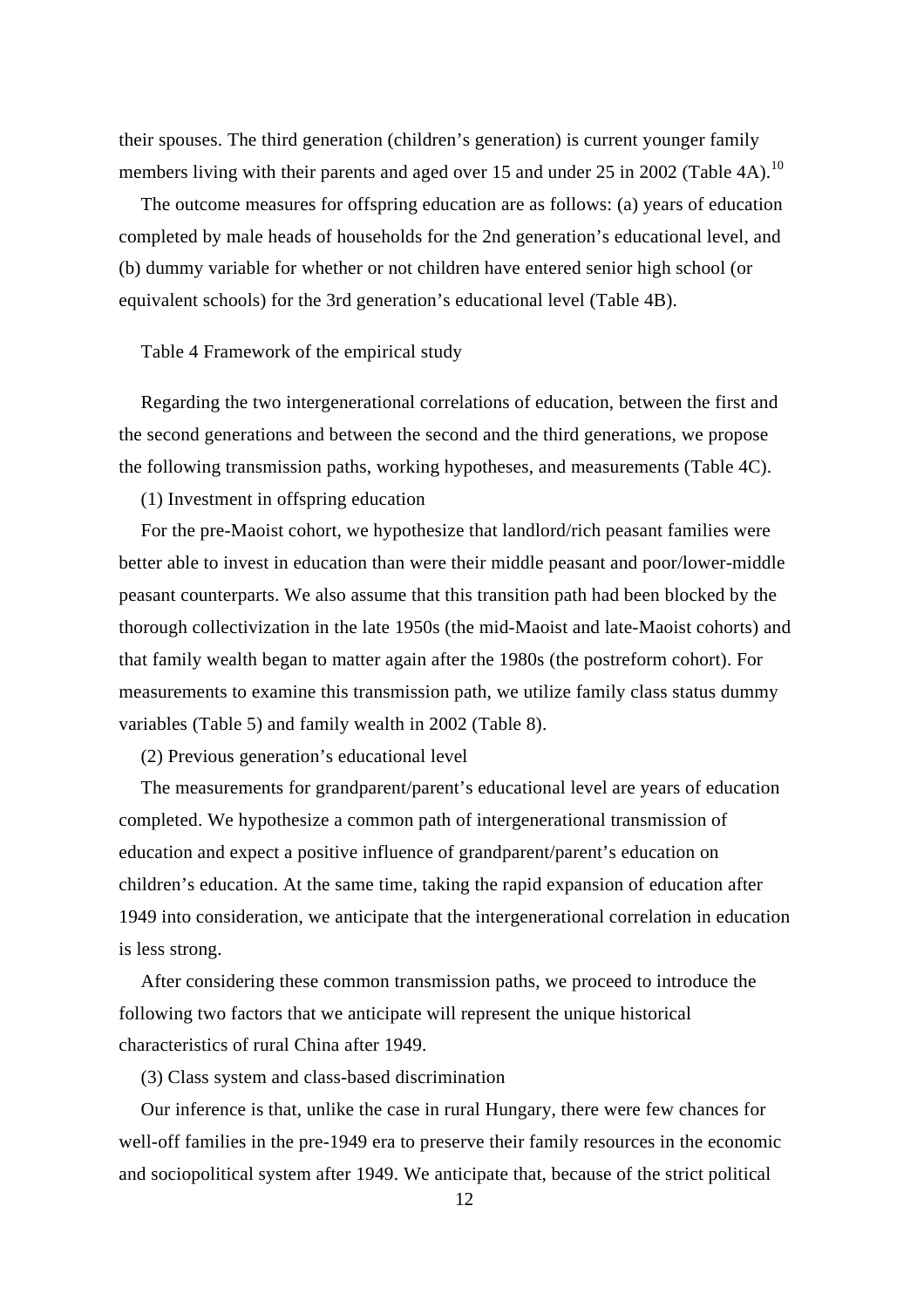stratification in the Maoist era, members of landlord/rich peasant families were heavily discriminated against in school education.

#### (4) Family culture

We hypothesize that, in addition to wealth and education of previous generations, other family characteristics that can be classified under the general term of family culture also matter in the intergenerational correlation of education. Our intention in this paper is to characterize family culture that is specific to rural China. Bearing in mind the drastic politicoeconomic changes and class-based opportunity structure in the Maoist era, we anticipate that we would find cohort-specific and class-specific family culture.

#### *Estimation method*

Family class status has dual meanings: as a proxy of economic status in the pre-1949 era and as a measurement of political status during the Maoist era. As discussed above, when we use class status dummy variables as proxies for economic status in the pre-1949 era, it is necessary to group sample households into appropriate clusters and introduce an estimation method for grouped observations. When we treat class status dummy variables as the indicators of political status during the Maoist era, we will be able to introduce them without a strict clustering procedure.

For the estimation method with clustering, we employ here a two-level hierarchical linear model (HLM) clustering at the county level, that is, the basic unit of land reform. $11$  In this model, households are grouped into counties and county characteristics are assumed to exercise a common influence on all households within the county. The two-level HLM is structured as follows. When there exists one household level characteristic  $(x)$  and one county level characteristic  $(z)$  that influence the household level dependent variable (*y*), the micro (household) level model is written as:

$$
y_{ij} = \beta_{0j} + \beta_{1j} x_{ij} + \underline{\varepsilon}_{ij},\tag{1a}
$$

where  $\epsilon$  is the micro error term, and subscript *i* represents the household, and *j* the village. The macro (county) level model that includes county characteristics (*z*) is described as:

$$
\beta_{0j} = \gamma_{00} + \gamma_{01}z_j + \underline{\delta}_{0j},\tag{1b}
$$

$$
\beta_{1j} = \gamma_{10} + \gamma_{11}z_j + \underline{\delta}_{1j},\tag{1c}
$$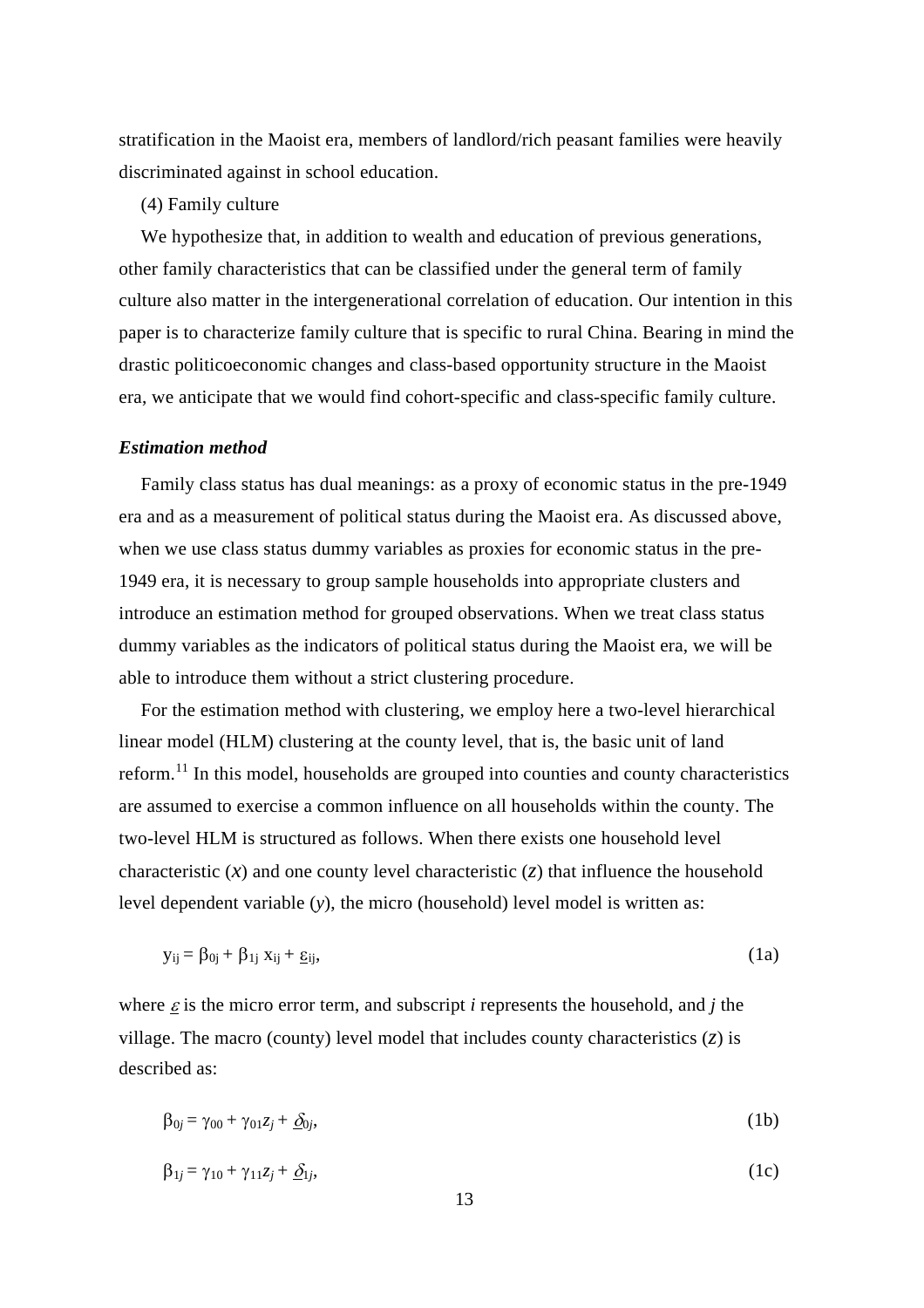where the subscript *j* indicates the county, and the  $\delta$  is the macroerror term.

Substitution provides the following two-level HLM:

$$
y_{ij} = \gamma_{00} + \gamma_{01}z_j + \underline{\delta}_{0j} + (\gamma_{10} + \gamma_{11}z_j + \underline{\delta}_{1j}) x_{ij} + \underline{\varepsilon}_{ij}
$$
  
=  $\gamma_{00} + \gamma_{10}x_{ij} + \gamma_{01}z_j + \gamma_{11}z_j x_{ij} + (\underline{\delta}_{0j} + \underline{\delta}_{1j} x_{ij} + \underline{\varepsilon}_{ij}).$  (2)

Equation (2) illustrates that the household level dependent variable *y* is a function of the following components: overall intercept  $\gamma_{00}$  that demonstrates the grand-mean effect, the main effect of county characteristics *z* ( $\gamma_{01}$ ), the overall slope  $\gamma_{10}$  (the average *x*-*y* regression slope across county) that represents the main effect of household characteristics *x*, the cross-level interaction of household and county characteristics ( $\gamma_{11}$ ), and random effects ( $\underline{\delta}_{0j} + \underline{\delta}_{1j} x_{ij} + \underline{\varepsilon}_{ij}$ ).<sup>[12](#page-41-11)</sup>

#### **3. Intergenerational correlation of education by historical cohorts**

#### *Education of male heads of household*

In this section, we examine the intergenerational correlation of education between fathers of male heads of household (fathers, the first generation) and male heads of household (sons, the second generation). The outcome measure is years of education completed by male heads of households. The focal independent variables are (a) father's educational level (years of education completed), (b) family class status (class status dummy variables), and (c) interactions between these two variables. Considering the upward trend of average educational level after 1949, we control (d) age of male heads of households. Because we treat family class status as the proxy of socioeconomic status in the pre-1949 era as well as the indicator of political status after 1949, as is explained above, we employ a two-level HLM nested at the county level. Table 5 reports the estimation results by historical cohorts. The following points can be seen from the results.

Table 5 Determinants of educational level by historical cohorts, two-level HLM estimation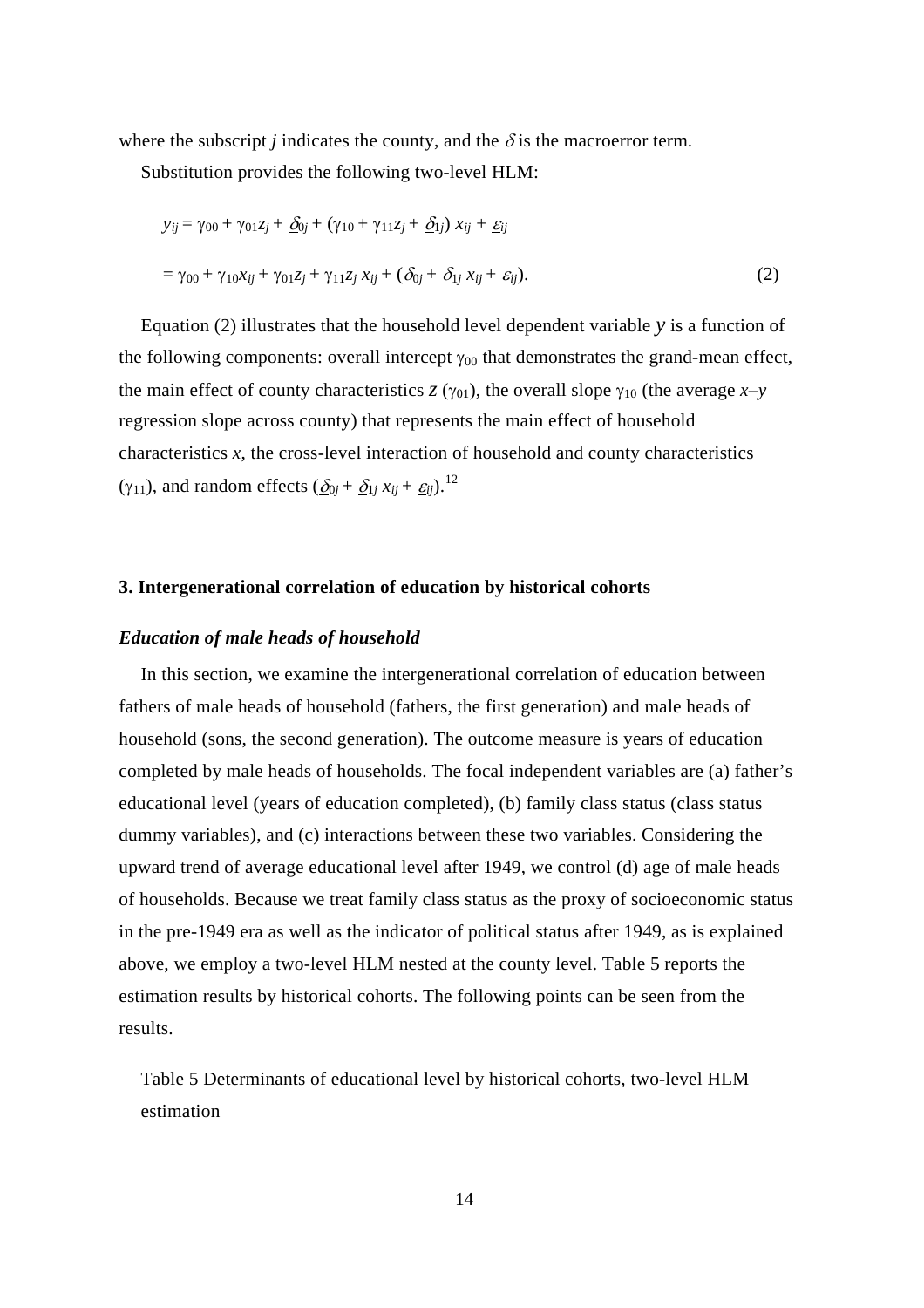First, in the pre-Maoist cohort, the positive and statistically significant relationship between landlord/rich peasant status and father's education level suggests that the positive influence of the previous generation's educational level had been enhanced in landlord/rich peasant families (equation 2 of Table  $5$ )<sup>13</sup>, whereas landlord/rich peasant status itself is not statistically significant (equation 1 of the table). These findings imply that the major transmission path for education in landlord/rich peasant family members is the previous generation's education rather than the family's economic status. In contrast to landlord/rich peasant families, the coefficients for middle peasant status are positive and significant both in equations 1 and 2, suggesting that middle peasant status has an independent effect on offspring education. A possible explanation for the different results between landlord/rich peasant and middle peasant families is that middle peasant families were more likely to include families who were employed in commerce and industry in the pre-1949 era and such families tended to be more interested in offspring education than were their poor/lower-middle peasant and landlord/rich peasant counterparts.

Second, in the mid-Maoist cohort, we have confirmed a negative relationship between class status and offspring education as was expected (equations 3 and 4 of the table). The coefficients for landlord/rich peasant status and its interaction with father's education have become negative and statistically significant, clearly showing the discrimination in education against landlord/rich peasant families. It is also notable that the coefficients for father's educational level had become smaller than those for the pre-Maoist cohort. This finding reflects the rapid expansion of school education in the Maoist era.

Third, in the late-Maoist cohort, the coefficient for landlord/rich peasant family returned to positive, although not statistically significant. This reflects the abovementioned polarization in the education level of the landlord/rich peasant family members (Figure 2C) and shows the transitional characteristics of this particular cohort.

Fourth, turning to the postreform cohort, it is noteworthy that the effect of landlord/rich peasant is positive and statistically significant (equation 7 of the table). It is clearly shown that sons of landlord/rich peasant families who completed education in the postreform era are more likely to achieve higher educational level. Moreover, interaction values indicate that the effect of father's education is enhanced in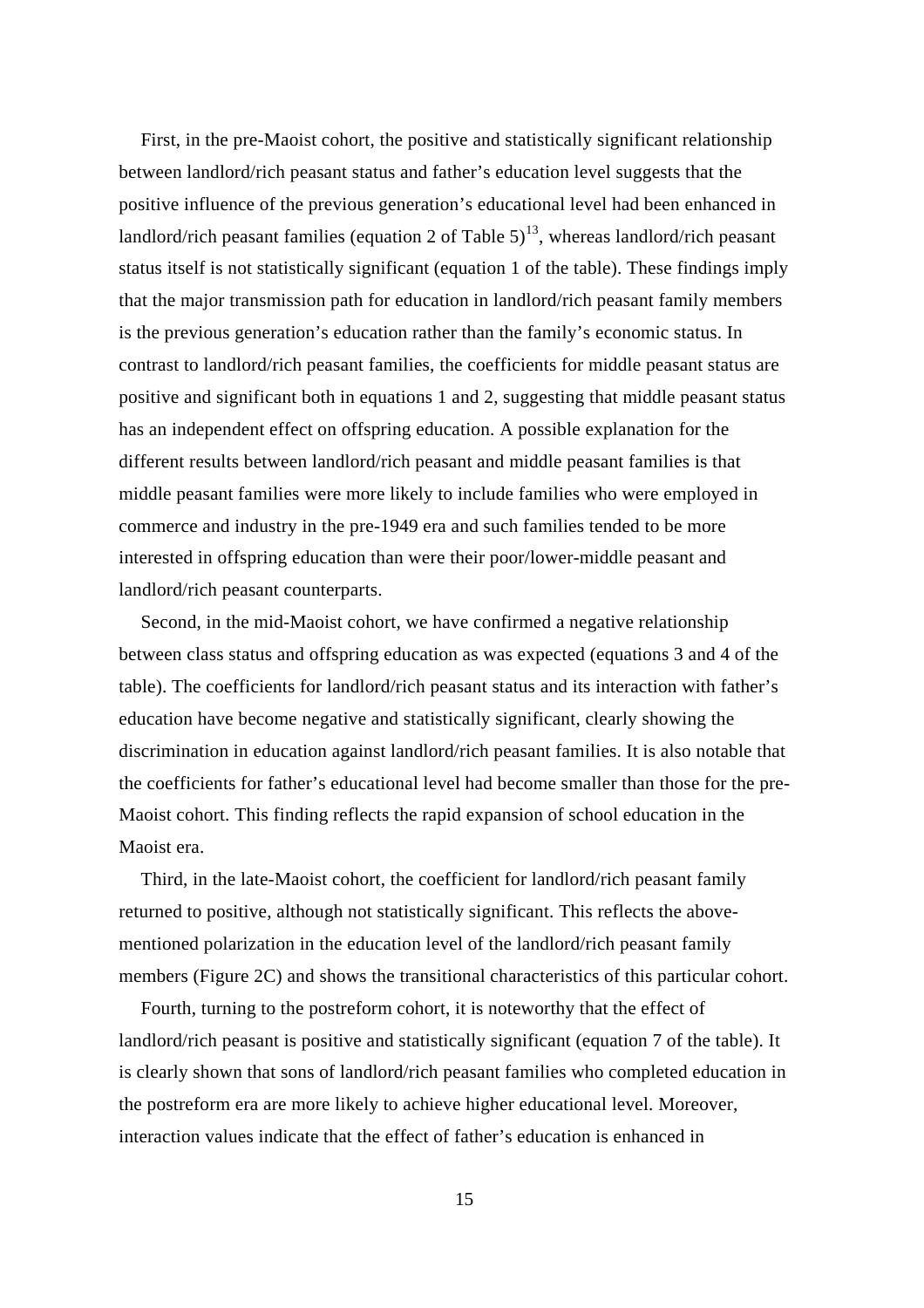landlord/rich peasant families (equation 8 of the table). It is also notable that middle peasant status has no statistically significant effects in this birth cohort.

#### *Intergenerational cultural rebound effect*

Why, then, do male heads of households from landlord/rich peasant families belonging to the postreform cohort tend to have higher educational attainment? Our inference is that class-based discrimination in education during the Maoist era had created a psychological or cultural rebound among landlord/rich peasant family members (fathers) and they tended to have stronger incentives to encourage their sons' education after class-based discrimination was abolished at the end of 1970s (hereinafter referred to as the intergenerational cultural rebound effect).

When we employ this argument, the following opposing working hypotheses about the relationship between the degree of discrimination and the degree of cultural rebound could be made: (1) the strength of cultural rebound positively correlates with the degree of discrimination (the rebound is stronger where the previous generation suffered more greatly from discrimination) (hereinafter referred to as the proportional rebound hypothesis); and (2) the strength of rebound negatively correlates with the strength of discrimination (a cultural resignation, or fatalism, rather than rebound or protest, is likely to occur where severe discrimination existed) (hereinafter referred to as the cultural resignation hypothesis). Because we can anticipate that the attitudinal responses of individuals/families towards social discrimination are distributed randomly, here we try to test the two hypotheses outlined above by introducing the factor of social environment that affects the degree of class-based discrimination.

Specifically, we divide sample households into two groups according to the basic social environment under which they achieve education: (a) families living in nonmultisurname villages, that is, villages where families with the most commonly occurring surnames comprise more than half of the total number of families; (b) families living in multisurname villages, that is, villages where families with the most commonly occurring surnames comprise less than half of the total. The assumption behind this classification is that class-based discrimination could be mitigated where a strong kinship relationship exists between landlord/rich peasant families and other families. Then, we reestimate the effect of family class status according to this typology of social environments and compare the effects for the mid/late-Maoist cohorts and the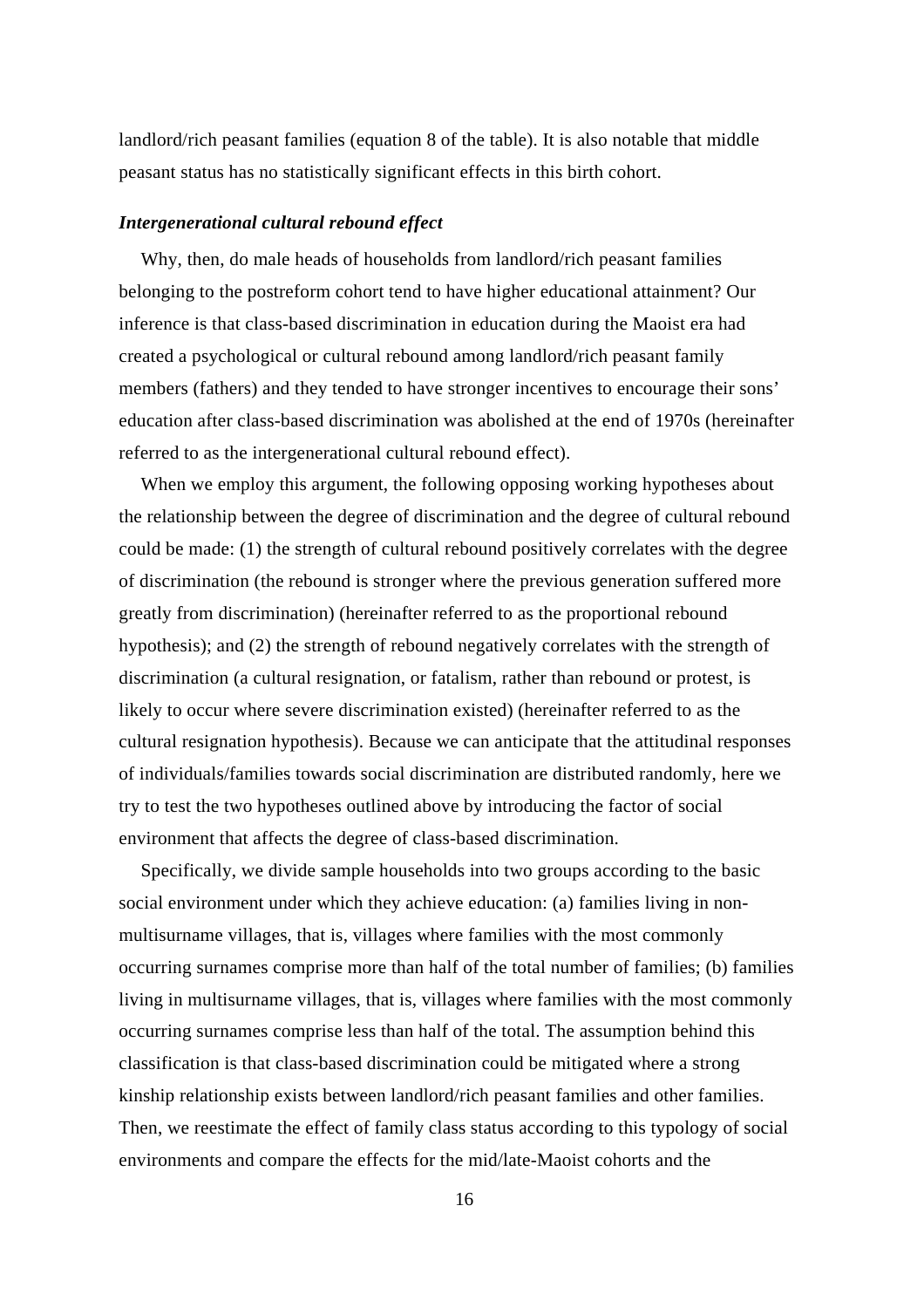postreform cohort. Since we group observations by village characteristics and we are interested in class status as the indicator of political status, we employ here OLS estimation instead of two-level HLM clustered at the county level. For the nonmultisurname villages, we extract the landlord/rich peasant families who have the most commonly occurring surname (*daxing*) in the village in order to capture the influence of kinship relations more accurately.

The estimation results are shown in Table 6. The results seem to support the proportional rebound hypothesis: first, in the mid/late-Maoist cohorts, we have found that landlord/rich peasant status has a stronger negative effect on offspring education in multisurname villages than non-multisurname villages. This finding implies that classbased discrimination in education was likely to be more severe in multisurname villages. Second, in the postreform cohort, we found a positive and larger coefficient for landlord/rich peasant status in multisurname villages, suggesting that the cultural rebound for offspring education is stronger where discrimination during the Maoist era was more severe.

Table 6 Educational level of male heads of households of landlord/rich peasant origin, by social environment

Another factor to be considered is the stage in an individual's life cycle when she/he suffered from discrimination. By referring to the literature on lifespan development psychology and family sociology, we hypothesize that the long-term response to social discrimination is stronger when one suffers from discrimination during one's adolescence (hereinafter referred to as the adolescence hypothesis).<sup>14</sup> To confirm this point, we have employed a dummy variable for fathers of male heads of households who were born during 1947–1953; that is, they were aged 12–18 years when the severe 'class struggle'—the Four-Cleanup (*siqing*) Campaign and the Great Cultural Revolution occurred. Then we extract landlord/rich peasant families and reestimate the effects of father's age, 1947–1953 birth cohort, and education level. If the adolescence hypothesis is applicable, we anticipate a positive coefficient for the 1947–1953 birth cohort dummy.

The result is shown in Table 7. It is consistent with our assumption. The 1947–1953 birth cohort coefficient is positive and significant as expected, suggesting that there was a stronger cultural rebound towards the next generation's education among fathers of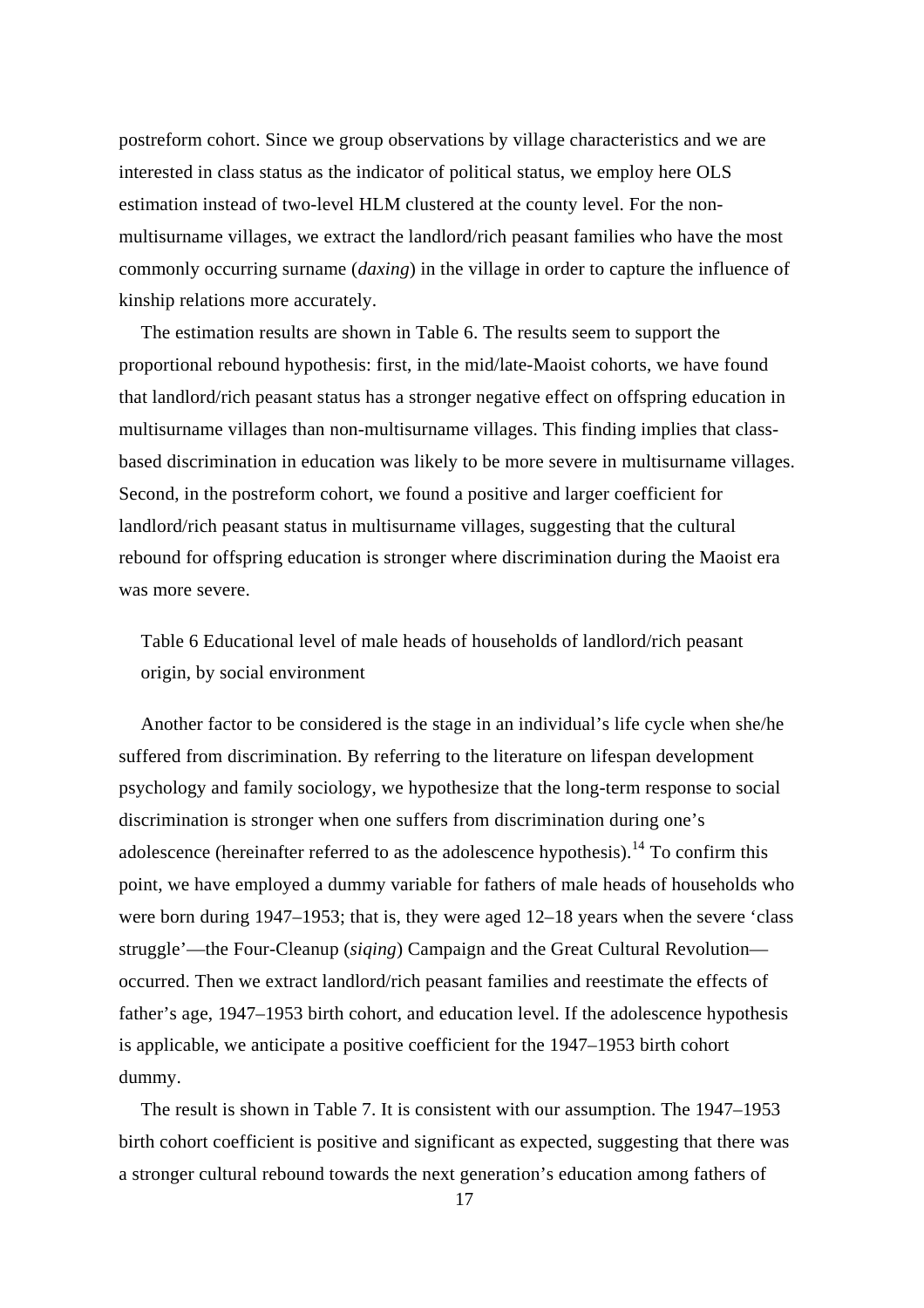landlord/rich peasant families who had experienced the turmoil in the education system and class-based discrimination in education during their adolescence.

Table 7 Influence of father's birth cohort on educational level of male heads of household of landlord/rich peasant families, the postreform cohort, OLS

#### **4. Determinants of educational attainment of the current younger generation**

In this section, we proceed to the analysis of the intergenerational correlation of education between current male heads of households (the second generation) and their children (the third generation). We define children here as the children of male heads of households who live with their parents and who are aged over 15 and under 25 years in 2002. Children-in-law (e.g. wives of married sons) are not included. Here, we are able to elaborate on the findings of the previous section by adding new variables for family characteristics such as family economic status.

The outcome measure is the dummy variable indicating whether or not children entered senior high school (or equivalent schools). As the outcome measure is binominal, we employ logit estimation. Since we concentrate on children who have completed education since the 1990s and, therefore, family class status is regarded as the indicator of political status, it is not necessary to consider clustering of observations at the county level. Instead, we group observations for the same household and conduct a robust estimation.

Focal independent variables are as follows: (a) father's years of education completed, (b) mother's years of education completed, (c) father's school performance,  $^{15}$  (d) grandfather's (father of father) years of education completed, (e) 1947–1953 birth cohort dummy variable for father, (f) father's age, and (g) family class status. To control the children's characteristics, we employ (h) children's age and (i) children's gender (dummy for male). As the proxy of long-term economic status of the family, we introduce (j) family wealth in 2002 (per capita amount of family assets,  $2002$ ).<sup>16</sup> To control the level of regional economic development, we employ (k) logit-transformed proportion of nonagricultural GDP to total GDP at the county level.

We also introduce the following interaction measures between family class status and other focal variables: (l) 1947–1953 birth cohort dummy and family class status, (m)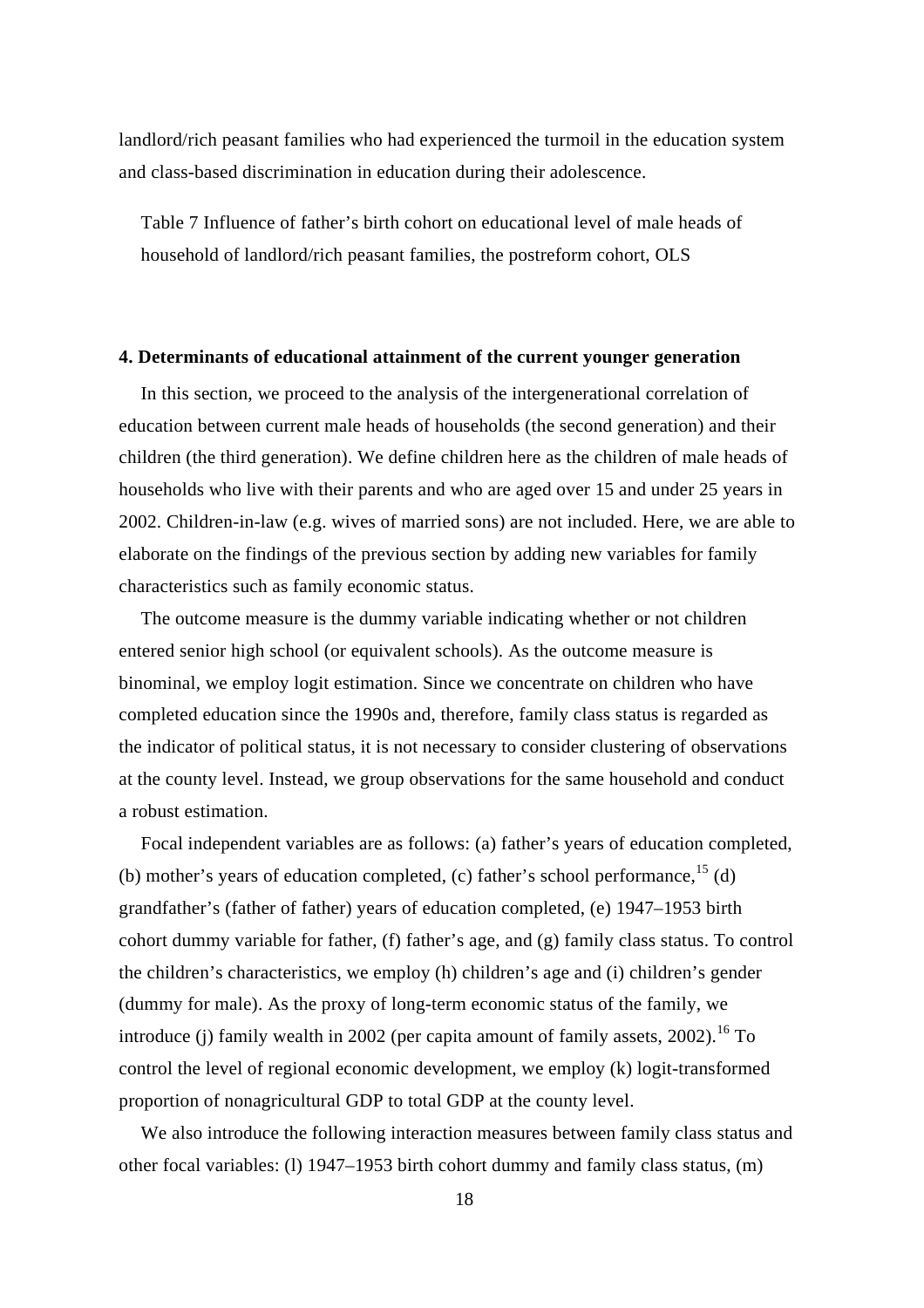father's education and family class status, and (n) family wealth and family class status. These are to determine whether the effects of father's age, father's education, and family wealth differ according to family class status. The estimation results are summarized in Table 8. The following points can be made from this table.

Table 8 Determinants of the educational level of the current younger generation, logit estimation

First, the effects of children's age, children's gender, and the level of regional economic development are consistent with our general knowledge of rural China and with the literature on intergenerational correlation in education (equations 1–6 of Table 8). The negative and statistically significant coefficient for age reflects the improvement in the average level of education. The male dummy is positive and significant, which shows the gender gap in education. The level of regional economic development also has a significant effect, reflecting the large regional disparity in education caused by the highly decentralized fiscal system for education throughout the 1980s and 1990s.

Second, it is confirmed that family wealth has a positive and statistically significant effect on children's educational attainment as was expected (equations 1–6). This finding, along with the result of the effect of regional economic development, suggests that there will be increased disparities in educational level between different regions and between households with different economic conditions in the future.

Third, after controlling age, gender, family wealth, and the regional economic condition, the parent's, especially father's, education level significantly influences children's education (equations 1–6). Both the father's and the mother's education are proved to have positive and statistically significant effects on their children's education. It is interesting that the effect of the father's education is larger than that of the mother's. It is also notable that father's school performance positively and significantly affects his children's educational attainments. The grandfather's education also has a positive effect, although it is not statistically significant in all the equations.

Fourth, we have confirmed that the adolescence hypothesis is applicable not only for landlord/rich peasant families but also for entire families (equations 2–6). Father's 1947–1953 birth cohort dummy is positive and statistically significant, implying that this specific birth cohort has a more positive attitude towards children's education, and is distinct from differences in other family characteristics. We assume that this cohort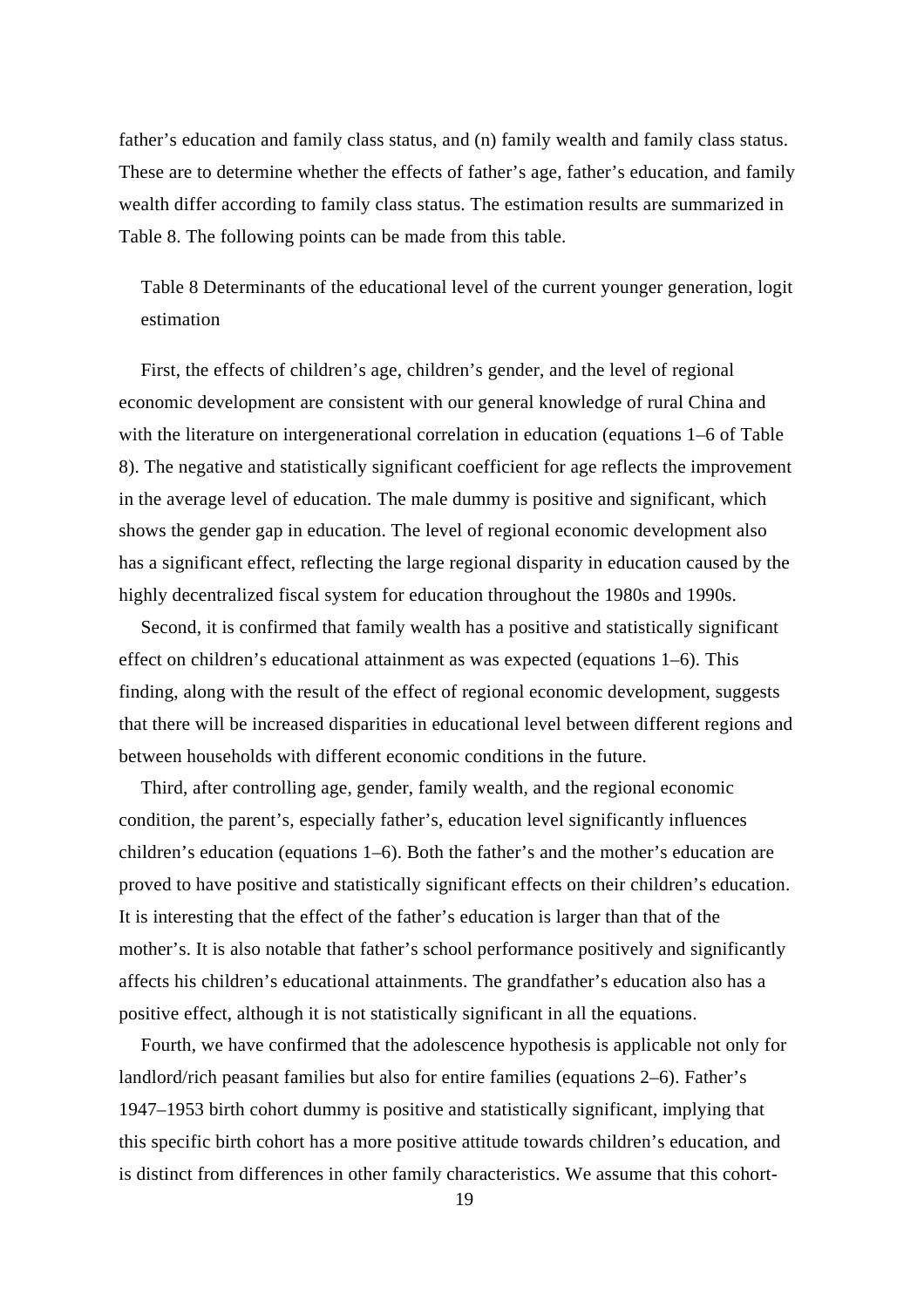specific effect reflects intergenerational cultural rebound against the turmoil in the education system during the latter half of the 1960s and the beginning of the 1970s. We can also see class-specific effects for landlord/rich peasant families by the positive and statistically significant interaction value for the 1947–1953 birth cohort and landlord/rich peasant status (equation 4).

Fifth, when all other factors are equal, family class status still has a significant effect and children of landlord/rich peasant families are likely to have higher educational attainment (equation 3). Moreover, interaction values for landlord/rich peasant status with father's education shows that the positive effect of father's education is enhanced in children of landlord/rich peasant families (equation 6).

#### **5. Conclusion**

So far, we have examined the intergenerational correlation of education in rural China, using data from a large household survey of three generations who completed their education during the period from pre-1949 to the beginning of the 2000s. It is generally believed that family class origin, which influenced almost all important life events of Chinese peasants throughout the Maoist era, had become irrelevant after the official abolition of the class system at the end of the 1970s. Contrary to this common understanding, our empirical analysis has shown that families of different class origin differ in their collective orientation to offspring education even in the postreform era. It has been found that the children of landlord/rich peasant families who have completed education after the 1990s are more likely to achieve higher educational attainment, when other family characteristics are equal.

The unique determinant of offspring education in the postreform era is an intergenerational culture within which family members act. We have found that landlord/rich peasant families tend to have a family culture characterized by a positive attitude toward offspring education. We argue that this unique family culture was created as a psychological rebound against class-based discrimination in education during the Maoist era. We call this the intergenerational cultural rebound effect. This argument is supported by the finding that the degree of significance of the positive effect of landlord/rich peasant status on the education of offspring who completed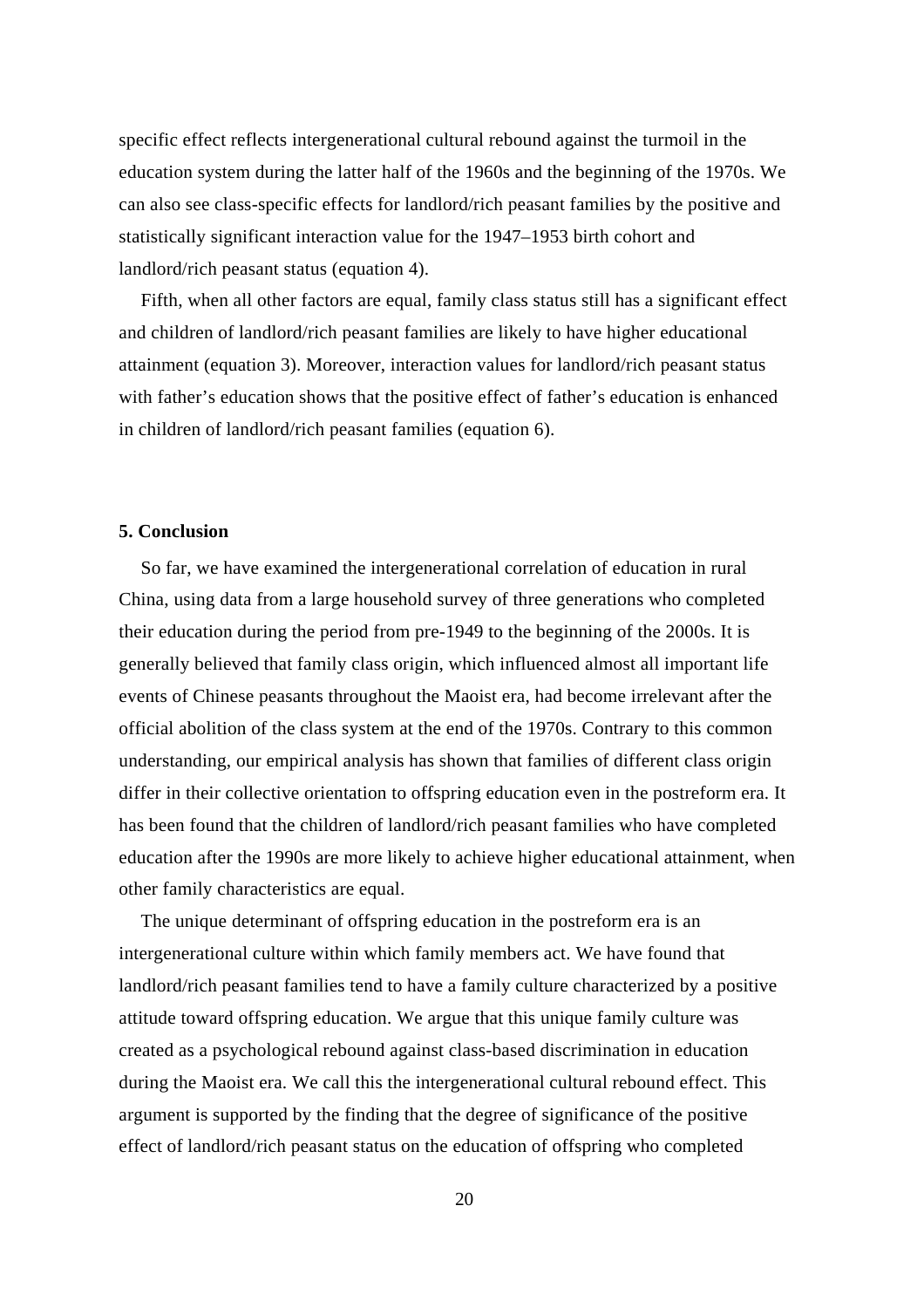education in the postreform era varies depending on the social environment. The degree of significance is lower in non-multisurname villages, where class-based discrimination was supposed to be mitigated by kinship ties, than in multisurname villages.

In addition to the rebound effect among landlord/rich peasant families, we have found a cohort difference in the strength of the rebound effect. The 1947–1953 birth cohort has positive attitudes toward children's education that are distinct from differences in other family characteristics including class status. This finding implies a long-term response to social events in one's adolescence, specifically, the turmoil in the education system in the mid-1960s and early 1970s. We have also found that this cohort effect is stronger in landlord/rich peasant families, who suffered from severe discrimination at that period. That is, the intergenerational cultural rebound is a compound of a class-specific effect with a cohort-specific effect.<sup>[17](#page-41-16)</sup>

With reference to the comparison with rural Hungary, we conclude that, as far as intergenerational transmission of education is concerned, the major transmission path in rural China is different from rural Hungary, although there is a common outcome. Those who have upper- or nonrevolutionary class origin are more likely to gain advantage in education after the beginning of economic transition. As is summarized by Szelényi's 'interrupted embourgeoisement' account, in rural Hungary well-off families could transmit their family resources by placing them in the education and politicoeconomic systems under the socialist regime. In rural China, where entire rural families had experienced collectivization and repeated political campaigns until the late 1970s, there had been very few opportunities in the politicoeconomic system for well-off families to place their family resources. Instead, landlord/rich peasant families created an education-oriented family culture that positively influenced children's education after the collapse of the rural class system.

Why, then, did rebound rather than resignation become the major form of reaction against class-based social discrimination in rural China? As is emphasized in A. K. Sen's criticism of utility as a measurement of well being, a common reaction of oppressed people against 'long-standing deprivation' is resignation rather than protest (Sen 1992, 55). Our inference is that the class-based discrimination in education did not last long enough to make the oppressed group become accustomed to it. If the discrimination had continued so as to affect two generations' education and become an entrenched inequality, resignation instead of rebound might overwhelm the family

21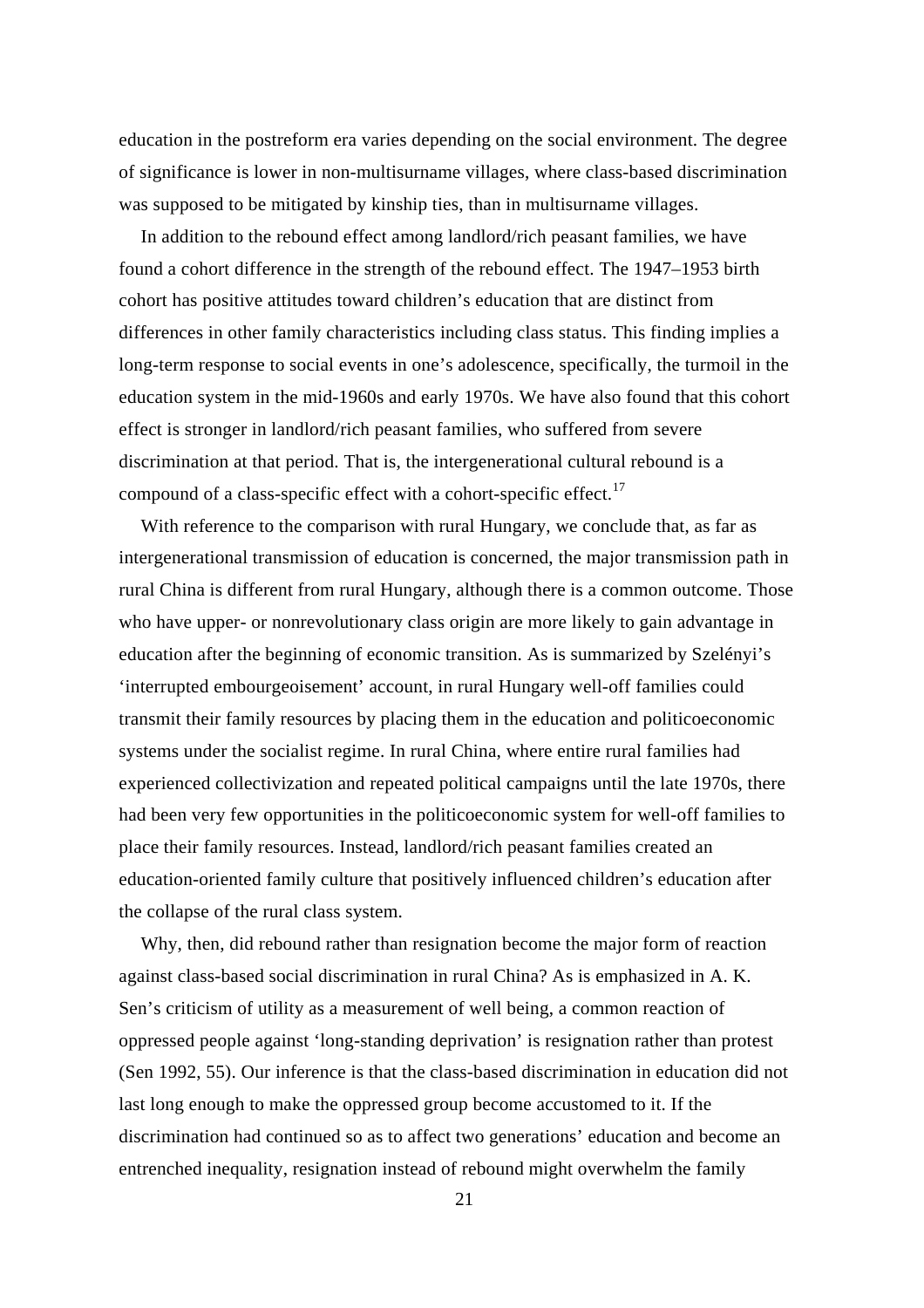culture of the 'bad class' families. Such family culture could then negatively influence human capital formation and the lifelong economic status of their offspring.

Our next step is to elaborate the paths of intergenerational transmission of family resources by taking other resources such as political status, occupational skills and experiences into consideration. Specifically, we will examine how family characteristics of the previous generation including class status influence the current generation's income and wealth. This task will be done in our forthcoming paper.[18](#page-41-17)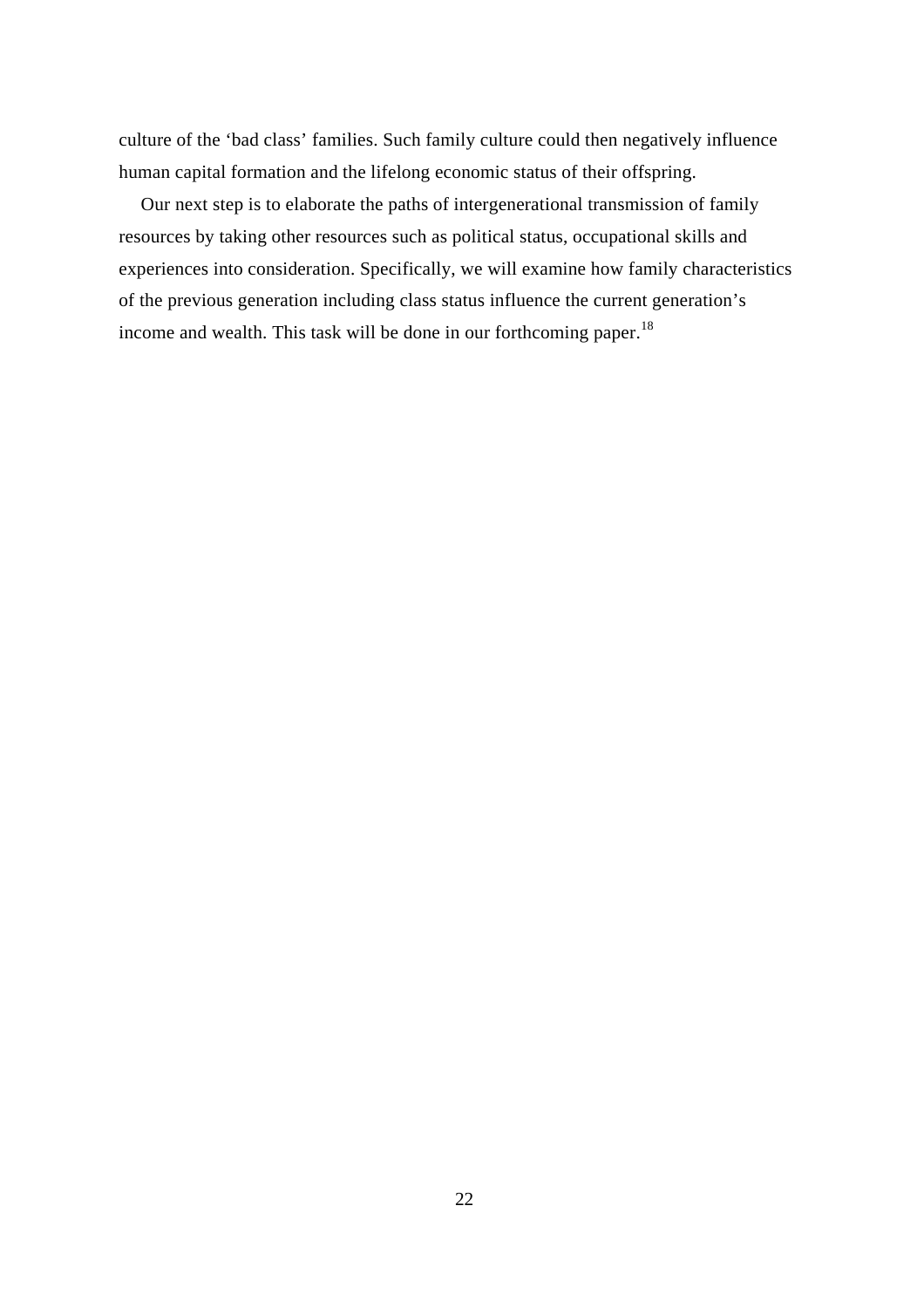#### **References**

- Bengtson, Vern, Biblarz, Timothy, and Roberts, Robert E. L. 2002. *How Families Still Matter: A Longitudinal Study of Youth in Two Generations*, Cambridge: Cambridge University Press.
- Bowles, Samuel, Gintis, Herbert, and Osborne-Groves, Melissa. 2005. *Unequal Chances: Family Background and Economic Success*. Princeton: Princeton University Press.
- Crook, Isabel and Crook, David. 2003/1959. *Revolution In A Chinese Village: Ten Mile Inn* (International Library of Sociology), London: Routledge (reprint edition).
- Davis-Friedmann, Deborah. 1985. "Intergenerational inequalities and the Chinese revolution: the importance of age-specific inequalities for the creation and maintenance of social strata within a state-socialist society." *Modern China*, 11:2, pp. 177–201.
- Deng, Zhong and Treiman, Donald. 1997. "The impact of the Cultural Revolution on trends in educational attainment in the People's Republic of China." *The American Journal of Sociology*, 103:2, pp. 391–428.
- Erikson, Robert and Goldthorpe, John. 2002. "Intergenerational inequality: a sociological perspective." *Journal of Economic Perspectives*, 16:3, pp. 31–44.
- Grawe, Nathan and Mulligan, Casey. 2002. "Economic interpretations of intergenerational correlations." *Journal of Economic Perspectives*, 16:3, pp. 45– 48.
- Guojia Ditu Bianji Weiyuanhui. 1989. *Zhonghua Renmin Gongheguo Guojia Nongye Dituji* [National Agricultural Atlas of the People's Republic of China], Beijing: Zhongguo Ditu Chubanshe.
- Gustafsson, Björn, Li, Shi, and Sicular, Terry (eds.) 2007. *Inequality and Public Policy in China*, New York: Cambridge University Press.
- Hanley, Eric and McKeever, Matthew. 1997. "The persistence of educational inequalities in state-socialist Hungary: trajectory-maintenance versus counterselection." *Sociology of Education*, 70:1, pp. 1–18.
- Hinton, William. 1997/1967. *Fanshen: A Documentary of Revolution in a Chinese Village*. Berkeley: University of California Press (reprint edition).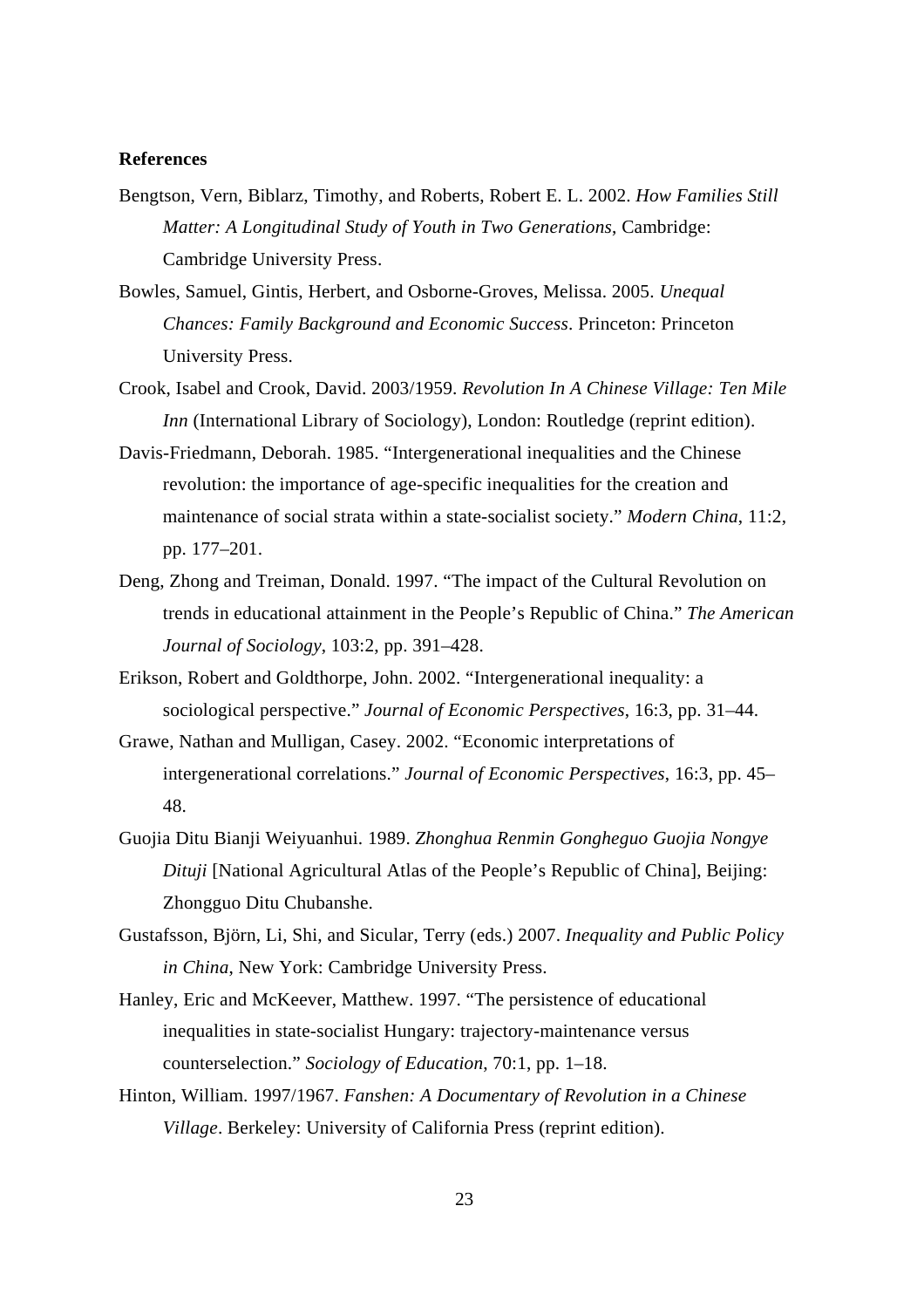- Huang, Philip C. C. 1995. "Rural class struggle in the Chinese revolution: representational and objective realities from the Land Reform to the Cultural Revolution." *Modern China*, 21:1, pp. 105–143.
- Kreft, Ita. and De Leeuw, Jan. 1998. *Introducing Multilevel Modeling*, Thousand Oaks, California: SAGE Publications.
- Lillard, Lee and Willis, Robert. 1994. "Intergenerational educational mobility: effects of family and state in Malaysia." *The Journal of Human Resources*, 29:4, pp. 1126– 1166.
- Raudenbush, Stephan. and Bryk, Anthony. 2002. *Hierarchical Linear Models: Applications and Data Analysis Methods*, Thousand Oaks, California: SAGE Publications.
- Sen, Amartya. 1995/1992. *Inequality Reexamined*, Cambridge: Harvard University Press (reprint edition).
- Solon, Gary. 1992. "Intergenerational Income Mobility in the United States." The *American Economic Review*, 82:3, pp. 393–408.
- Staggs, Susan and Riger, Stephanie. 2005. "Effects of intimate partner violence on lowincome women's health and employment." *American Journal of Community Psychology*, 36: 1–2, pp. 133–145.
- Szelényi, Ivan. 1988. *Socialist Entrepreneurs: Embourgeoisement in Rural Hungary*. Madison: University of Wisconsin Press.
- Ting, Tih-Fen. 2004. "Resources, Fertility, and Parental Investment in Mao's China." *Population and Environment*, 25:4, pp. 281–297.
- Unger, Jonathan. 1982. *Education under Mao*. New York: Columbia University Press.
- Unger, Jonathan. 2002. *The Transformation of Rural China*. Armonk, New York: M. E. Sharpe.
- Watson, James ed. 1984. *Class and Social Stratification in Post-Revolution China*. Cambridge: Cambridge University Press.
- Zhang, Yongquan and Zhao, Quangou. 1985. *Zhongguo Tudi Gaigeshi* [History of the Land Reform in China]. Wuhan: Wuhan Daxue Chubanshe.
- Zhang, Letian. 1998. *Gaobie Lixiang: Renmin Gongshe Zhidu Yanjiu* [Farewell to the Idea: A Study of the People's Commune System]. Shanghai: Dongfang Chuban Zhongxin.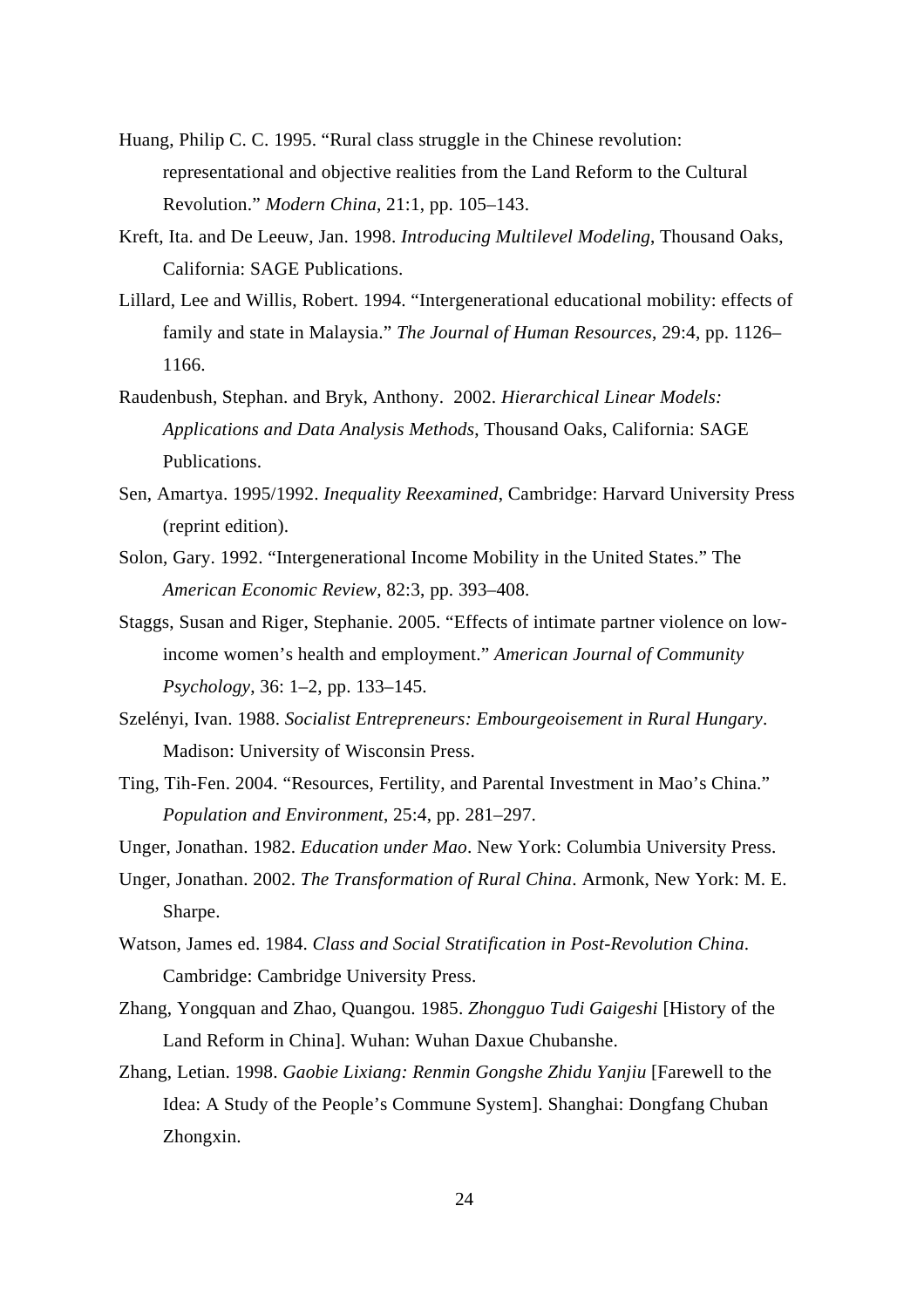Zhou, Xueguang, Phyllis Moen, and Nancy Brandon Tuma. 1998. "Education stratification in urban China: 1949–94." *Sociology of Education,* 71:3, pp. 199– 222.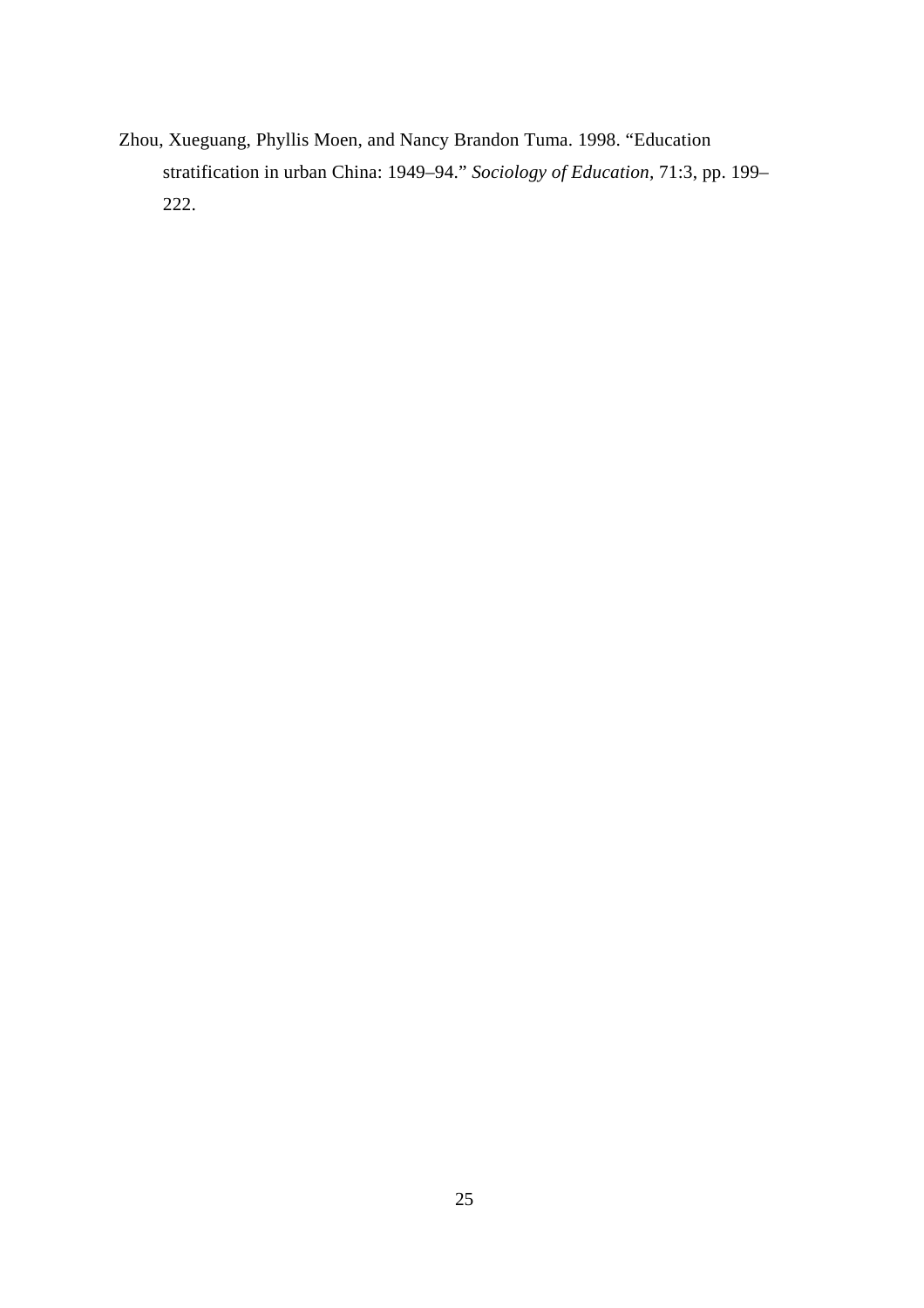Figure 1 Reference framework

1A: Intergenerational transmission of education



- *Ep* **Parents' education**
- 1B: Intergenerational correlation of socioeconomic status



*Yc* **Offspring income and wealth**

Source: the author.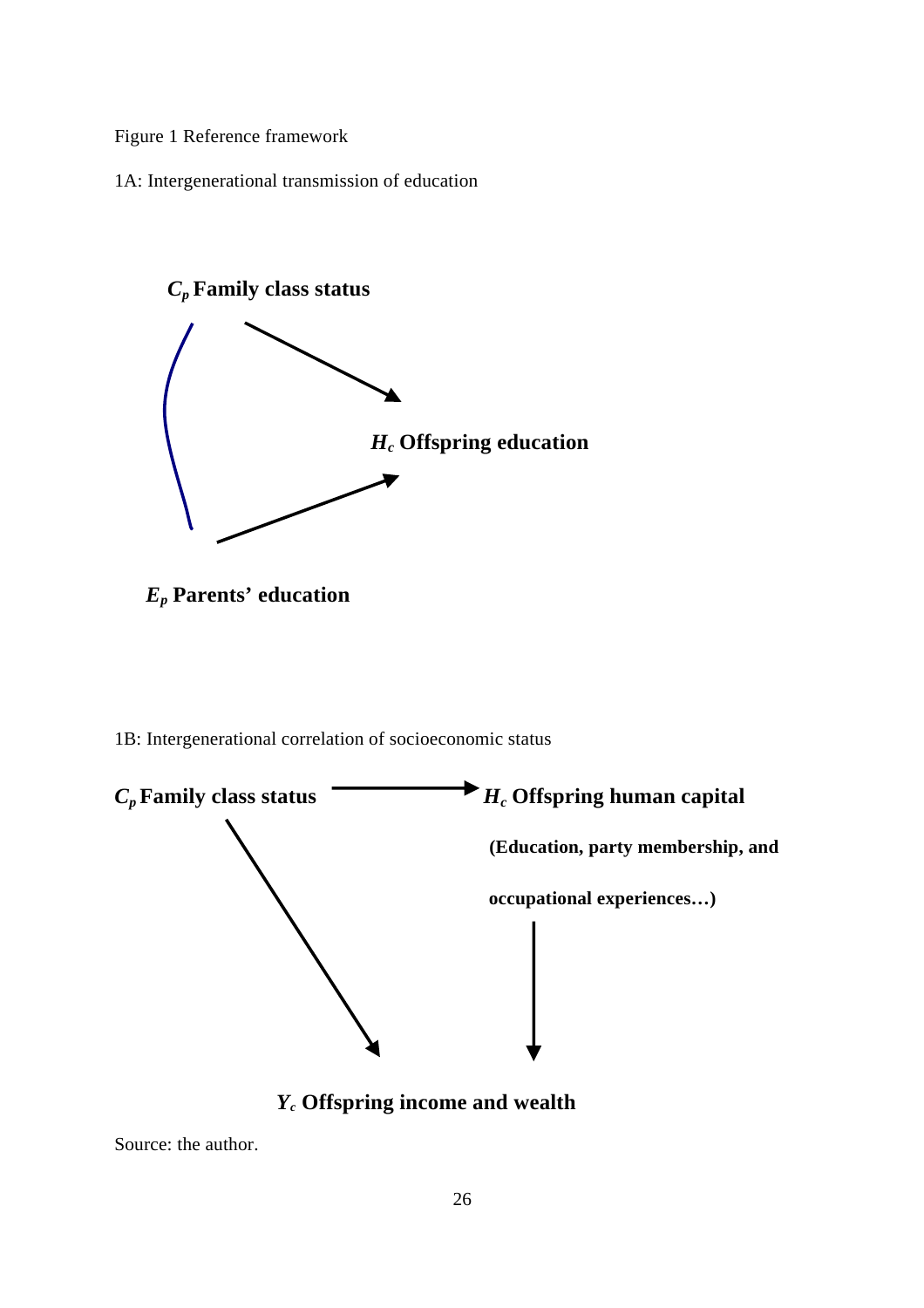

Figure 2A Average completed education of current male household members, by family class status

Note. This figure reports averages of years of education completed by all current male household members born before 1980.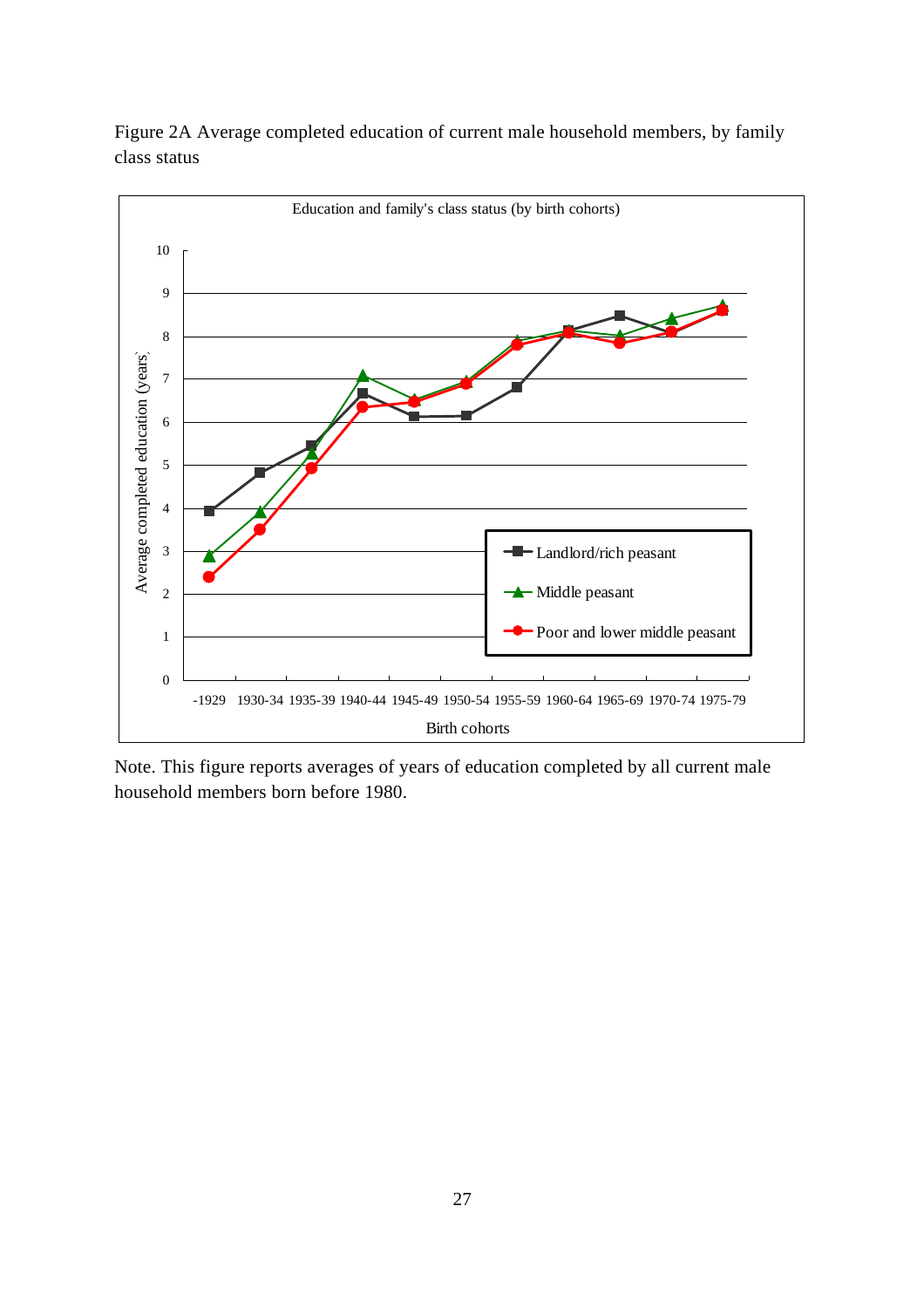Figure 2B Percentage of those who have primary school or less educational attainment, born between 1940 and 1947



Percentage of those who have primary school or less educational attainment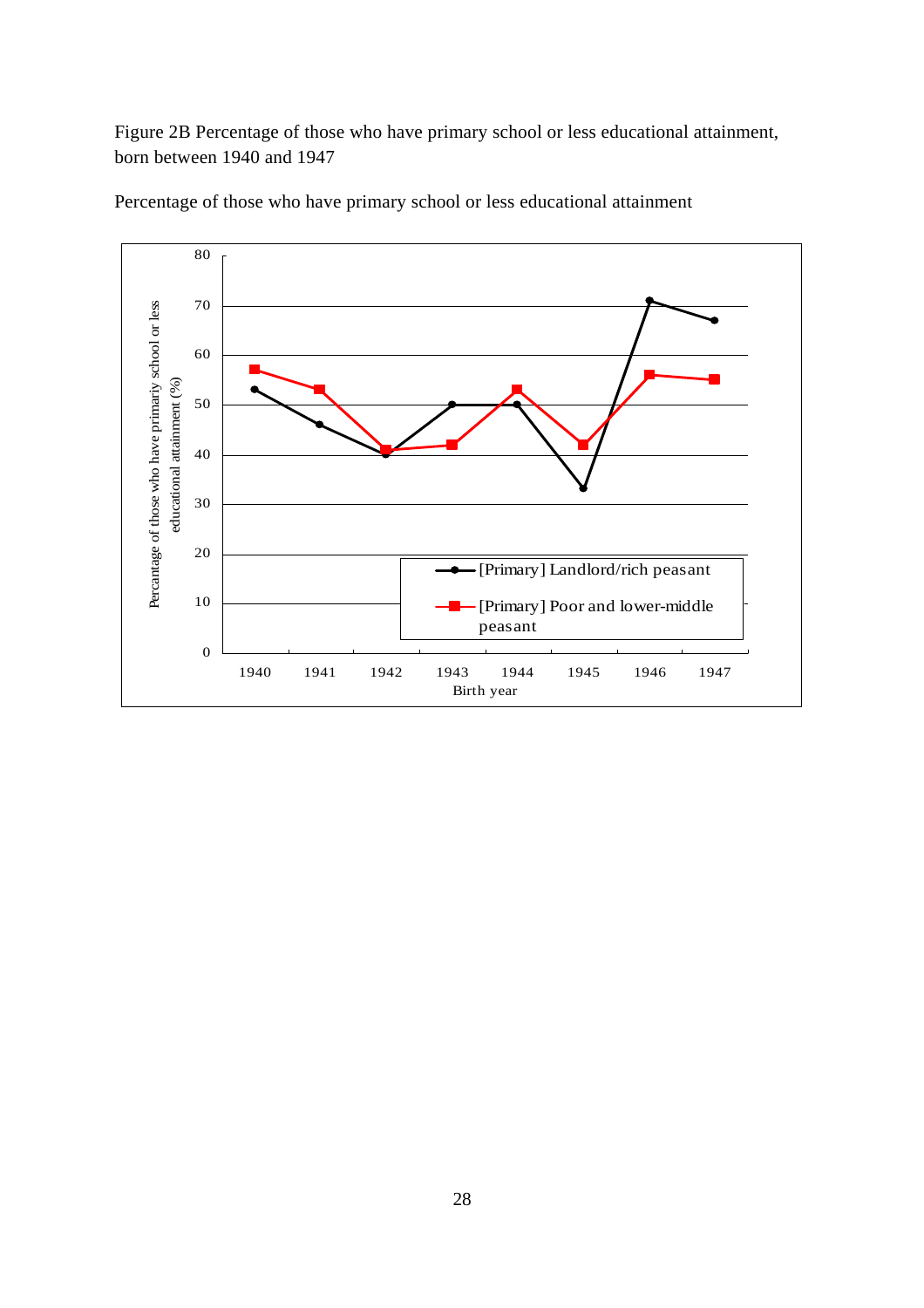

Figure 2C Percentage of those whose educational attainment is primary school or less, or senior high school or above, born between 1955 and 1962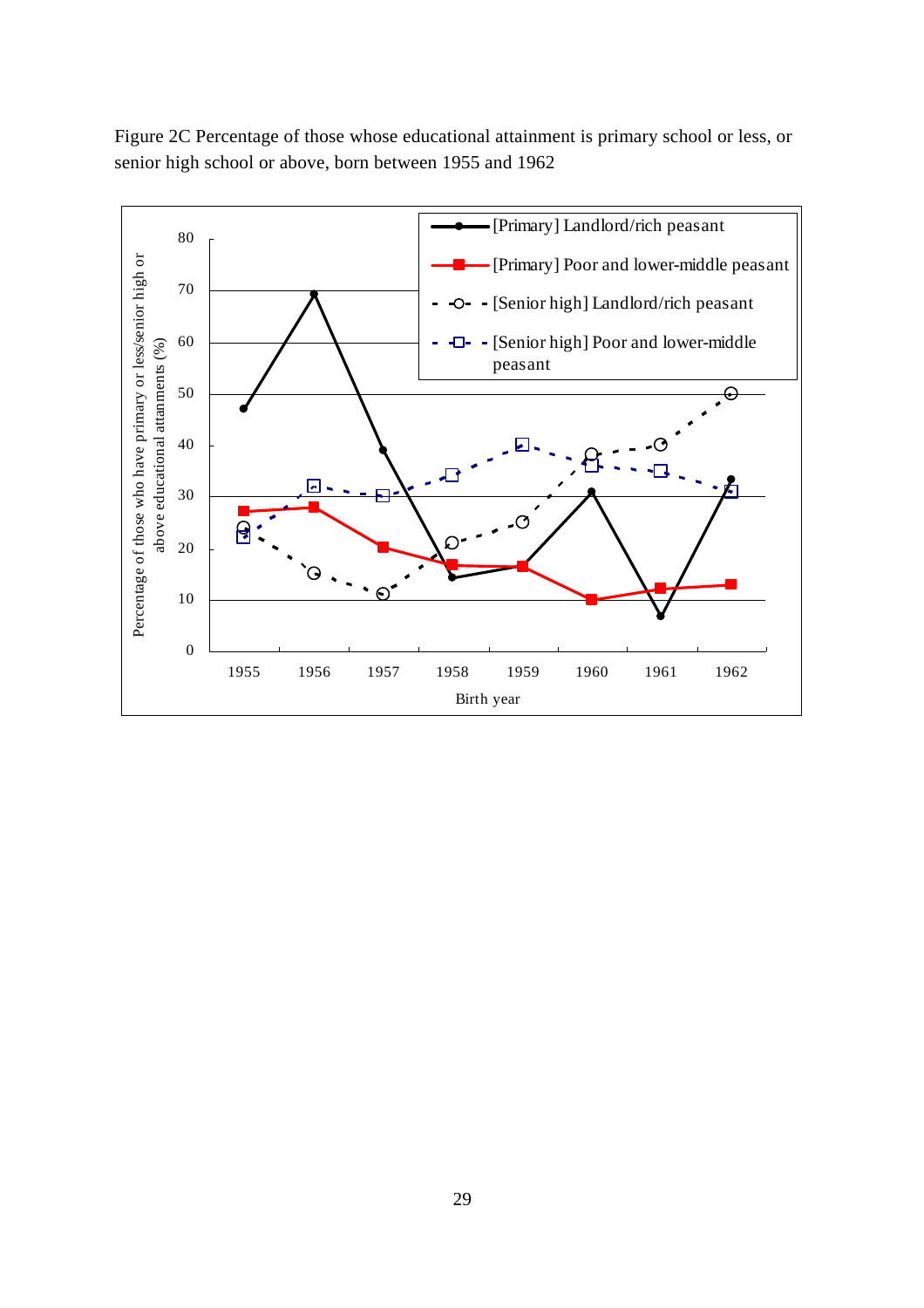|                                           | Overall | Agricultural macroregions |          |          |              |  |  |
|-------------------------------------------|---------|---------------------------|----------|----------|--------------|--|--|
|                                           |         | Northeastern              | Northern | Southern | Southwestern |  |  |
| Landlord/rich<br>peasant status           | 6.4     | 8.0                       | 5.8      | 5.6      | 8.4          |  |  |
| Middle<br>peasant status                  | 20.2    | 21.4                      | 22.4     | 17.1     | 22.8         |  |  |
| Poor and lower-middle<br>peasant status   | 73.4    | 70.6                      | 71.8     | 77.3     | 68.8         |  |  |
| Total                                     | 100.0   | 100.0                     | 100.0    | 100.0    | 100.0        |  |  |
| Number of<br>observations<br>(households) | (8362)  | (898)                     | (2839)   | (3335)   | (1290)       |  |  |

#### Table 1 Class structure by regions (%)

Notes. For this and all subsequent tables, household data compiled from the 2002 CASS survey are used.

Old revolutionary region indicates counties where the Communist Party had its revolutionary bases before 1945. Agricultural macroregions are as follows. Northeastern: Liaoning, Jilin. Northern: Hebei, Shanxi, Shandong, Henan, Anhui (Huaibei region), Jiangsu (Huaibei region), Shaanxi, and Gansu (excluding Ganxin region). Southern: Jiangsu (Huainan region), Anhui (Huainan region), Zhejiang, Jiangxi, Hubei, Hunan, Guangdong, and Guangxi. Southwestern: Sichuan, Chongqing, Guizhou, and Yunnan. Ganxin region (the northwestern part of Gansu and the entire Xinjiang) is excluded because it is not a typical agricultural area.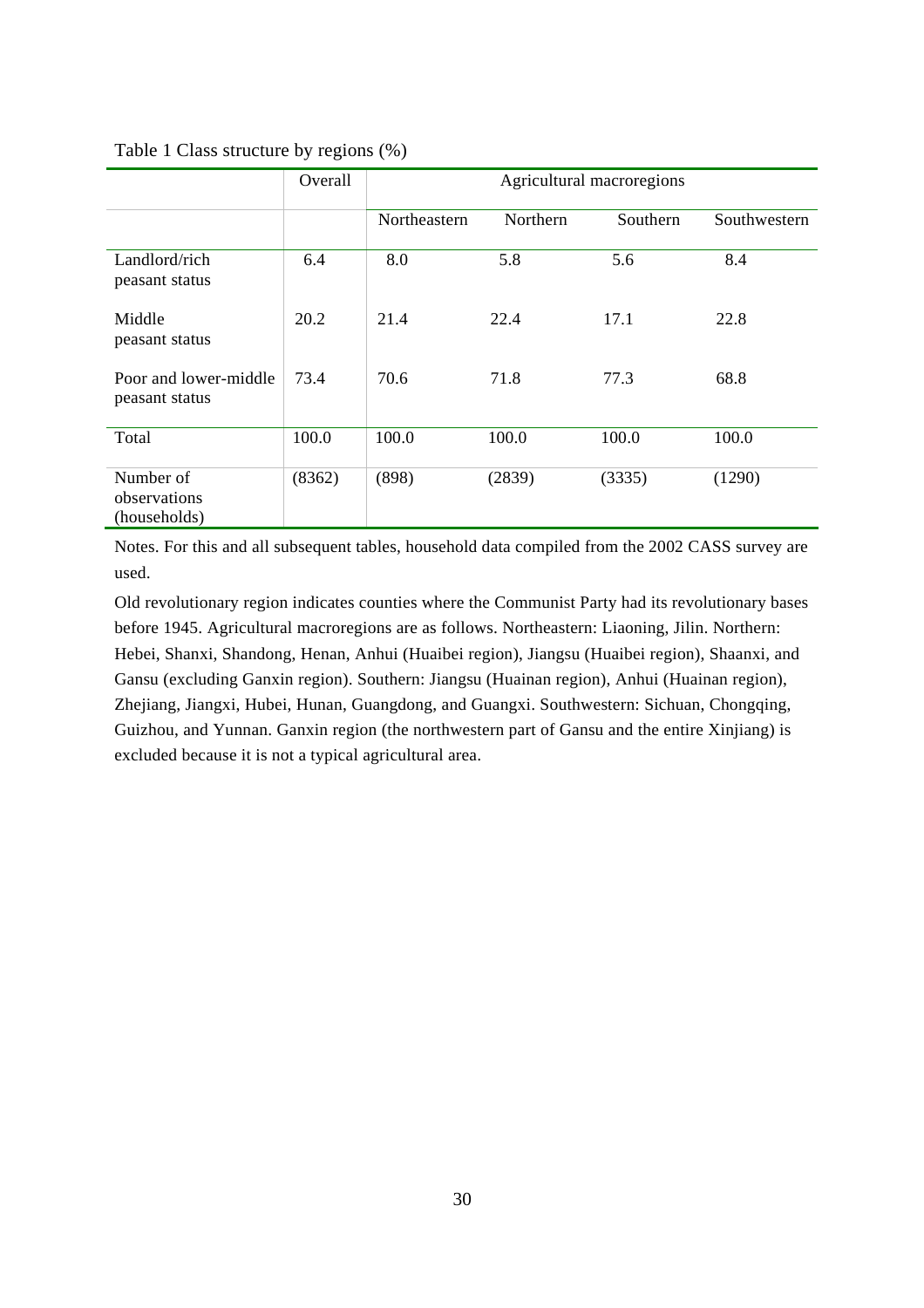| No.              | <b>Birth</b> year<br>(age at $2002$ ) | Year of<br>12th<br>birthday | Year of<br>15 <sub>th</sub><br>birthday | <b>Historical</b> events                                                                                                                                        | Distribution of<br>male heads of<br>household who<br>belong to each<br>cohort (%) |
|------------------|---------------------------------------|-----------------------------|-----------------------------------------|-----------------------------------------------------------------------------------------------------------------------------------------------------------------|-----------------------------------------------------------------------------------|
|                  | Pre-Maoist cohort                     |                             |                                         |                                                                                                                                                                 |                                                                                   |
| 1.               | 1914-1944<br>$(58 - 88)$              | 1931-1956                   | 1934-1959                               | 1949: the establishment of<br>the People's Republic                                                                                                             | 14.6 (1217)                                                                       |
|                  | Mid-Maoist cohort                     |                             |                                         |                                                                                                                                                                 |                                                                                   |
| 2.               | 1945-1959<br>$(43 - 57)$              | 1957-1971                   | 1960-1974                               | 1957: the collectivization<br>of agriculture, the rural<br>socialism education<br>movement, the antirightist<br>movement                                        | 46.9 (3924)                                                                       |
|                  | Late-Maoist cohort                    |                             |                                         |                                                                                                                                                                 |                                                                                   |
| 3.               | 1960-1965<br>$(37-42)$                | 1972-1977                   | 1975-1980                               | 1966–1976: the Great<br><b>Cultural Revolution</b><br>1976: the destruction of<br>the Gang of Four                                                              | 19.8 (1652)                                                                       |
|                  | Postreform cohort                     |                             |                                         |                                                                                                                                                                 |                                                                                   |
| $\overline{4}$ . | 1966-1982<br>$(20-36)$                | 1978-1994                   | 1981-1997                               | 1978: the third plenum of<br>the 11th CPC Central<br>Committee<br>1979: abolition of family<br>class origin as the<br>measurement of political<br>accreditation | 18.7 (1565)                                                                       |
| Total            |                                       |                             |                                         |                                                                                                                                                                 | 100.0 (8358)                                                                      |

## Table 2 Classification of historical cohorts

Notes. Number of observations (male heads of household) in parentheses. Male heads of household who were continuing education in 2002 are excluded.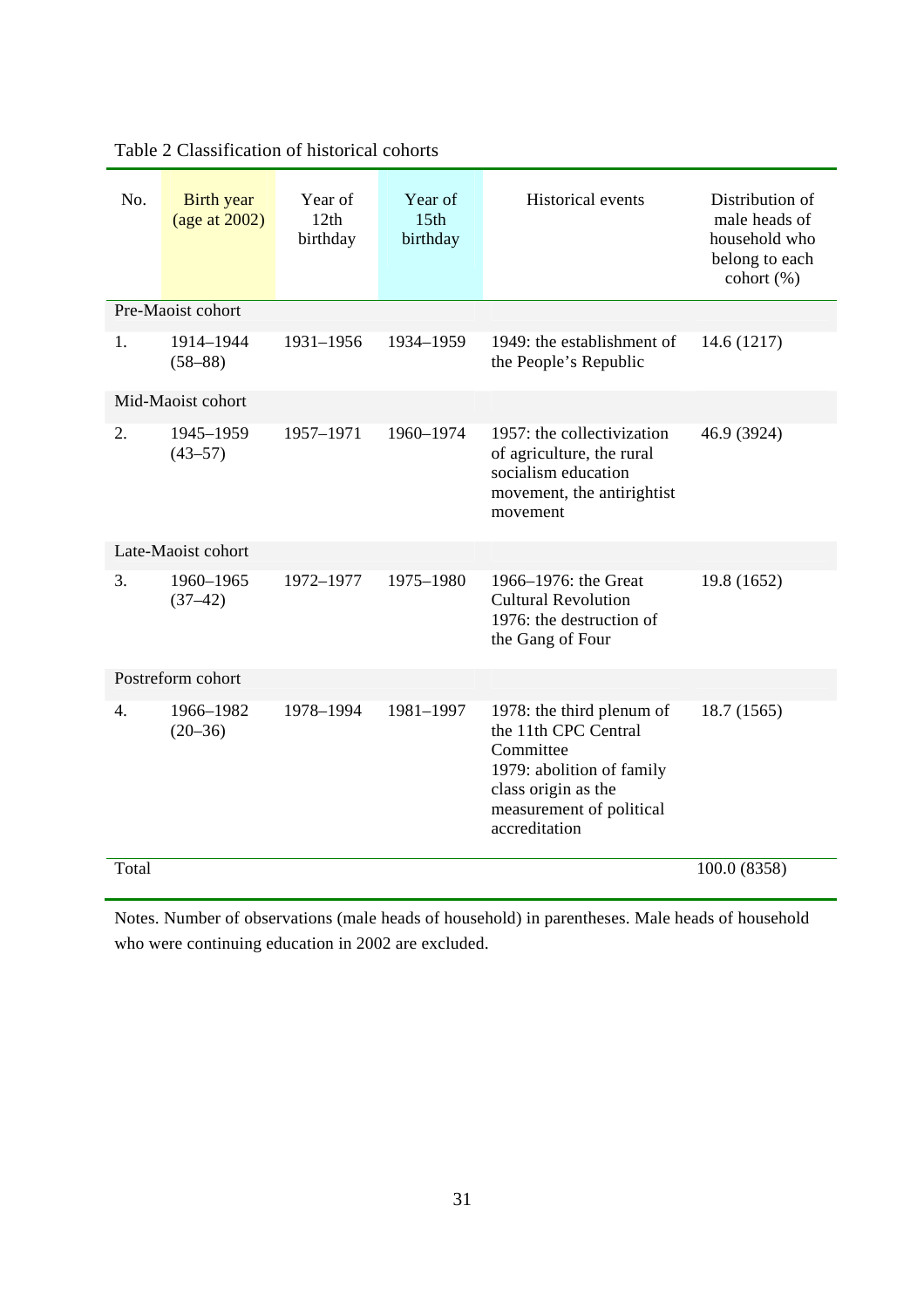| Cohort                                                                                     | Landlord/rich<br>peasant                                      | Middle peasant                                                 | Poor and lower-<br>middle peasant                               | Total                                                                |
|--------------------------------------------------------------------------------------------|---------------------------------------------------------------|----------------------------------------------------------------|-----------------------------------------------------------------|----------------------------------------------------------------------|
| Pre-Maoist<br>cohort                                                                       |                                                               |                                                                |                                                                 |                                                                      |
| 4 years or less<br>5–6 years<br>7 years<br>8 years<br>9 years<br>10 years or more<br>Total | 34.9<br>26.9<br>7.4<br>8.1<br>12.1<br>10.7<br>100.0<br>(149)  | 35.6<br>29.0<br>9.4<br>6.0<br>13.3<br>6.7<br>100.0<br>(435)    | 43.9<br>27.3<br>7.8<br>5.2<br>11.2<br>4.7<br>100.0<br>(1298)    | 41.3<br>27.6<br>8.1<br>5.6<br>11.7<br>5.6<br>100.0<br>$P = 0.016$    |
| Mid-Maoist<br>cohort                                                                       |                                                               |                                                                |                                                                 |                                                                      |
| 4 years or less<br>5–6 years<br>7 years<br>8 years<br>9 years<br>10 years or more<br>Total | 21.0<br>33.2<br>11.9<br>11.9<br>15.4<br>6.7<br>100.0<br>(253) | 14.5<br>23.2<br>16.0<br>11.0<br>23.8<br>11.5<br>100.0<br>(881) | 15.2<br>23.1<br>15.2<br>12.5<br>22.1<br>11.9<br>100.0<br>(3072) | 15.4<br>23.7<br>15.2<br>12.2<br>22.0<br>11.5<br>100.0<br>$P = 0.001$ |
| Late-Maoist<br>cohort                                                                      |                                                               |                                                                |                                                                 |                                                                      |
| 4 years or less<br>5-6 years<br>7 years<br>8 years<br>9 years<br>10 years or more<br>Total | 3.1<br>18.8<br>16.7<br>15.6<br>22.9<br>22.9<br>100.0<br>(96)  | 3.9<br>13.3<br>13.3<br>25.7<br>26.0<br>17.8<br>100.0<br>(338)  | 5.5<br>13.0<br>15.6<br>25.5<br>21.9<br>18.6<br>100.0<br>(1371)  | 5.0<br>13.4<br>15.2<br>25.0<br>22.7<br>18.7<br>100.0<br>$P = 0.273$  |
| Postreform<br>cohort                                                                       |                                                               |                                                                |                                                                 |                                                                      |
| 4 years or less<br>5-6 years<br>7 years<br>8 years<br>9 years<br>10 years or more          | 4.1<br>12.1<br>4.4<br>28.6<br>29.8<br>20.9                    | 4.6<br>12.4<br>6.1<br>25.1<br>33.5<br>18.3                     | 3.8<br>13.5<br>7.7<br>26.5<br>31.6<br>16.8                      | 4.0<br>13.2<br>7.2<br>26.4<br>31.9<br>17.4                           |
| Total                                                                                      | 100.0<br>(339)                                                | 100.0<br>(1032)                                                | 100.0<br>(3675)                                                 | 100.0<br>$P = 0.113$                                                 |

Table 3 Family class status and education level of current male household members

Notes. This covers current male nonstudent household members over 18 years old. Number of observations in parentheses. *P* indicates the significance level of the chi-square test of independence between family class status and education level.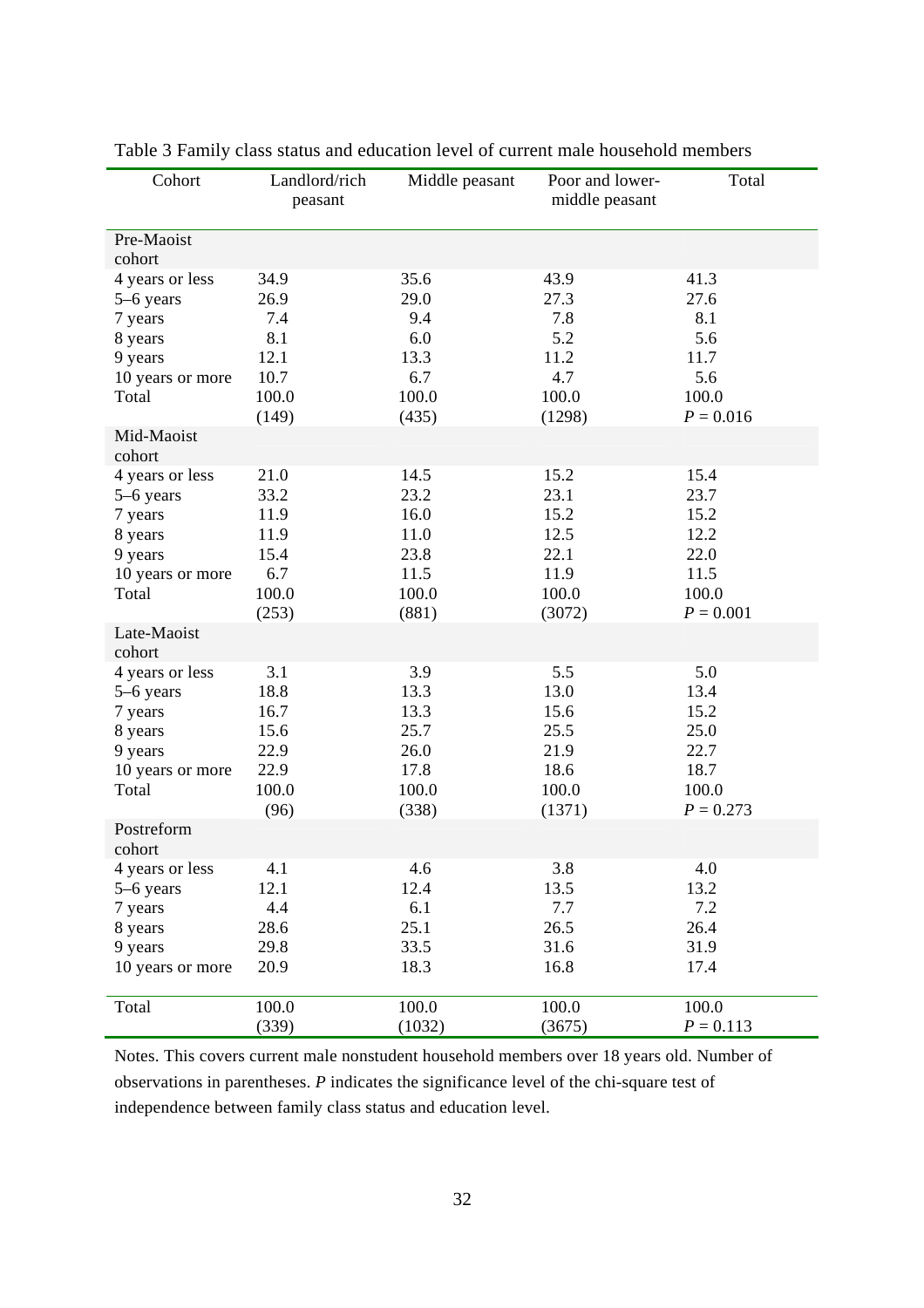Table 4 Framework of the empirical study

#### 4A Three generations to be studied



#### 4B Outcome measures (offspring education)

(a) 2nd generation's educational level Male heads of household's years of education completed (years) (b) 3rd generation's educational level Dummy variable for whether or not children have entered senior high school (or equivalent schools)

| Transmission path   | Working hypothesis                  | <b>Measurements</b>                   |
|---------------------|-------------------------------------|---------------------------------------|
|                     | Applicability to rural China        |                                       |
| 1. Investment in    | YES, in the pre-Maoist cohort       | Family class status                   |
| offspring education | NO, in the mid-Maoist and           | Family wealth in 2002                 |
|                     | YES, in the postreform cohort       |                                       |
| 2. Previous         | <b>YES</b>                          | Years of education completed (fathers |
| generation's        |                                     | of male heads of household, male      |
| education           |                                     | heads of household and their spouses) |
| 3. Class system and | YES, in the mid-Maoist and the      | Family class status                   |
| class-based         | late-Maoist cohorts. What           |                                       |
| discrimination      | happened in the postreform          |                                       |
|                     | cohort?                             |                                       |
| 4. Family culture   | YES, there exist class-specific and | Family class status                   |
|                     | cohort-specific family cultures     | 1947–1953 birth cohort dummy          |

4C Transmission paths, working hypotheses, and measurements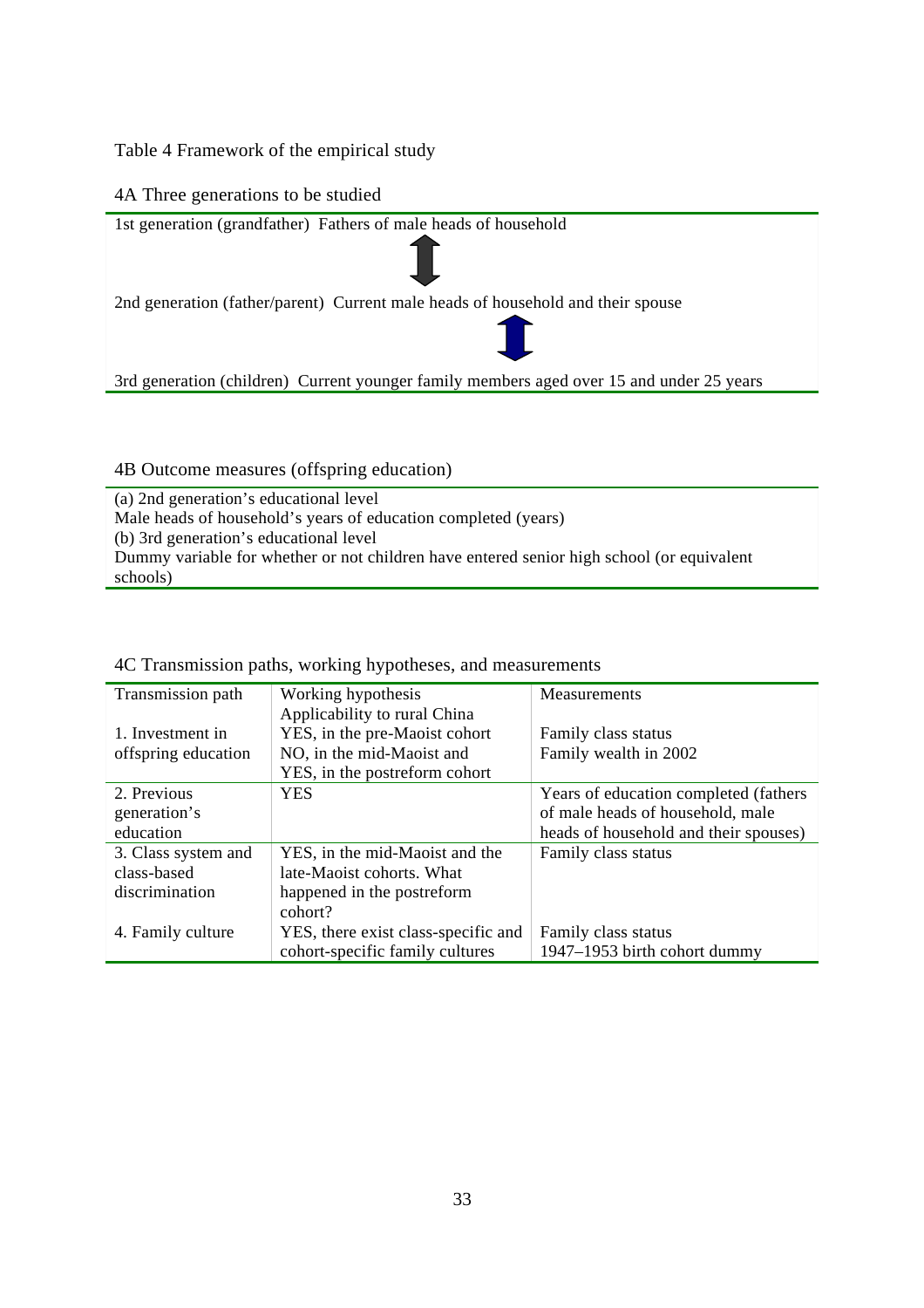|                                                                                                    |                                            |                                               | Dependent variable: Male heads of household's years of education completed | <b>Historical cohorts</b>                     |                                      |                                         |                                           |                                             |
|----------------------------------------------------------------------------------------------------|--------------------------------------------|-----------------------------------------------|----------------------------------------------------------------------------|-----------------------------------------------|--------------------------------------|-----------------------------------------|-------------------------------------------|---------------------------------------------|
|                                                                                                    |                                            | Pre-Maoist                                    |                                                                            | Mid-Maoist                                    |                                      | Late-Maoist                             | Postreform                                |                                             |
| <b>Independent variables</b>                                                                       | (1)                                        | (2)                                           | (3)                                                                        | (4)                                           | (5)                                  | (6)                                     | (7)                                       | (8)                                         |
| Micro (household) level variables                                                                  |                                            |                                               |                                                                            |                                               |                                      |                                         |                                           |                                             |
| Father's years of education completed                                                              | 0.205<br>$(0.054)$ ***                     | 0.142<br>$(0.062)$ **                         | 0.090<br>$(0.024)$ ***                                                     | 0.103<br>$(0.026)$ ***                        | 0.048<br>$(0.026)*$                  | 0.043<br>(0.028)                        | 0.134<br>$(0.023)$ ***                    | 0.125<br>$(0.025)$ ***                      |
| Landlord/rich peasant families<br>(dummy)<br>Middle peasant families (dummy)                       | 0.302<br>(0.279)<br>0.502<br>$(0.188)$ *** |                                               | $-0.621$<br>$(0.164)$ ***<br>0.116<br>(0.096)                              |                                               | 0.065<br>(0.229)<br>0.146<br>(0.133) |                                         | 0.514<br>$(0.214)$ **<br>0.085<br>(0.135) |                                             |
| Age of male heads of household                                                                     | $-0.154$<br>$(0.015)$ ***                  | $-0.155$<br>$(0.015)$ ***                     | $-0.134$<br>$(0.009)$ ***                                                  | $-0.134$<br>$(0.009)$ ***                     | 0.115<br>$(0.031)$ ***               | 0.115<br>$(0.031)$ ***                  | 0.017<br>(0.018)                          | 0.016<br>(0.018)                            |
| Interaction values                                                                                 |                                            |                                               |                                                                            |                                               |                                      |                                         |                                           |                                             |
| Father's education $\times$ landlord/rich<br>peasant<br>Father's education $\times$ middle peasant |                                            | 0.095<br>$(0.057)*$<br>0.127<br>$(0.046)$ *** |                                                                            | $-0.109$<br>$(0.031)$ ***<br>0.013<br>(0.022) |                                      | $-0.018$<br>(0.040)<br>0.035<br>(0.026) |                                           | 0.095<br>$(0.034)$ ***<br>0.0007<br>(0.025) |
| Constant                                                                                           | 14.817<br>$(0.977)$ ***                    | 15.070<br>$(0.981)$ ***                       | 13.319<br>$(0.489)$ ***                                                    | 13.260<br>$(0.491)$ ***                       | 3.295<br>$(1.228)$ ***               | 3.309<br>$(1.228)$ ***                  | 6.693<br>$(0.622)$ ***                    | 6.792<br>$(0.622)$ ***                      |
| Number of observations (male heads of<br>household)<br>Number of counties in brackets              | 1217<br>[111]                              | 1217<br>[111]                                 | 3924<br>[113]                                                              | 3924<br>[113]                                 | 1652<br>[113]                        | 1652<br>[113]                           | 1565<br>[113]                             | 1565<br>[113]                               |
| Random effects parameters County<br>level variance                                                 | 0.574<br>(0.157)                           | 0.581<br>(0.158)                              | 0.964<br>(0.155)                                                           | 0.962<br>(0.155)                              | 0.452<br>(0.100)                     | 0.447<br>(0.099)                        | 0.426<br>(0.097)                          | 0.426<br>(0.098)                            |
| Household level variance                                                                           | 6.609<br>(0.279)                           | 6.598<br>(0.279)                              | 5.327<br>(0.122)                                                           | 5.331<br>(0.122)                              | 3.904<br>(0.141)                     | 3.904<br>(0.141)                        | 3.942<br>(0.146)                          | 3.937<br>(0.146)                            |
| Deviance                                                                                           | 5832.651                                   | 5837.594                                      | 17935.448                                                                  | 17945.075                                     | 7059.707                             | 7065.368                                | 6699.920                                  | 6704.984                                    |

Table 5 Determinants of education level of male heads of household by historical cohorts, two-level HLM estimation

Notes. This table reports the estimation results of the effects of father's education and family class status on male head of household's education.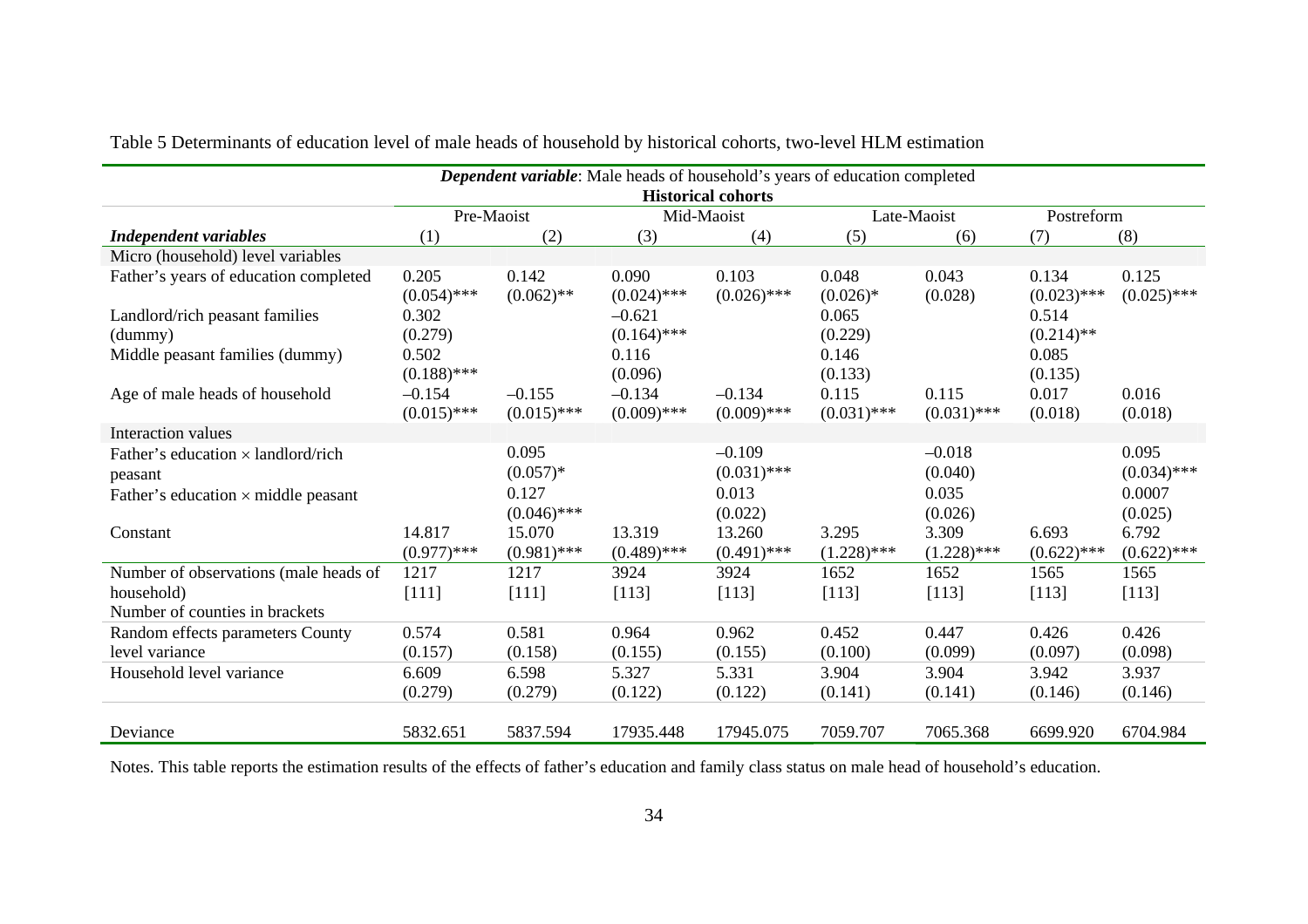Two-level HLM nested at the county level. As is mentioned in the text, because we are interested in family's class status as the indicator of economic status in the pre-1949 era as well as political status after 1949, we employ two-level hierarchical linear model HLM nested at the county level. Total number of observations is 8358. Standard errors are in parentheses. \*\*\* Denotes statistically significant at the 1% level, \*\* at the 5% level, \* at the 10% level. Because of multicollinearity, family class status dummies are omitted in equations with interaction values.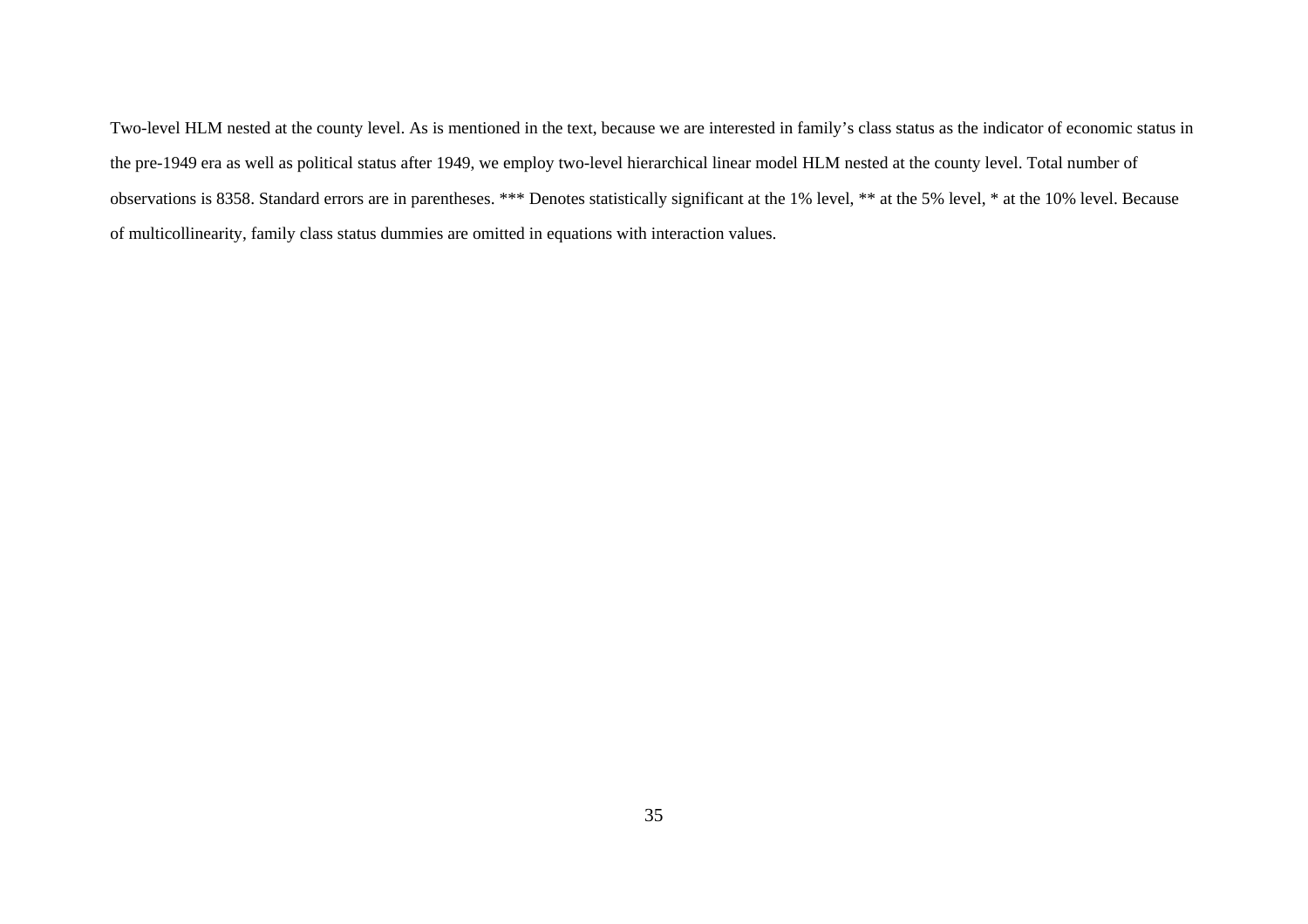Table 6 Educational level of male heads of household of landlord/rich peasant origin, by social environment

|                            | Non-multisurname villages |                                                                                           |     | Multisurname villages    |
|----------------------------|---------------------------|-------------------------------------------------------------------------------------------|-----|--------------------------|
|                            | All                       | Landlord/rich<br>peasant with the<br>most commonly<br>occurring surname<br>in the village | All | Landlord/rich<br>peasant |
| Pre-Maoist<br>cohort       | 6.0                       | 6.7                                                                                       | 6.0 | 6.4                      |
| Mid/Late-Maoist<br>cohorts | 7.6                       | 7.3                                                                                       | 7.2 | 6.6                      |
| Postreform<br>cohort       | 8.1                       | 8.4                                                                                       | 7.8 | 8.7                      |

6A Average years of education of male heads of household

6B Effect of family class status on male heads of household's education, OLS

*Dependent variable*: Years of completed education of male heads of household who belong to the mid-Maoist cohort and the postreform cohort

|                                   | <b>THEOTHE COLLULE CHU LET DUBLICION COLLUL</b> | Mid/Late-Maoist cohorts Postreform cohort |               |               |
|-----------------------------------|-------------------------------------------------|-------------------------------------------|---------------|---------------|
|                                   |                                                 |                                           |               |               |
|                                   | (1)                                             | (2)                                       | (3)           | (4)           |
|                                   | Non-                                            | Multisurname                              | Non-          | Multisurname  |
|                                   | multisurname                                    | villages                                  | multisurname  | villages      |
| <b>Independent variables</b>      | villages                                        |                                           | villages      |               |
| Landlord/rich peasant families    | $-0.269$                                        | $-0.380$                                  | $-0.024$      | 0.928         |
| (dummy)                           | (0.259)                                         | $(0.171)$ **                              | (0.428)       | $(0.269)$ *** |
|                                   |                                                 |                                           |               |               |
| Middle peasant families (dummy)   | 0.001                                           | 0.138                                     | $-0.010$      | 0.137         |
|                                   | (0.150)                                         | (0.099)                                   | (0.272)       | (0.172)       |
|                                   |                                                 |                                           |               |               |
| Completed education of fathers of | 0.084                                           | 0.050                                     | 0.130         | 0.106         |
| male heads of household (years)   | $(0.030)$ ***                                   | $(0.023)$ **                              | $(0.048)$ *** | $(0.029)$ *** |
|                                   |                                                 |                                           |               |               |
| Age of male heads of household    | $-0.096$                                        | $-0.116$                                  | 0.031         | $-0.011$      |
|                                   | $(0.009)$ ***                                   | $(0.007)$ ***                             | (0.033)       | (0.023)       |
| Constant                          | 12.409                                          | 14.098                                    | 9.474         | 8.478         |
|                                   | $(0.645)$ ***                                   | $(0.500)$ ***                             | $(1.977)$ *** | $(1.068)$ *** |
|                                   |                                                 |                                           |               |               |
| Adjusted $R$ squared              | 0.178                                           | 0.179                                     | 0.116         | 0.117         |
| Number of observations            | 1883                                            | 3693                                      | 473           | 1092          |
| (male heads of household)         |                                                 |                                           |               |               |

Notes. The coverage of observations is same as Table 5 (Total number of observations is 8358). Since we are interested in the influence of family class status as the indicator of political status and we need to group observations by village characteristics, we employ OLS, instead of two-level HLM nested at the county level. Standard errors are in parentheses. \*\*\* denotes statistically significant at the 1% level, \*\* at the 5% level, \* at the 10% level.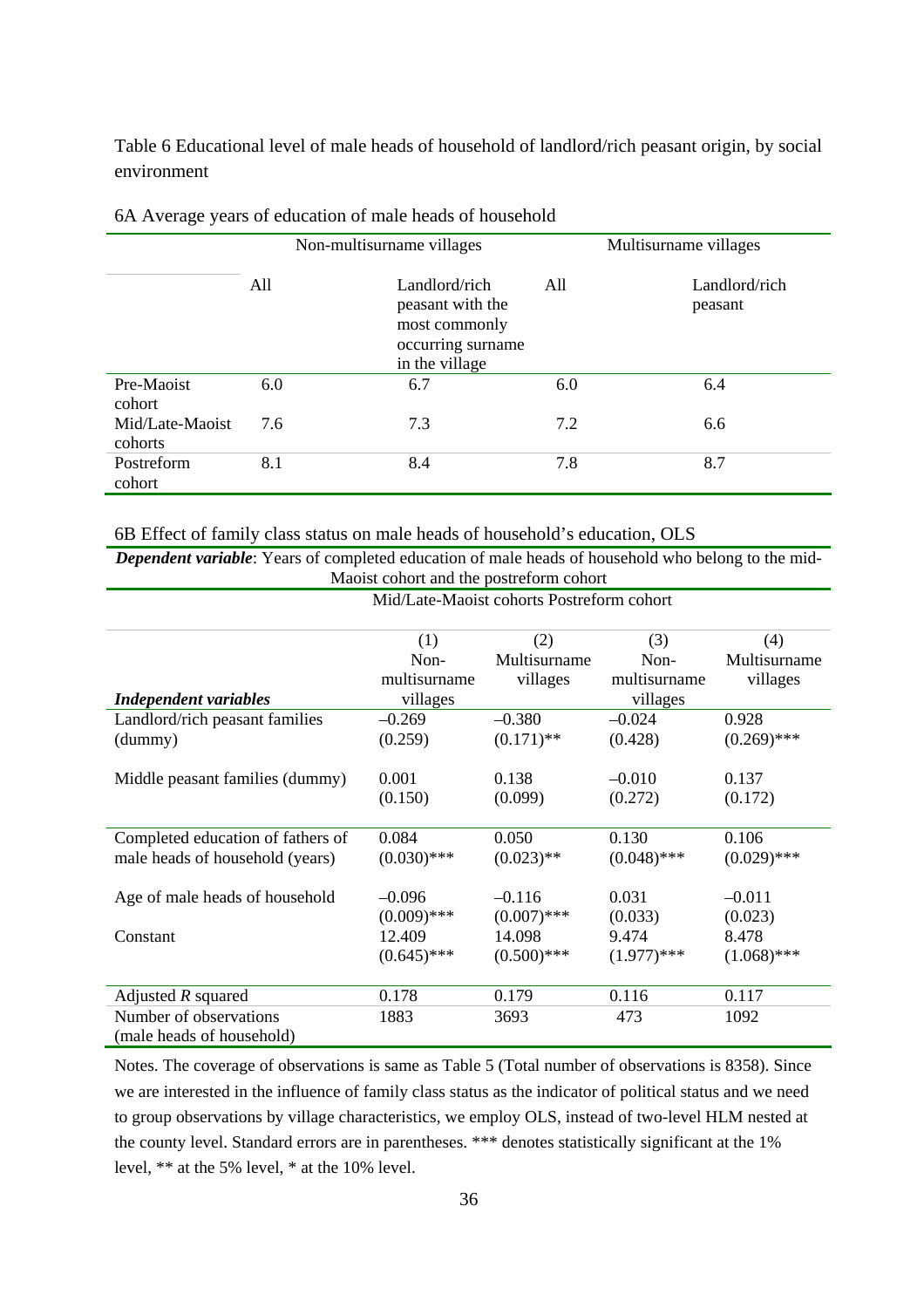Table 7 Influence of father's birth cohort on educational level of male heads of household of landlord/rich peasant families, the postreform cohort, OLS

| peasant families who belong to the postreform cohort                                  |                        |                        |
|---------------------------------------------------------------------------------------|------------------------|------------------------|
|                                                                                       | (1)                    | (2)                    |
| <b>Independent variables</b>                                                          |                        |                        |
| 1947–1953 birth cohort dummy (father born in 1947–1953)                               | 1.618<br>$(0.570)$ *** | 1.680<br>$(0.727)$ **  |
| Age of fathers of male heads of household                                             |                        | $-0.029$<br>(0.048)    |
| Age of fathers of male heads of household (squared)                                   |                        | 0.0003<br>(0.0002)     |
| Completed education of fathers of male heads of household<br>(years)                  | 0.224<br>$(0.076)$ *** | 0.234<br>$(0.077)$ *** |
| Age of male heads of household                                                        | 0.201<br>$(0.077)$ **  | 0.198<br>$(0.079)$ **  |
| Constant                                                                              | 0.332<br>(2.572)       | 1.087<br>(3.430)       |
| Number of observations (male heads of household of landlord/rich<br>peasant families) | 103                    | 103                    |
| Adjusted $R$ squared                                                                  | 0.158                  | 0.154                  |

*Dependent variable*: Years of completed education of male heads of household of landlord/rich peasant families who belong to the postreform cohort

Notes. Standard errors are in parentheses. \*\*\* denotes statistically significant at the 1% level, \*\* at the 5% level, \* at the 10% level.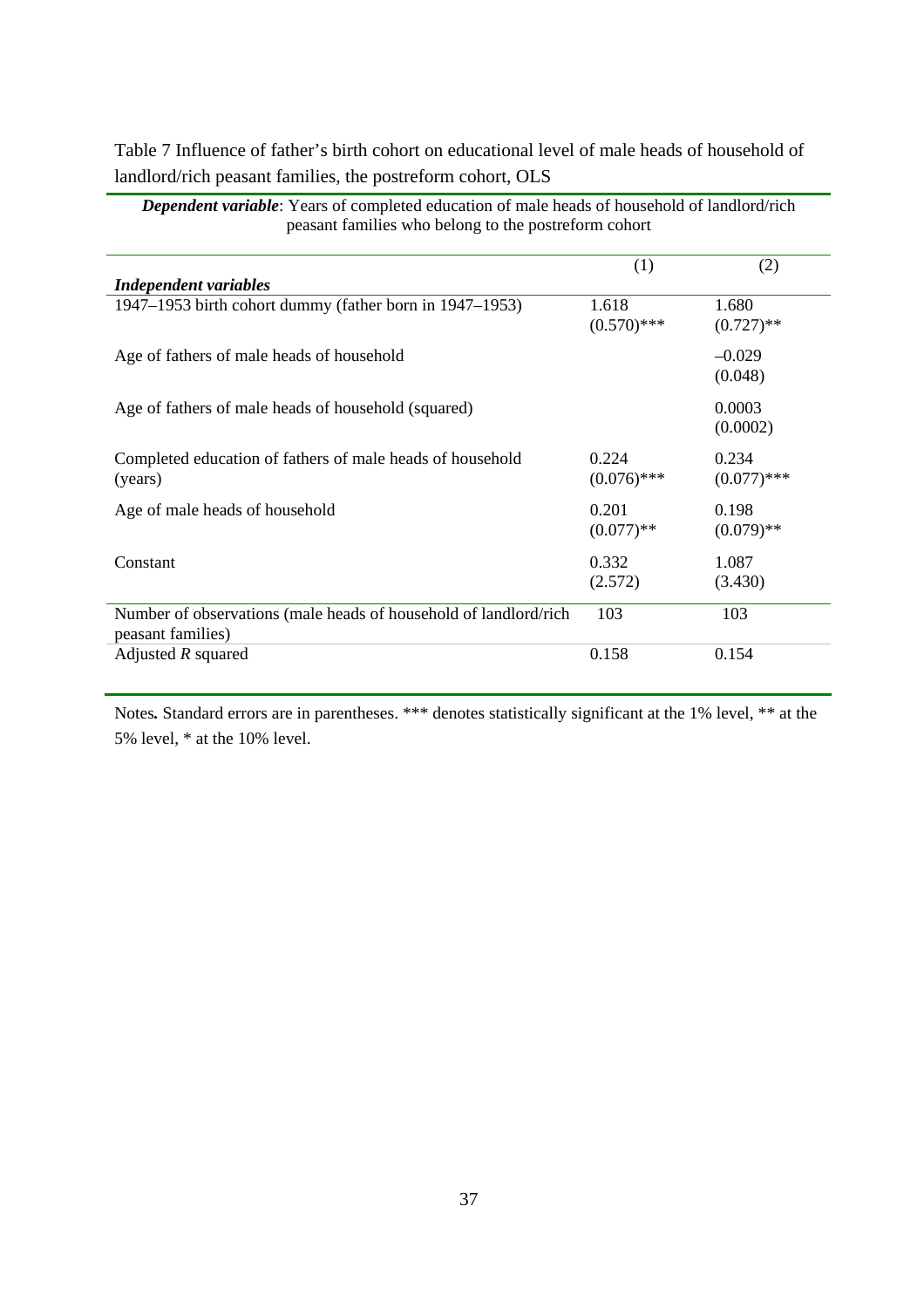|                                            | Dependent variable: dummy variable indicating whether or not children over 15 years old<br>entering senior high school (or equivalent schools) |               |               |               |               |               |
|--------------------------------------------|------------------------------------------------------------------------------------------------------------------------------------------------|---------------|---------------|---------------|---------------|---------------|
| <b>Independent variables</b>               | (1)                                                                                                                                            | (2)           | (3)           | (4)           | (5)           | (6)           |
| <b>Family characteristics</b>              |                                                                                                                                                |               |               |               |               |               |
| Father's years of education completed      | 0.091                                                                                                                                          | 0.103         | 0.106         | 0.105         | 0.104         | 0.099         |
|                                            | $(6.62)$ ***                                                                                                                                   | $(7.34)$ ***  | $(7.50)$ ***  | $(7.44)$ ***  | $(7.37)$ ***  | $(6.94)$ ***  |
| Mother's years of education completed      | 0.056                                                                                                                                          | 0.064         | 0.064         | 0.063         | 0.064         | 0.064         |
|                                            | $(4.89)$ ***                                                                                                                                   | $(5.41)$ ***  | $(5.43)$ ***  | $(5.36)$ ***  | $(5.42)$ ***  | $(5.42)$ ***  |
| Grandfather's years of education completed | 0.023                                                                                                                                          | 0.028         | 0.015         | 0.022         | 0.021         | 0.015         |
|                                            | (1.31)                                                                                                                                         | $(1.60)*$     | (0.83)        | (1.28)        | (1.19)        | (0.83)        |
| Father's good school performance (dummy)   | 0.363                                                                                                                                          | 0.338         | 0.314         | 0.317         | 0.322         | 0.318         |
|                                            | $(2.39)$ **                                                                                                                                    | $(2.25)$ **   | $(2.11)$ **   | $(2.13)$ **   | $(2.15)$ **   | $(2.13)$ **   |
| Father born in 1947–1953 (dummy)           |                                                                                                                                                | 0.180         | 0.187         | 0.095         | 0.182         | 0.185         |
|                                            |                                                                                                                                                | $(2.18)$ **   | $(2.27)$ **   | (1.07)        | $(2.21)$ **   | $(2.25)$ **   |
| Father's age                               |                                                                                                                                                | $-0.020$      | $-0.021$      | $-0.021$      | $-0.021$      | $-0.020$      |
|                                            |                                                                                                                                                | (0.31)        | (0.34)        | (0.34)        | (0.33)        | (0.32)        |
| Father's age squared                       |                                                                                                                                                | 0.000         | 0.000         | 0.000         | 0.000         | 0.000         |
|                                            |                                                                                                                                                | (0.61)        | (0.61)        | (0.63)        | (0.61)        | (0.59)        |
| Family wealth                              | 0.033                                                                                                                                          | 0.034         | 0.034         | 0.034         | 0.031         | 0.033         |
|                                            | $(7.74)$ ***                                                                                                                                   | $(7.74)$ ***  | $(7.78)$ ***  | $(7.78)$ ***  | $(6.97)$ ***  | $(7.76)$ ***  |
| <b>Individual characteristics</b>          |                                                                                                                                                |               |               |               |               |               |
| Male (dummy)                               | 0.214                                                                                                                                          | 0.217         | 0.219         | 0.218         | 0.217         | 0.218         |
|                                            | $(3.80)$ ***                                                                                                                                   | $(3.86)$ ***  | $(3.88)$ ***  | $(3.85)$ ***  | $(3.85)$ ***  | $(3.87)$ ***  |
| Age                                        | $-0.340$                                                                                                                                       | $-0.364$      | $-0.363$      | $-0.364$      | $-0.364$      | $-0.363$      |
|                                            | $(26.56)$ ***                                                                                                                                  | $(25.32)$ *** | $(25.26)$ *** | $(25.27)$ *** | $(25.31)$ *** | $(25.24)$ *** |
| <b>Regional characteristics</b>            |                                                                                                                                                |               |               |               |               |               |
| Level of regional economic development     | 0.182                                                                                                                                          | 0.186         | 0.184         | 0.185         | 0.184         | 0.184         |
|                                            | $(5.38)$ ***                                                                                                                                   | $(5.52)$ ***  | $(5.45)$ ***  | $(5.46)$ ***  | $(5.45)$ ***  | $(5.45)$ ***  |
| <b>Family class status</b>                 |                                                                                                                                                |               |               |               |               |               |
| Landlord/rich peasant family (dummy)       |                                                                                                                                                |               | 0.407         |               |               |               |

# Table 8 Determinants of the educational level of current younger generation, logit estimation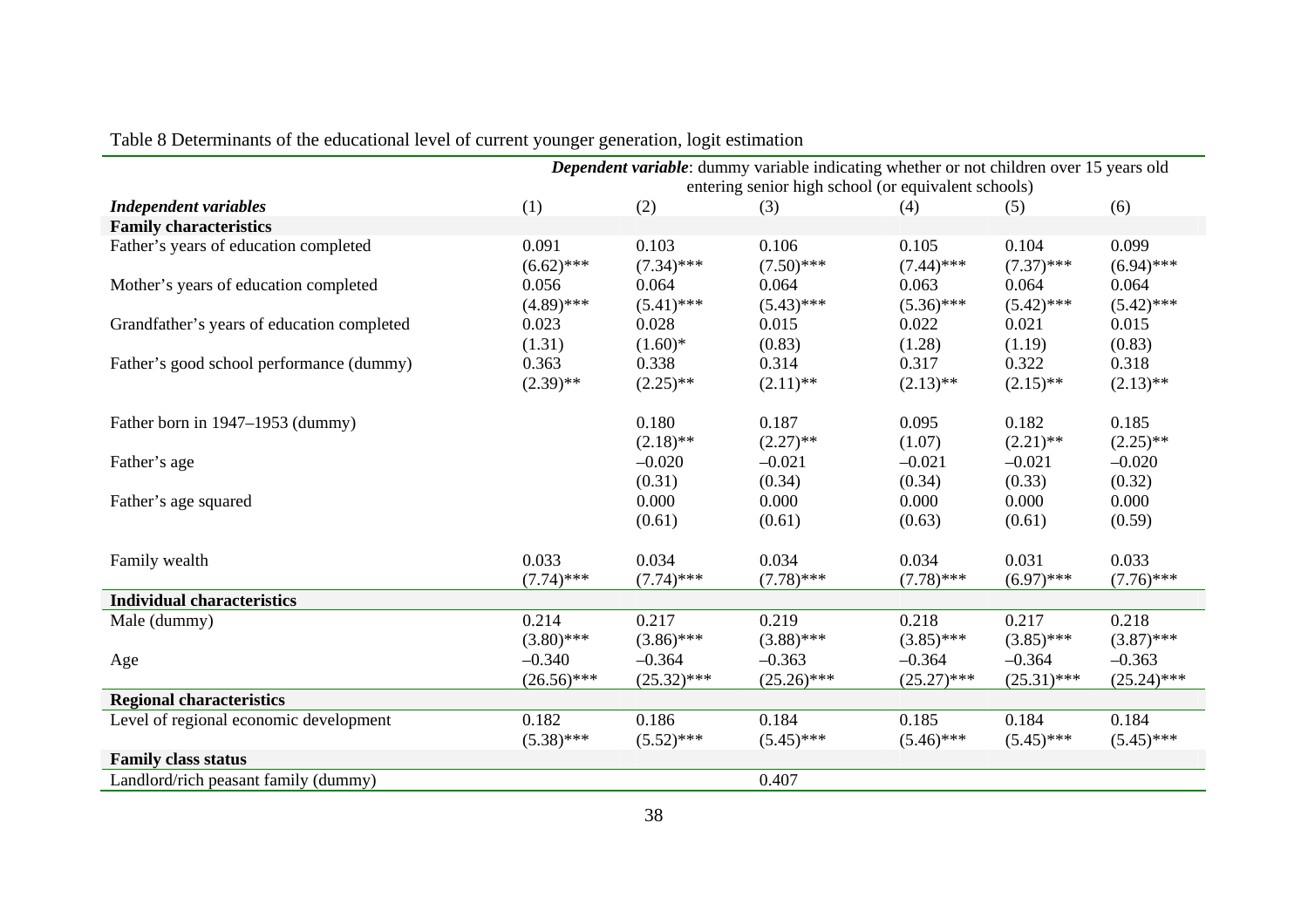| Middle peasant family (dummy)                                  |                        |                       | $(3.13)$ ***<br>0.131<br>$(1.60)*$ |                                    |                           |                                     |
|----------------------------------------------------------------|------------------------|-----------------------|------------------------------------|------------------------------------|---------------------------|-------------------------------------|
| <b>Interaction values of class status</b>                      |                        |                       |                                    |                                    |                           |                                     |
| Father born in $1947-1953 \times$ Landlord/rich peasant family |                        |                       |                                    | 0.610                              |                           |                                     |
| Father born in $1947-1953 \times$ Middle peasant family        |                        |                       |                                    | $(2.55)$ **<br>0.256<br>$(1.64)^*$ |                           |                                     |
| Family wealth $\times$ Landlord/rich peasant family            |                        |                       |                                    |                                    | 0.020                     |                                     |
| Family wealth $\times$ Middle peasant family                   |                        |                       |                                    |                                    | (1.58)<br>0.011<br>(1.62) |                                     |
| Father's education $\times$ Landlord/rich peasant family       |                        |                       |                                    |                                    |                           | 0.059                               |
| Father's education $\times$ Middle peasant family              |                        |                       |                                    |                                    |                           | $(3.10)$ ***<br>0.018<br>$(1.67)^*$ |
| Constant                                                       | 4.685<br>$(17.49)$ *** | 4.991<br>$(3.31)$ *** | 5.033<br>$(3.32)$ ***              | 5.049<br>$(3.35)$ ***              | 5.036<br>$(3.34)$ ***     | 5.057<br>$(3.434)$ ***              |
| Number of observations (persons)                               | 6566                   | 6566                  | 6566                               | 6566                               | 6566                      | 6566                                |
| Pseudo R squared                                               | 0.159                  | 0.162                 | 0.164                              | 0.163                              | 0.163                     | 0.164                               |

Notes: Current younger generation is defined as children aged over 15 and under 25 years in 2002 and living with parents. Children-in-law are not included. Estimations are conducted by grouping observations of the same household. Absolute values for robust z statistics for grouped data in parentheses. \*\*\* Denotes statistically significant at the 1% level, \*\* significant at 5% level, \* significant at 10% level.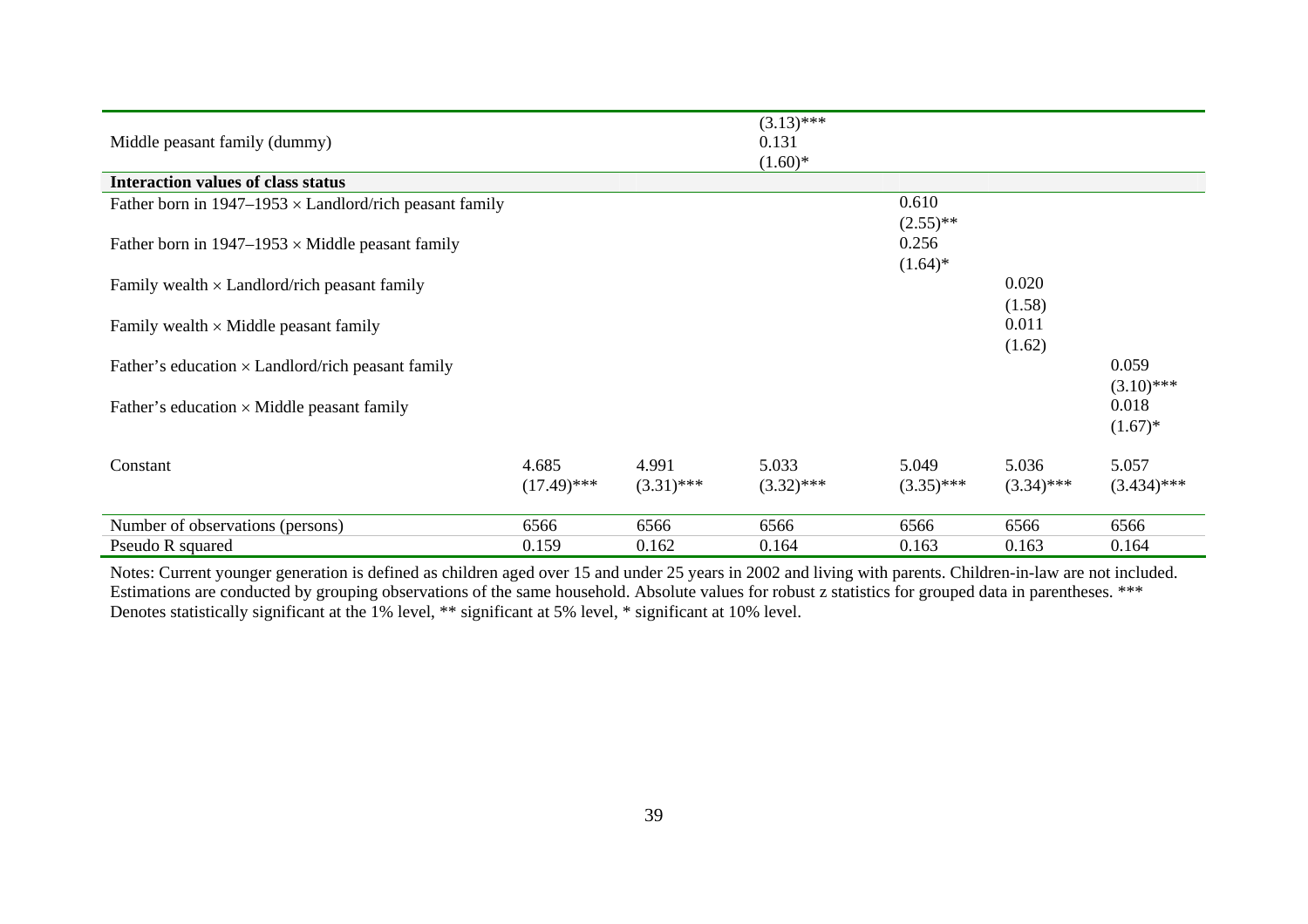$\overline{a}$ 

- <sup>2</sup> Previous studies have shown that genetic inheritance (IQ) plays a very limited role in the intergenerational transmission of economic status (Bowles et al. 2005, 9–12)
- $3$  For urban China, there are several previous studies, such as Zhou, Moen, and Tuma (1998).
- <sup>4</sup> A weakening of the intergenerational correlation of education after the 1950s is common in East Asian economies. See, for example, Lillard and Willis (1994).
- $<sup>5</sup>$  For classification of the agricultural macroregions, see Guojia Ditu Bianji Weiyuanhui</sup> (1989).
- $<sup>6</sup>$  See, for example, Zhang and Zhao (1985) for changes in the reform policy and the regional</sup> variations of the reform process.
- 7 The opposite of 'five blacks' is 'five reds' (*hong wulei*), which means revolutionary soldiers, revolutionary cadres, workers, poor peasants, and lower-middle peasants. For the structure of the class system and 'class struggle' in the Maoist era, see for example, Huang (1995), Watson (1984), Unger (2002), and Zhang (1998). For accounts of the discrimination in education by class origin in the Maoist era, see Unger (1982).
- <sup>8</sup> Note that Figure 2 includes only current members of the household. Fathers of heads of household who are not current household members are not included.
- <sup>9</sup> In the postreform era, new rural–urban mobility pathways, such as obtaining urban household registration status by purchasing real estate in an urban area, have been emerging. In the postreform era, purely economic factors, rather than political factors, mainly determine access to opportunities for changing household registration.
- <sup>10</sup> Because of the large gender gap in education before 1949, we concentrate on the intergenerational correlation of education of male household members for simplification. Regarding the correlation between parents and children, children do not include childrenin-law (wives of married sons living with parents).
- <sup>11</sup> Details of the methodology of the hierarchical linear model are given in Kreft and De Leeuw (1998) and Raudenbush and Bryk (2002). Another method is to employ group dummies, specifically county dummies. However, employing large numbers of group dummies will not be appropriate.
- <sup>12</sup> Equation (2) can be written as the combination of the fixed part  $\mathbf{E}(y_{ij}) = \gamma_{00} + \gamma_{10}x_{ij} + \gamma_{01}z_j +$  $\gamma_{11}z_j x_{ij}$ , and the random part  $y_{ij} - \mathbf{E}(y_{ij}) = \delta_{0j} + \delta_{1j} x_{ij} + \varepsilon_{ij}$ . As for random effects,  $\delta_{0j}$ indicates the deviation of each village from the grand mean and  $\delta_{lj}$  indicates the unique increment to the overall slope associated with village *j*. In a hierarchical linear model, the first level variables can be measured either in their original levels (raw score form) or as deviations from the county mean (group-mean centered form). We conduct estimations using equations in both raw score form and county-mean centered form. A county-mean centered first level variable  $\overline{x}$  *ij* is equal to  $\overline{x}$  *ij* =  $x$  *ij*  $-x$  *j*, where  $x$  *ij* is the raw score for household *i* in county *j* and  $\overline{x}$  *j* is the county mean of the variable for county *j*. Both approaches are instructive. If one wants to explain as much variation in the dependent variable as possible, the raw score form is useful. If one is interested in particular countylevel effects and cross-level interactions between the county and the household levels, a county-mean centered model with the reintroduction of county-mean variables is appropriate (Kreft and De Leeuw 1998). In the following empirical study, we employ the

<sup>&</sup>lt;sup>1</sup> For the details of the sampling framework and sampling method, see Gustafsson, Li, and Sicular (2007).